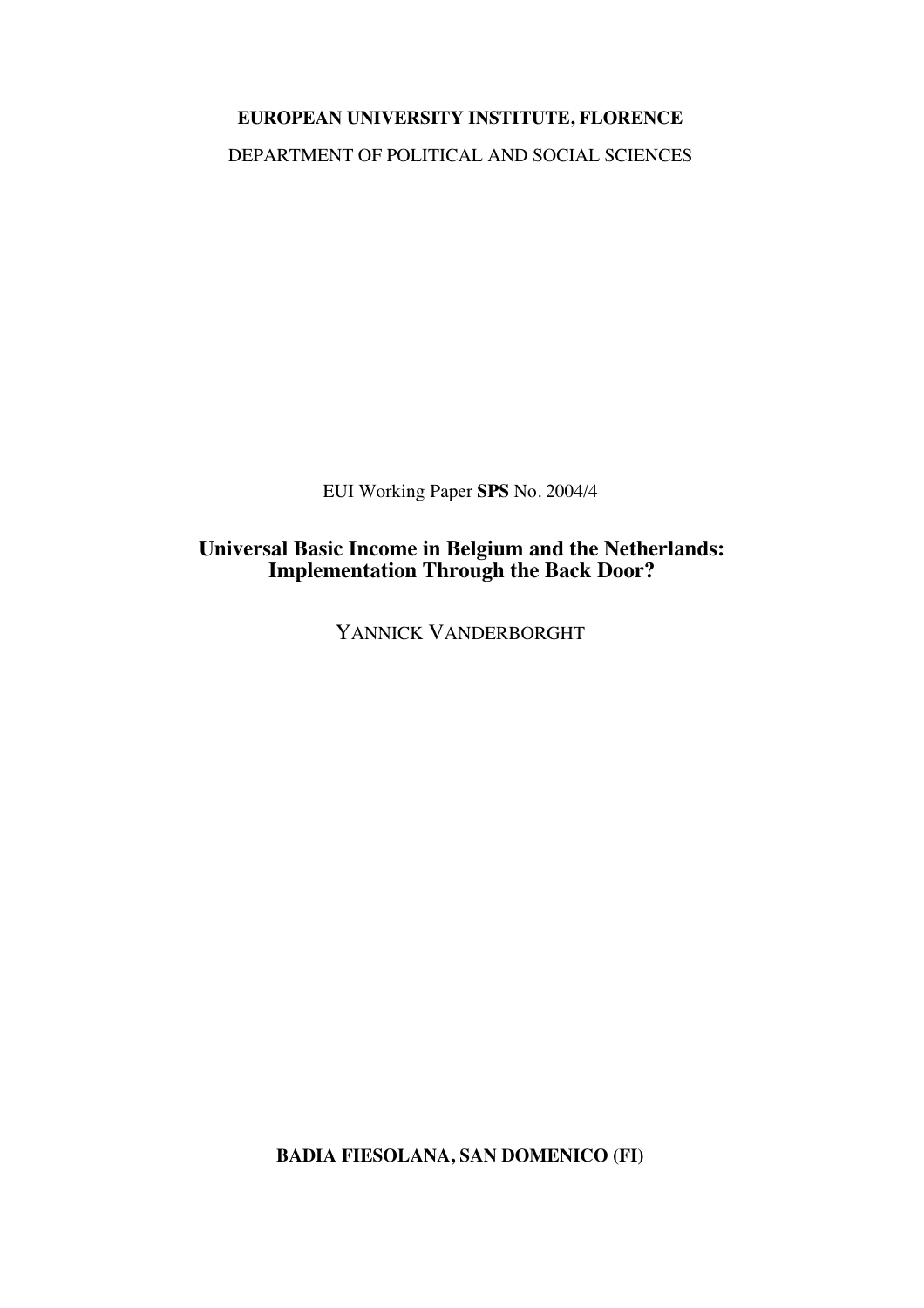All rights reserved. No part of this paper may be reproduced in any form without permission of the author(s).

> © 2004 Yannick Vanderborght Published in Italy in February 2004 European University Institute Badia Fiesolana I – 50016 San Domenico (FI) Italy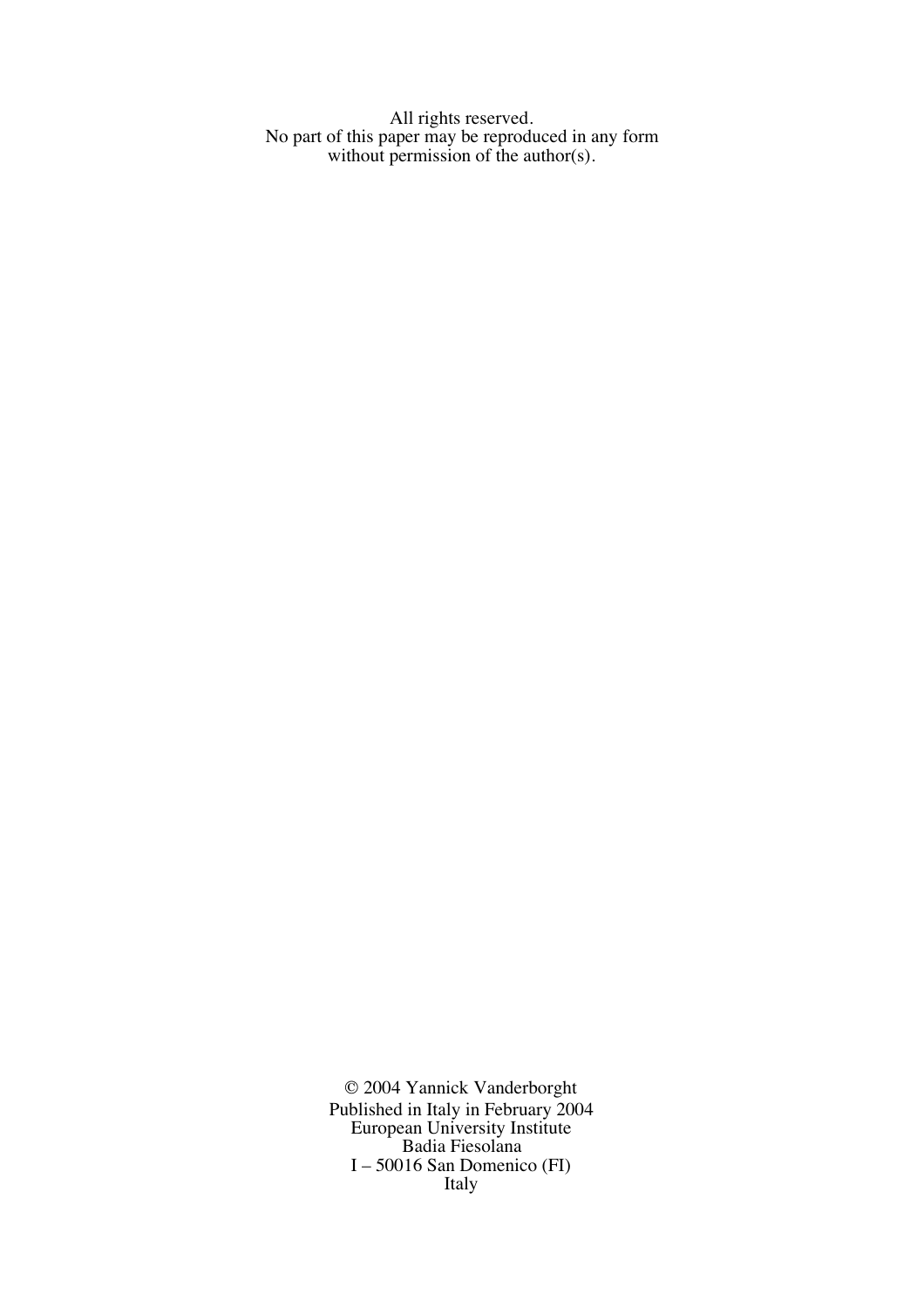# **Universal Basic Income in Belgium and the Netherlands: Implementation Through the Back Door?**

**Yannick Vanderborght (National Fund for Scientific Research, Belgium)\***

**December 2003**

**Abstract.** Since the early 1980s, one can find in Belgium and the Netherlands some of the most prominent advocates of a universal basic income (BI), i.e. an unconditional minimum income paid by a political community to all its members on an individual basis, without means test or work requirement. However, within the framework of a shift towards "activation" of benefit recipients through soft forms of workfare, the prospects of the idea of giving everyone an income by right might look gloomy. This paper first shows how Belgium and the Netherlands are restructuring their income security programmes along 'activation' lines. It then focuses on the way BI proponents have taken part in the debates on welfare state reform in the past 25 years, including in some cases at the governmental level. Finally, it analyses some of the reasons that account for their failure to gain political support. Even if the moral objection to an income by right without a related duty to work seems to be the most decisive impediment, it appears that the "active welfare state" rhetoric might offer, somewhat paradoxically, new opportunities to the tenacious advocates of less conditional forms of income support.

Research Fellow, National Fund for Scientific Research & University of Louvain (Hoover Chair of economic and social ethics), Belgium (vanderborght@etes.ucl.ac.be). This paper was written within the framework of the Infocus Programme on Socio-Economic Security at the International Labour Office (ILO). The final product was written during a stay as a 'visiting student' at the European University Institute (January-June 2002). The author is grateful to François Blais, Lena Lavinas and Philippe Van Parijs for their detailed comments on earlier versions of this paper, as well as to Paul de Beer, Martin Rhodes, Philippe C. Schmitter, and Rik van Berkel for useful suggestions. Interviews in the Netherlands have been made in collaboration with François Blais.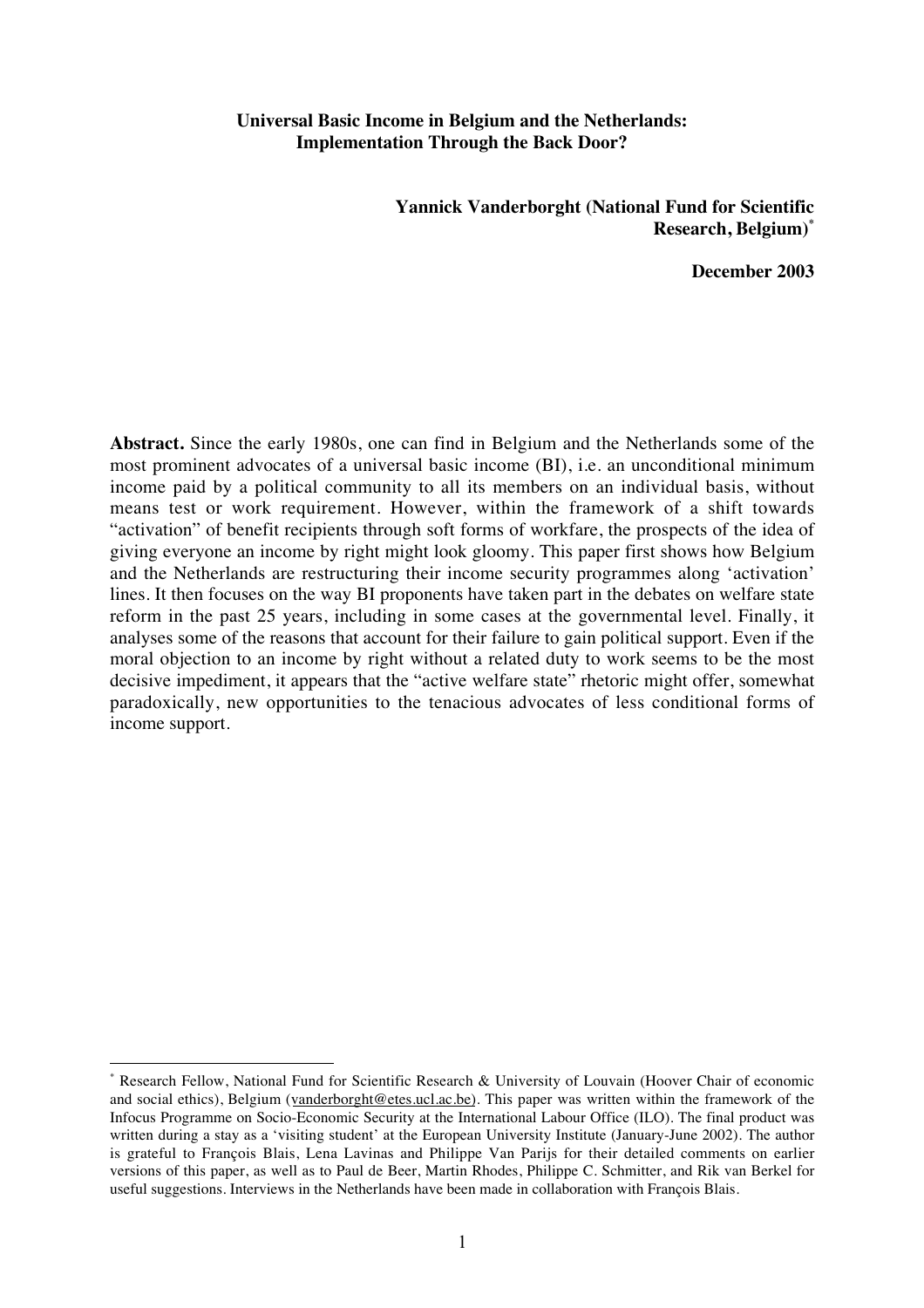# **Introduction**

Since the early 1980s, one can find in Belgium and the Netherlands some of the most prominent advocates of a universal basic income (BI), i.e. "an income paid by a political community to all its members on an individual basis, without means test or work requirement" (Van Parijs 2000). In no other advanced European welfare state the BI debate has been so broad and lively than in the Netherlands. Since 1975, the idea of a *basisinkomen* has been discussed within many Dutch political parties, trade unions, social organisations, and even at the governmental level. It was at the core of various official reports that progressively increased its respectability in political circles. Belgian political actors have always been more reluctant to it, with the noteworthy exception of the two green parties. But the academic discussion has been quite extensive. The founding congress and second international conference of the *Basic Income European Network* (BIEN) were held in Belgium, respectively in 1986 and 1988. In 1999, a Belgian political formation named *Vivant* was launched as the first European single-issue party entirely focused on BI. Although it remains a tiny player in Belgium's political game, it managed to attract public attention on the proposal through eye-catching posters in the country's main cities.

In this paper, I scrutinise the political chances of BI in the low countries and the probability of incremental steps into that direction. In **section 1**, assuming that BI would replace most existing means-tested minimum income schemes, I will briefly review the main social assistance programmes of both countries. It appears that a paradigm shift is underway which may at first sight seriously undermine the progress to a more universal and unconditional income-security system. In fact, as it is the case of many other European countries, Belgium and the Netherlands are in the process of restructuring their welfare states along 'activation' lines. Even if effective retrenchment remained limited to date, work requirements have been more strictly enforced with the passing years. Partly based on interviews and an extensive review of the press, **section 2** will be devoted to an account of twenty-five years of BI debate in both countries. The Dutch discussion already started in the mid-1970s, whereas the idea only appeared in 1985 in Belgium's public debate. Even if the Dutch BI proponents were politically more powerful, in both countries the numerous BI advocates always failed to gain long-lasting political support for their proposal. But in addressing questions of universality and conditionality, they managed to have an influence on the terms of the welfare reform discussions. **Section 3** will then focus on the very reasons of this failure to gain political support, which are of paramount importance for the future prospects of unconditional minimum income schemes. Starting from the hypothesis that under certain conditions a BI would be economically sustainable, most participants in the debate stress that four important obstacles have been in the way of the proposal. As is argued in some detail, the moral objection to an income by right without a related duty to work seems to be the most decisive impediment. Finally, in the conclusions I shall try to clarify why, given the obstacles and objections they encountered, most Dutch and BI proponents have adopted an incremental approach. Refundable tax credits or a 'participation income' constitute two possible steps which may prove to be far more promising than the strategy of the royal way to a full BI.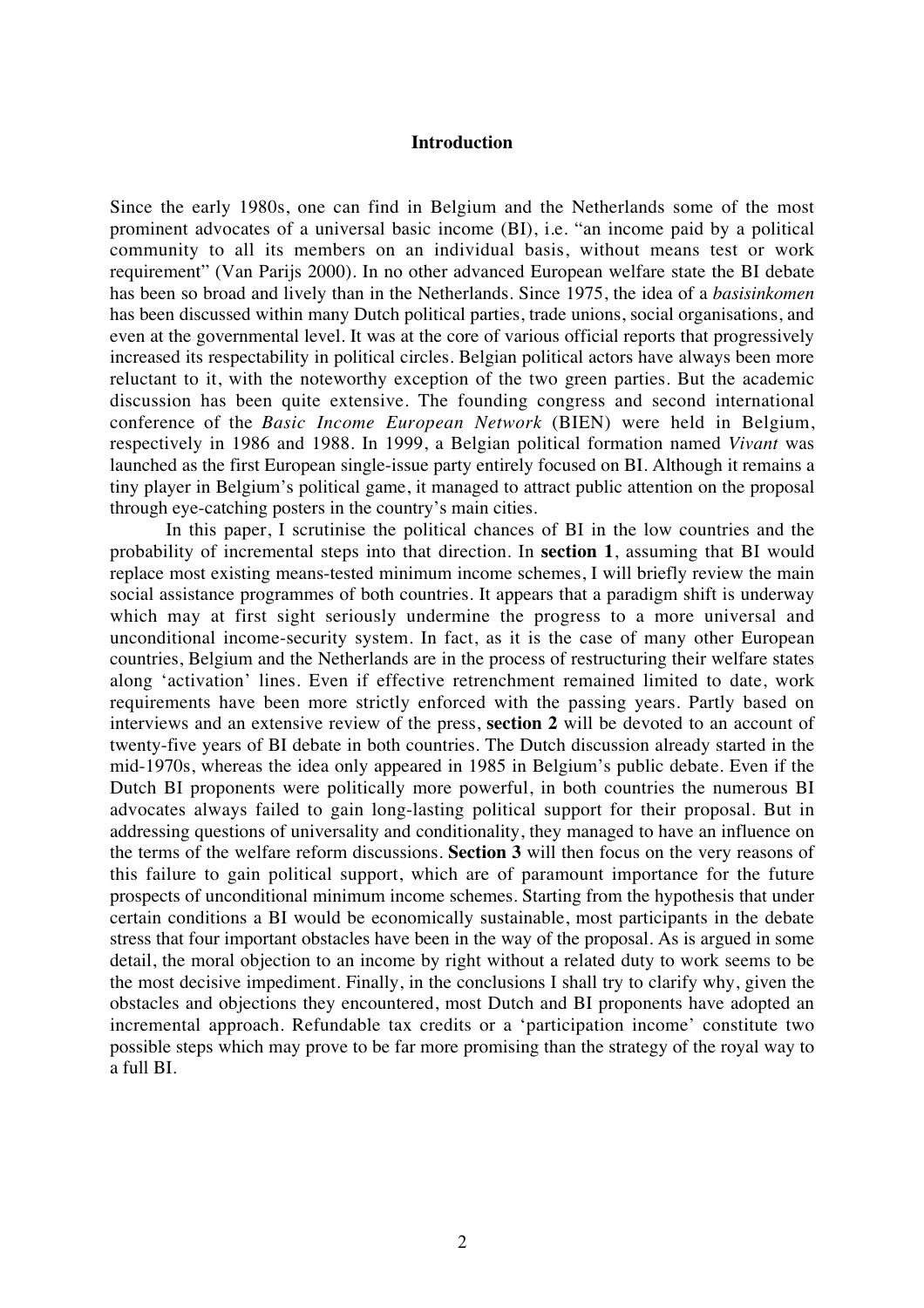# **1. A Paradigm Shift in Welfare**

In the literature, both Belgium and the Netherlands are generally classified as corporatist or Christian-Democratic welfare states.<sup>1</sup> Trade unions and employers  $-$  the so-called 'social partners' – play an important role in the shaping and administration of social security. Most benefits are insurance-based and financed through payroll contributions. Tax expenditures play only a modest role in the field of social policy, mainly in the form of tax allowances for children, even though things have been changing in the late 1990s – in particular in the Netherlands. To sketch the broad context of the basic income (BI) discussion, this section briefly considers the main characteristics of both welfare states and focuses on minimum income schemes as well as recent trends in social assistance. It is not part of the purpose of this paper to develop a detailed scenario for the concrete implementation of a BI in Belgium and the Netherlands. I shall here assume without argument that a generous BI scheme would replace existing means-tested minimum income schemes, the bulk of tax credits and exemptions, and be integrated with family allowances and, in the Dutch case, the basic pension scheme. In the field of social insurance, BI would replace the bottom part of the earnings-related unemployment, invalidity and pension benefits; the income floor it provides would remain supplemented by earnings-related benefits, designed to make up the difference between BI and current benefit levels.

# *Dutch 'Miracle' and Belgian 'Status Quo'*

Since the mid-1990s, many scholars have expressed admiration at what has come to be called 'the Dutch Miracle' (Visser and Hemerijck 1997). During the 1980s the Netherlands had been stigmatised as an exemplary case of 'welfare without work', and the Dutch themselves were moaning over the 'Dutch disease'. In the second-half of the 1990s, instead, the Netherlands became a model for European decision makers. The economy seemed to have fully recovered: the real GDP growth was nearly  $4\%$  on average over the 1997-2000 period.<sup>2</sup> Above all, the standardised unemployment rate had dropped from a peak of almost 10% in 1983 to 2.4% in 2002 (OECD 2002b). According to the usual interpretation, the 1982 Wassenaar agreement between unions and employers inaugurated a long period of wage moderation and working time reduction, which in turn resulted in the creation of many jobs. Over this period, the social partners managed to produce agreements on various aspects of social security and industrial policy. Significantly, social rights of part-time workers were gradually strengthened, and the trade unions did not oppose the massive creation of temporary jobs. Activation policies may also have helped the unemployed to enter the labour market. Thanks to renewed corporatism, including strong but indirect governmental influence on collective agreements, the vicious circle was surprisingly broken (Hemerijck and van Kersbergen 1997; Hemerijck and Visser 2000). Although it happened without a master plan, the Dutch social partners were able to deal with internal difficulties as well as external pressures. As was stressed by Rhodes (2001: 184), the Dutch case can therefore be described as the "most

<sup>&</sup>lt;sup>1</sup> The corporatist character of the Belgian system is very pronounced. Unions are powerful and relatively centralized. Although the categorization of the Dutch welfare state as Christian-Democratic or corporatist has been challenged (see Goodin and Smitsman 2000), since the mid-1980s there has been a clear revival of concertation between social partners (see *infra*).

<sup>&</sup>lt;sup>2</sup> However, according to OECD calculations, the outlook for the coming years is « highly uncertain and rather gloomy » (OECD 2002a: 9). Real GDP growth has fallen at 0.2% in 2003. In May 2002, one of the main Dutch newspapers ran as a headline: 'The Dutch economy comes to a complete standstill' (*De Volkskrant*, 18 May 2002).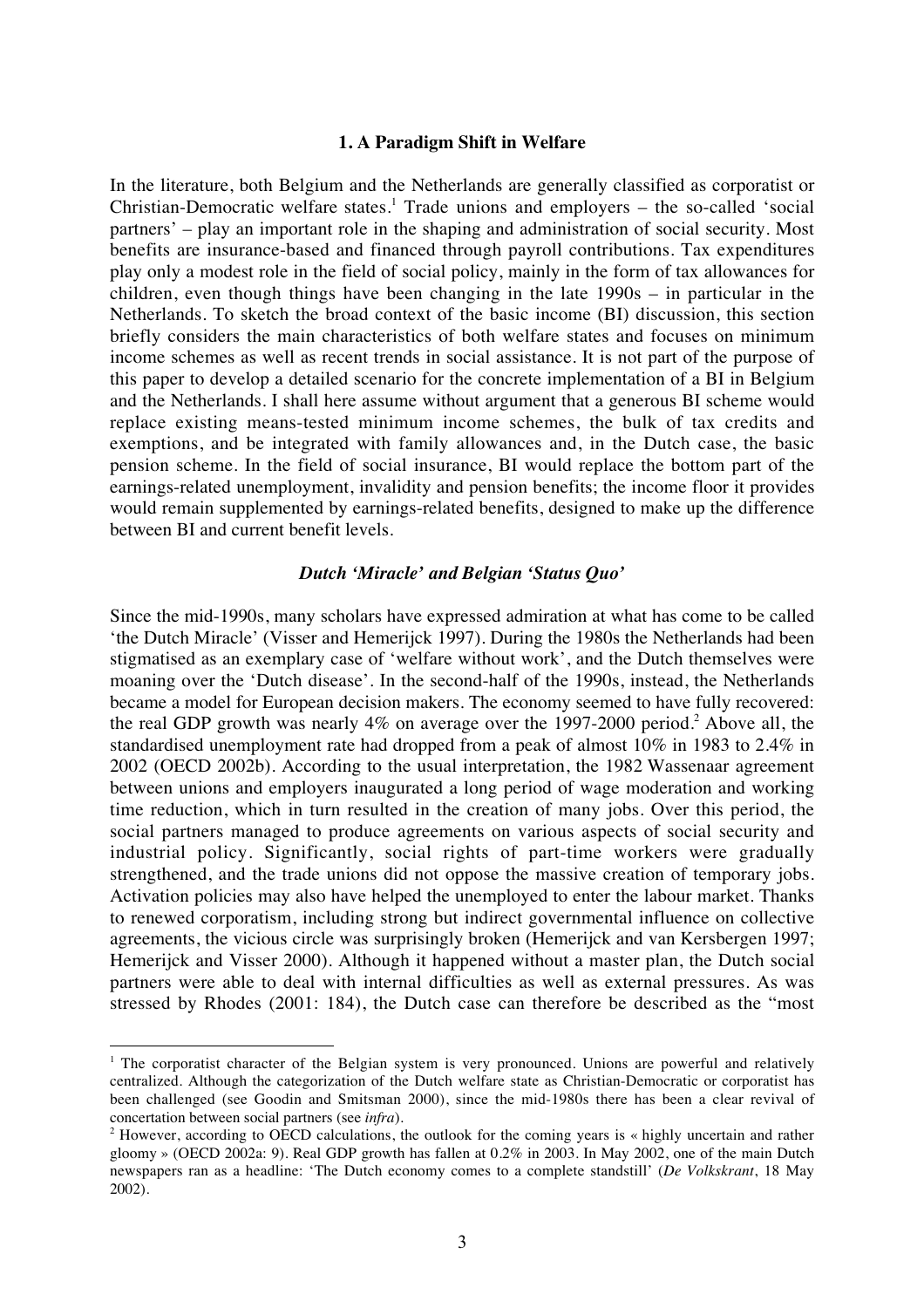advanced example of 'competitive corporatism' in Western Europe". However, this optimistic picture has been somewhat qualified (see for instance Becker 2000; Delsen 2000: 47-75). The full-time employment rate remains quite low, since most of the newly created jobs are only part-time.<sup>3</sup> If one takes a broad definition of unemployment, including alternative forms of non-employment like the overcrowded disability scheme (AOW), Dutch unemployment has only slightly declined since the mid-1980s. Moreover, even if the level of income inequality remains relatively low, it has significantly increased since the early 1980s.<sup>4</sup> Long-term poverty did not decrease, partly because the dramatic job growth mainly benefited women whose partner was already at work. Finally, in the early 2000s, real GDP growth had fallen at less than 1% (0.2% in 2003).

Despite these qualifications, it is clear that policy adjustment within corporatist institutions has made change and adaptation possible in the Netherlands. Compared to the Dutch transformations, Belgium is sometimes said to have been stuck in a kind of 'immobilism' (Hemerijck and Visser 2000). Unlike the Dutch ones, Belgian unions and employers have not been able to strike a deal at the national level during the 1980s, and failed again to do so in the mid-1990s. The discretionary power of the federal state in industrial relations has therefore increased, but has proven to be more efficient in neutralising the social partners than in combating unemployment (Vilrokx and Van Leemput 1998: 342). From about 10% in the mid-1990s, the standardised unemployment rate dropped to 6.8% in 2002, under the European average (7.6%) but still far above the Dutch level (OECD 2002b). Parttime work is not considered as a viable alternative by unions, and has never been fostered by the government. Moreover, contrary to the Netherlands, many social rights do not apply to jobs below a certain threshold of hours. The main way of clearing the labour market remains the generous early retirement scheme, which is increasingly seen as weighting down public finances. Hemerijck and Visser (2000: 253) harshly conclude that there is no other country "where governments designed so many pacts, proposals and plans to coax unions into accepting wage restraint and employers into creating jobs, with so little success". A crucial explanation may lie in the fact that in Belgium innovative policy-making has long been ruled out by the linguistic clashes that occurred between the Flemish and French-speaking communities. The distribution of responsibilities in social affairs among the federal state and the three regions (Flanders, Brussels, and the Walloon region) does not enhance the global efficiency of Belgium's employment policy. But the linguistic conflict does not account for all failures in public policy. One must for instance remember that Belgium is the oldest industrial country of continental Europe. It specialised in the production of coal and steel whose profitability began to decline in the 1960s. By contrast, the Netherlands has never been a true industrial nation. The adaptation of the Dutch economy to new international pressures proved to be far less painful. One should also stress that in Belgium the slow shift to services has mainly benefited to Flanders, whose economic situation is far better than Brussels and the Walloon region. Even if speaking of a relative 'status quo' in terms of outcomes at the federal level is correct, one should consequently pay attention to the regional differences. For instance, whereas in 1999 the unemployment rate in Flanders was 7.5%, it was 17.3% in the Walloon region and  $18.1\%$  in Brussels (OECD 2001: 61-63).<sup>5</sup>

<sup>&</sup>lt;sup>3</sup> The Netherlands has, by far, the highest percentage of part-time work in the OECD area (see the illustrative Fig.19 in OECD 2002: 68). Comparatively, the proportion of Belgian part-time employment remains very small.

<sup>&</sup>lt;sup>4</sup> According to Smeeding (2000), the rise in income inequality was around  $10\%$  in the Netherlands over the period 1975-2000. Comparatively, the rise was very modest in Belgium (around 1%). Belgium has, with Sweden and Finland, one of the smallest Gini coefficients among industrialised countries.

<sup>&</sup>lt;sup>5</sup> In the same vein, while exploring European unemployment figures, David Cameron points out that "if there are substantial differences in rates of unemployment among the member states, there are also substantial variations *within* many of the member states, which should caution one about drawing conclusions about unemployment on the basis of national averages" (Cameron 2001: 17). This is of particular importance in the Belgian case.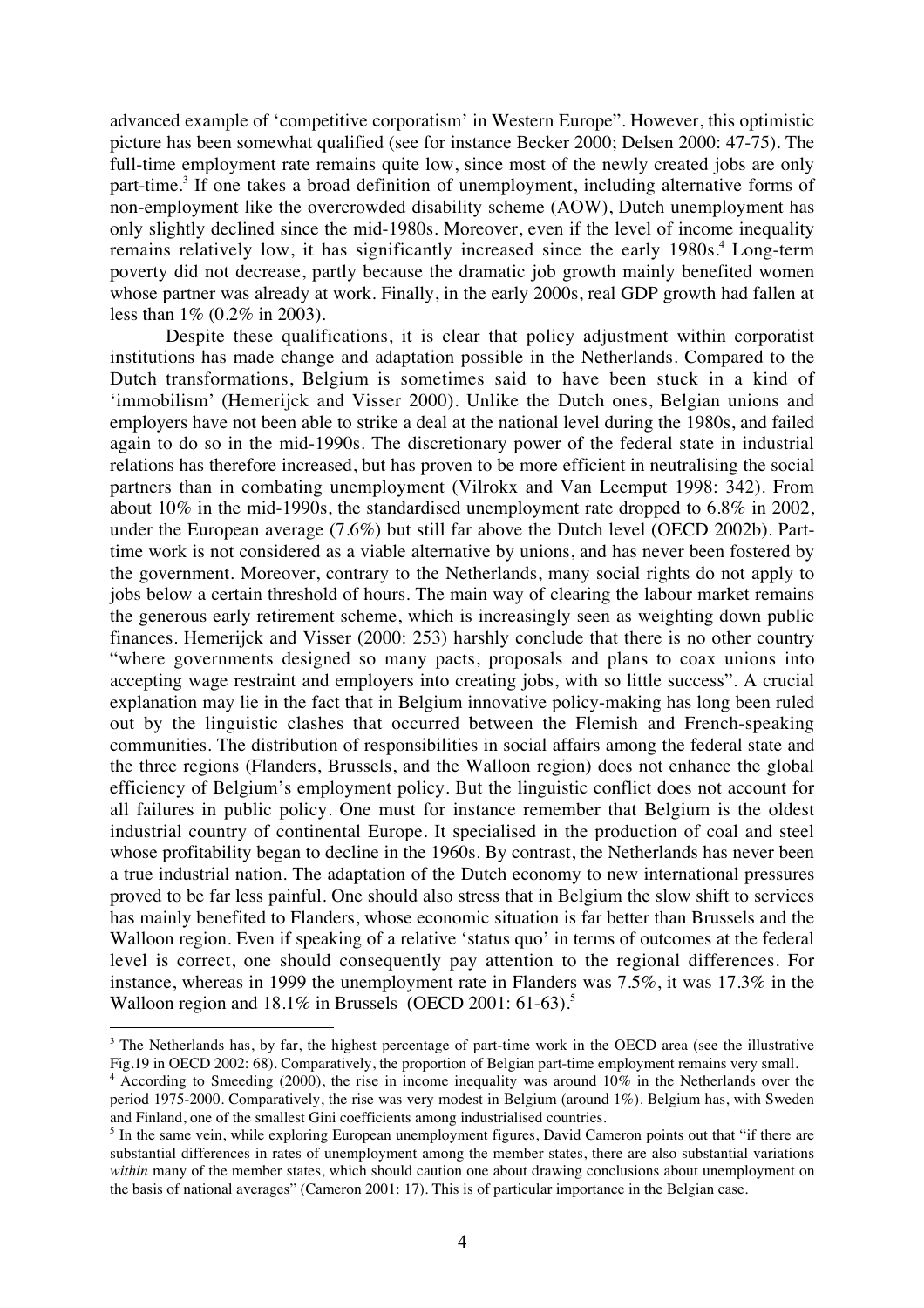#### **Minimum income schemes.**

 $\overline{a}$ 

The core transfer programmes of the Belgian and Dutch welfare states are earnings-related. Social insurance, financed through social contributions of workers and employers, provide various benefits covering such social risks as unemployment, sickness, and disability. In the case of unemployment, workers are expected to register as unemployed and stay available for work. Whereas benefit duration is dependent on work history in the Netherlands, they are theoretically payable without time limit in Belgium. However, an unemployed person can be denied the right to benefit if she is in an 'abnormally long period of unemployment', i.e. if this period is as twice as long as the regional average for the same sex and age category (Arcq and Blaise 1998: 671).

Both countries already have universal schemes, which are nevertheless far removed from a true basic income for all as they are restricted to specific age categories. Family allowances are flat-rate, and granted without means or income test. In Belgium, the amount for each child is modulated according to the birth-order of the child (higher for the second than for the first, and higher for the subsequent children than for the second), whereas this factor is not taken into consideration in the Netherlands. The Dutch family allowances are comparatively much lower than the Belgian.<sup>6</sup> Furthermore, the first tier of the Dutch pension system is made of an universal non means-tested basic pension, financed through general taxation. Since it guarantees every citizen aged over 65 a flat-rate income floor of  $\in$ 869 monthly (for a single person), it has sometimes been described as a first step towards a comprehensive basic income scheme for all. BI proponents often use it as a good example of unconditional programmes, which produce some of the consequences expected from a BI: when a person is assured that she will benefit from a basic income as she reaches the age of 65, she will more easily enlarge one's horizons and choices during her active life – which is precisely one of the core arguments in favour of a comprehensive basic income scheme.

Finally, a residual tier provides social assistance for those who cannot benefit from the other two tiers. This mainly takes the form of a minimum income guarantee. Here I shall focus on the two general baseline systems of income support: the Belgian *minimexbestaansminimum* and the Dutch *Algemene Bijstand Wet*. <sup>7</sup> It is important to stress that since the early 1990s onwards there was a sharp increase in the number of social assistance recipients in Belgium, whereas the Dutch figures showed a decreasing trend. The number of Belgian social assistance recipients accelerated to a growth rate of 11% for the years 1994 and 1995, and then to 13% in 1996. By contrast, the number of Dutch claimants has been gradually declining since 1988 (OECD 1998: 25-26).<sup>8</sup>

The Belgian 'subsistence minimum income' guarantee (*minimex* in French, *bestaansminimum* in Dutch) was created in 1974. Financed through general taxation, it is designed to provide a safety-net for those who have lost other entitlements or have no other means of subsistence. The administration of the *minimex* is typical of the so-called 'negotiated regulation' of poverty, as was defined by Paugam (1999: 23-25). While the amount and the target are established by the federal legislator, local authorities are in charge of the implementation of the right to the minimum income. The *minimex* is only financed half by the federal state, the

<sup>&</sup>lt;sup>6</sup> To have a full picture of the state support to families, one should of course consider existing tax reliefs for dependent children, additional benefits targeted at low-income families, and more broadly parental-leave schemes and child-care facilities. Regarding family allowances in the stricter sense, Belgium can be described as a "high support" country, and the Netherlands as a "medium support" country (Gauthier 1996: 188). Regarding cash transfers to families, Belgium is the most generous of all OECD countries (Gauthier 1996: 171).

<sup>7</sup> In 2002, the Belgian *minimex* became *integration income*. In the Netherlands, a new assistance law, the *Wet werk en bijstand* (WWB) took effect on January 1<sup>st</sup>, 2004.

<sup>&</sup>lt;sup>8</sup> These figures should be carefully interpreted. For the increase in recipients can be due to an increase in the system's efficiency, and depict improvements in social assistance take-up.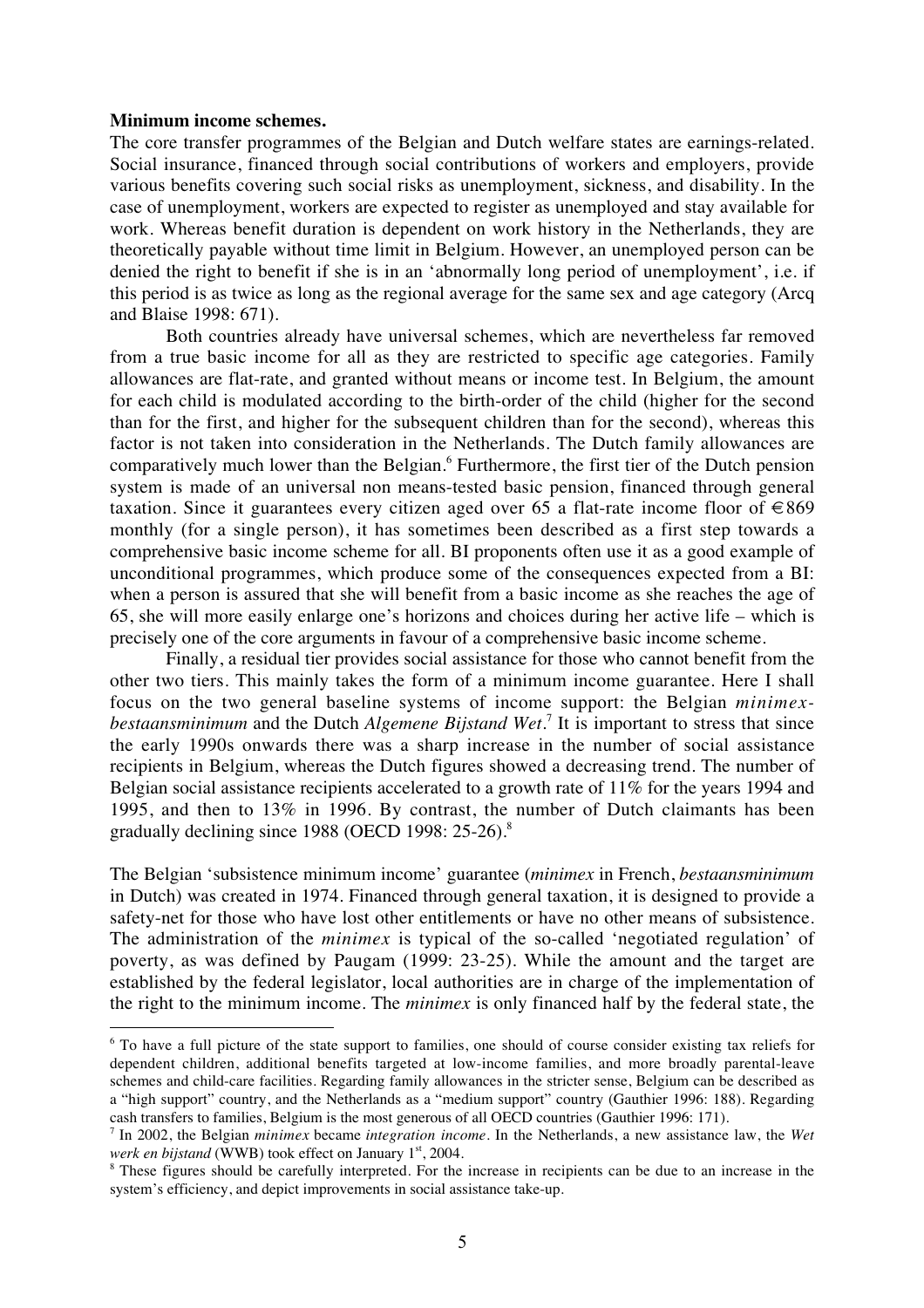remaining 50% being financed by the municipalities. However, the federal share is brought up to 60% or 65% in cities with a greater proportion of recipients. The *Public Centres for Social Assistance* (CPAS in French *–* OCMW in Dutch), created in 1976 and administered by the municipalities, handle each case individually. This personalised service leads to a significant responsabilization of the recipients, which has increased with the passing years. Recipients aged between 18 and 25 years must, for instance, conclude an individual integration contract with the CPAS (Vranken 1999: 172-173). The availability for work, which was already part of the initial 1974 law, is becoming a central component of the legislation that takes effect in 2002.

People aged more than eighteen whose resources are below the prescribed limit are entitled to the *minimex*. The amount is adjusted according to the means of the beneficiaries, and as a function of the resources of possible cohabiting partners. These means include other social benefits, assets, as well as income from savings and from property. The *minimex* is a 'top-up scheme', i.e. which makes up the difference between these resources and the prescribed maximal amount. On January 1st, 2002, this maximum was established at Euro 583.66 monthly for a single person, and  $\epsilon$ 778.21 for a couple. It is calculated without any reference to the average disposable income or the minimum wage legislation, but is linked to the retail prices index. According to the Antwerp-based *Centre for Social Policy*, the lack of a true mechanism linking the *minimex* to general welfare has caused a significant deterioration of many beneficiaries' relative conditions of living (Cantillon et al. 2001).

The Dutch minimum income guarantee (*Algemeen Bijstand Wet –* ABW) was created in 1963, ten years before the Belgian *minimex*. From the very beginning, a specific regime (*Rijksgroepregeling Werkloze Werknemers* – RWW) was aimed at the unemployed whose rights to unemployment insurance benefits were exhausted. The scheme was similar to the ABW and was merged with the general social assistance programme in 1996. Like the *minimex*, the ABW is financed through general taxation and administered under the 'negotiated regulation' model: its amount is fixed at the central level, but its practical implementation is a matter for municipalities. The move to decentralisation has been marked since the late 1980s. The cost-sharing is nevertheless very different from the Belgian case, since only 10% of the total amount is borne by local authorities. This way of financing the scheme induces far more redistribution between rich and poor municipalities than in Belgium. Another crucial difference lies in the fact that the ABW level is fixed as a proportion of the legal net minimum wage (*Wet Minimumloon -* WML). This explains why its level is much higher than the level of the Belgian *minimex*. A single person is entitled to 70% of the net minimum wage, lone parents to 90%, and a couple to 100%.

On January, 1st, 2002, the maximal ABW monthly amount was  $\epsilon$  769.87 for a single person and  $\in$  1099.81 for a couple. Just as in Belgium, individuals aged more than eighteen are entitled to the minimum income, provided the claimant's means do not exceed the maximal amount. Although availability for work is in principle required, the requirement was not enforced for the recipients until the new legislation was voted in 1996. In fact, work requirements were much stricter under the RWW scheme. Prescribed sanctions were applied, though with certain discretion from local authorities (Eardley et al. 1996: 275-276). In 1996 reform which merged the two schemes, work requirements were introduced for ABW to bring them in line with those existing from the beginning for RWW. The handling of ABW cases is individualised, but the claimants benefit from a supplementary protection which does not exist in Belgium: since 1998, local authorities are obliged to set up a 'council of recipients', which make the users partners in the development and implementation of administrative rules (UNIOPSS 2001: 202).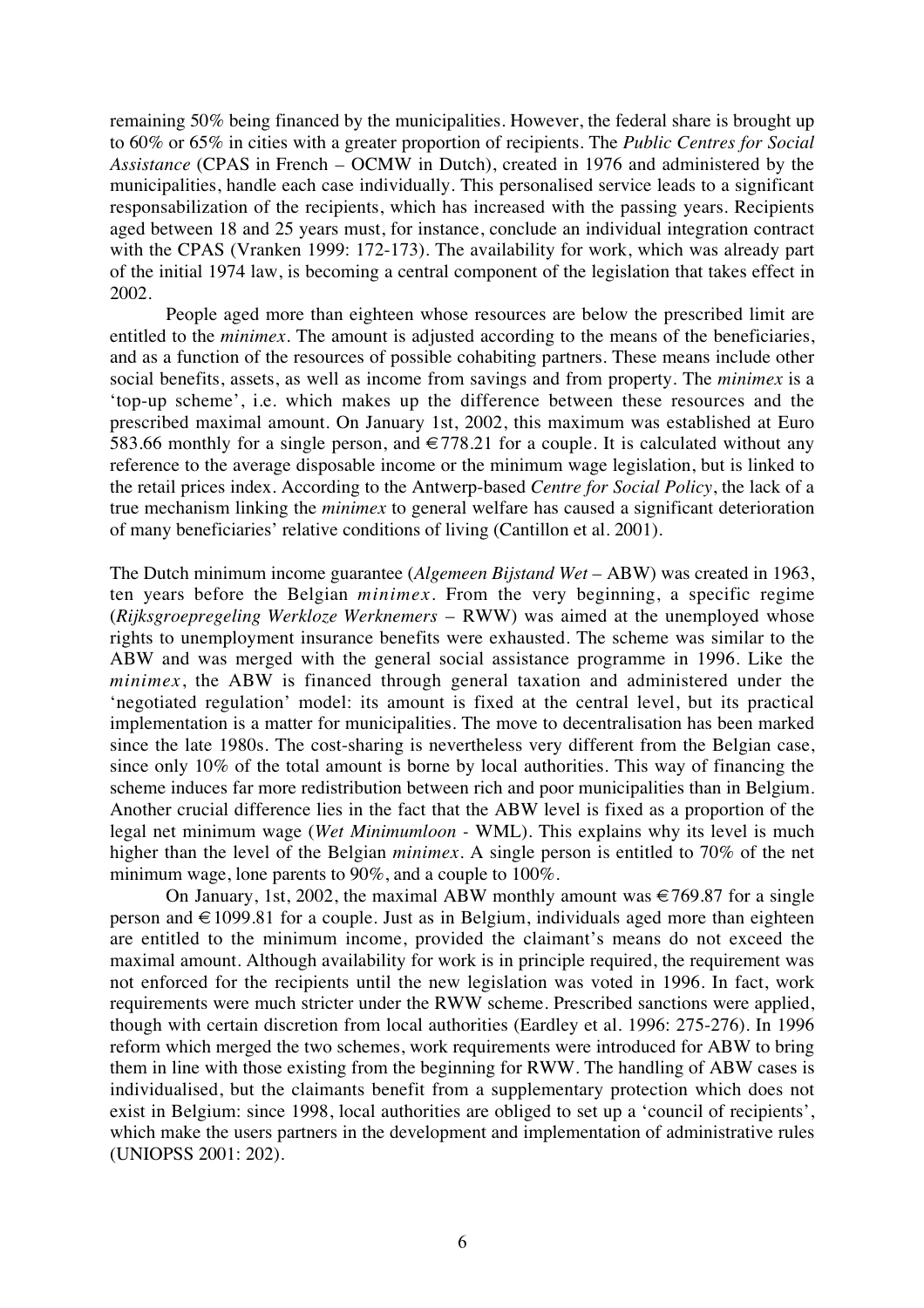# **From de-commodification to active policies**

Since the mid-1990s, new developments in social policy are changing the face of the Belgian and Dutch income security programs. In both countries, like in many other European states, the old political discourse on 'benefit dependency' has gained increasing credibility. It seems to have spread into all spheres of discussion on social policies, across the whole political spectrum. In particular, unemployment benefits and minimum income schemes are being targeted. Those programmes are said to discourage 'self-sufficiency', and therefore would have to be transformed by actively linking benefits to work requirements. Partly under the influence of European guidelines, ambitious reforms have already been implemented. Slowly but surely, a new balance between rights and duties has been established. New obligations are imposed on beneficiaries, while eligibility criteria have been tightened and sanctions applied more stricltly. In this respect, one can argue that both countries are in the incremental process of a paradigm shift in welfare.

As it was convincingly argued by Dutch scholars, "ideological developments are as important as economic circumstances in understanding this specific strand of welfare reform" (Spies and van Berkel 2000: 107). Frank Vandenbroucke, the Belgian Minister of Social Affairs (*Flemish Socialist Party* – SP.A),<sup>9</sup> is probably the policy maker who voiced most explicitly the normative core of the new conception of social rights in the Belgian-Dutch context. On the occasion of an official speech he gave in the Netherlands in June 1999, he explained in detail his vision of the role of a reformed welfare system which he called 'the active welfare state'. In his view, contemporary social security programmes should not only provide income security, but also "increase opportunities to participate in social life, so that the number of active persons in society is increased (…). It would be proper to suppress or correct, as much as possible, the current social security system mechanisms which discourage people instead of giving them incentives to be active" (Vandenbroucke 1999: 5).

The concern about perverse disincentives is in some way related to straightforward budgetary constraints: a high level of employment is one of the conditions of a sustainable welfare system, given the challenges it will have to take up in the coming years (e.g. ageing population, or tax competition at the international level). But it is only part of the story. For the cost of an effective 'active welfare state' which would match Vandenbroucke's ambitions could easily exceed the benefits. In actual fact, a more fundamental motive lies in the idea that the best way to combat social exclusion is through providing job opportunities to people on benefit. A productive contribution, in the broad sense, to the wealth of a given society constitutes an invaluable source of self-respect. The role of the 'active welfare state' should then essentially consists in fostering participation, in various ways. As stated by Vandenbroucke himself in a academic paper, "active participation in society should be included in any individual's option set" (Vandenbroucke and Van Puyenbroeck 2000: 87).

On the one hand, it would be by far an exaggeration to assert that Vandenbroucke supports US-like workfare schemes, including work enforcement. In his view, socialdemocratic activation policies should be aimed at dealing with exclusion, not at stigmatising beneficiaries. On the other hand, he nevertheless clearly favours an individualised approach to social welfare, meaning that individuals could possibly be held responsible for staying out of the labour market. The 'active welfare state', he writes, "is bound to address questions of *individual responsibility*" (Vandenbroucke and Van Puyenbroeck 2000: 87). In this sense, his conception of welfare is part of the same ideological family as British third-wayism or even American workfare. Within this framework, the importance attached to individual responsibility increases, whereas emphasis on collective responsibility – which forms the historical core of social security – looses its importance. In other words, the two main

<sup>&</sup>lt;sup>9</sup> After the 2003 general elections, Frank Vandenbroucke became Minister of Employment and Pensions.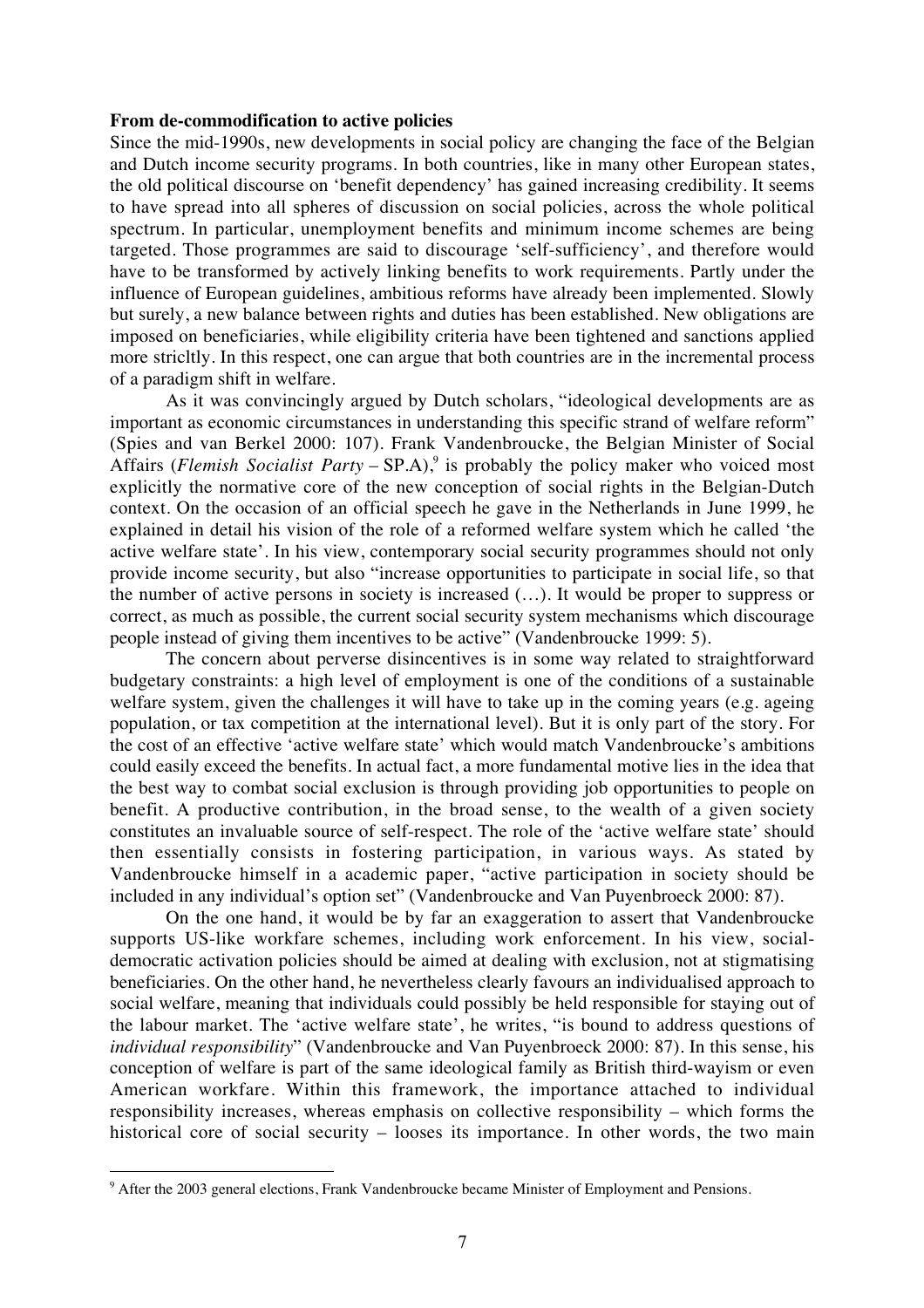justifications for active social policies, namely preventing social exclusion (e.g. Vandenbroucke) or combating benefit dependency (e.g. Mead 1992), are not mutually exclusive (Lødemel and Trickey 2000: 16). Depending on the main emphasis being put on the first or second justification, the effective policy would be significantly different. But both "refer to the end points of a continuum of goals" (Gough 2000: 52). Vandenbroucke's views have exercised considerable influence over the Belgian social policy debate. As such, they were the first explicit formulation of a diffuse political climate, which had also impregnated the Dutch public debate. The notion of an 'active welfare state' was prominent in the Belgian liberal-socialist-green coalition's governmental agreement, published in July 1999. But it was already underlying initiatives in the field of social assistance and unemployment policy since the late 1980s, in Belgium as well as in the Netherlands. Interestingly, the need to create such an 'active welfare state' was also strongly emphasized at the special meeting of the European Council in Lisbon in March 2000 (Rhodes 2002: 329).

Adapting the distinctions proposed by van Berkel and De Schampheleire (2001) on the one hand, and those suggested in the study by van Oorschot and Engelfriet (1999) on the other hand, one can identify four main types of activation policies in the real world of Belgian and Dutch 'active welfare states'. A first range of measures is aimed at reducing wage costs for low-skilled workers, through wage subsidies and a reduction of employer's social security contributions. In both countries, these policies have already been widely used in the 1970s and 1980s, and were increasingly targeted at the long-term unemployed during the 1990s. Secondly, highly subsidised additional jobs have been created through local agencies, usually on a temporary basis. They are considered to be important steps towards a regular job. A third type of measures is designed to tackle the problem of financial traps. Tax credits targeted at low-paid workers have been implemented, and contribute at reducing the high effective marginal tax rates faced by benefit recipients entering on the labour market. Fourthly, some activation programmes are focused on education, training, and job counselling of people on benefit. Since they are usually part of individual integration projects, those training programmes are relatively flexible. Measures of the first and second type, as wages subsidies and job creation, are directed at the 'demand side' (i.e. the quantity of jobs available), whereas measures of the third and fourth type, as tax credits and training programmes, are in one way or another aimed at influencing the 'supply side' (i.e. the size and quality of the workforce).

This package of activation policies is mainly aimed at the re-integration of the unemployed. However, the very same logic progressively apply to social assistance claimants. As a matter of fact, the distinction between both categories becomes increasingly irrelevant for the analysis of activation policies. In their most advanced form, those policies are usually targeted at the young and the long-term unemployed. In Belgium, a significant proportion of the young unemployed claim social assistance benefits.10 For even if most of them are entitled to low interim unemployment benefits (the so-called 'waiting allowance'), some can receive social assistance supplements which top-up income to the level of the minimum income. In the Netherlands, the young unemployed are only entitled to social assistance in exceptional circumstances, since they are requested to participate in subsidised jobs. But a significant proportion of the long-term unemployed, whose rights to social insurance are exhausted, claim social assistance benefits. In other words, for both countries one should retain a broad definition of the categories targeted by activation programmes. These categories definitely include the unemployed receiving earnings-related unemployment benefits, but also meanstested social assistance recipients. None of them remain unaffected by the shift to the 'active welfare state'.

<sup>&</sup>lt;sup>10</sup> By January 1997, 26.5% of the social assistance recipients were aged less than 25 years (OECD, 1998: 28).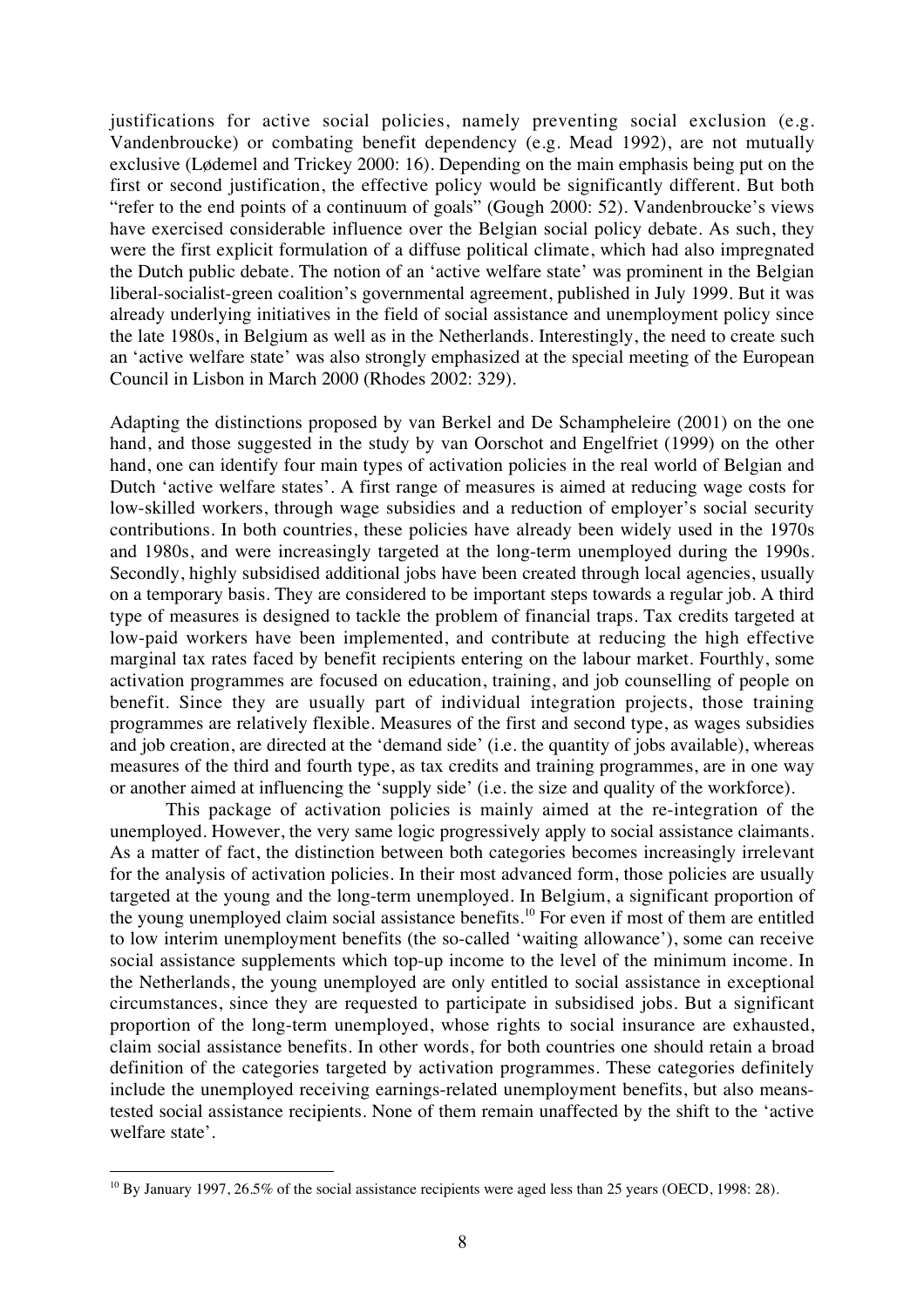According to social policy expert Jan Vranken, the shift from passive to active social assistance is one of the most important developments of the 1990s in Belgian welfare reform (Vranken 1999: 181). The social right to an income in case of need has been progressively replaced by a social right to reintegration through work or training. Before the 1990s, the link between work and the *minimex* was very loose (Arcq and Blaise 1998: 656). It was subsequently reinforced by various activation measures, some of which were already in place for those receiving unemployment benefits.<sup>11</sup> This development reached a provisional end point in the new legislation on minimum income, which replaces the 1974 law and took effect in 2002. Opposed by various social movements, including the main trade unions<sup>12</sup>, it perfectly conveys the ambitions of Belgium's political circles in terms of active social policy. Whereas the initial legislation's first article guaranteed the needy a right to the means of subsistence in the form of a minimum income, the new law subtly stipulate that everyone has "the right to social integration" (Belgium 2001a). As it clearly appears in the text, social integration will preferably take the form of paid work. The right to a minimum income remains, but the expression *minimex* – which was referring to the right to subsistence – becomes 'integration income', a means whose final goal is clearly contained in the label itself. Be it through the very name or be it through new modes of enforcement, the 'integration income' is much more linked to work than was the case before. To be entitled, the claimant will possibly be enrolled in an "individualised integration project", which consists in training and job counselling. For recipients under 25, it is compulsory and must lead to a job contract within a fixed term.13 The new right to social integration then becomes an explicit "right to social integration *through employment*" (art.6). New incentives are implemented to encourage the local assistance offices (CPAS-OCMW) to set beneficiaries to work on the labour market, or to provide them with specific jobs within the framework of their integration project. In the preamble including the grounds for the adoption of the new bill, it is the unavoidable connection between social rights and the labour market which emerges the most obviously, integration through paid work being presented as the norm *par excellence*. Social policies, it is said in the document, "have to develop from strictly financial assistance to social action (…). Everyone should be able to find its own place in our society, to jointly contribute to its development and should benefit from the guarantee of the right to personal emancipation" (Belgium 2001b: 2).

In the Netherlands the shift to active social assistance appears even more powerful and radical (Kempermans and Vissers 1999). When the first liberal-labour coalition came into power in 1994, the unambiguous leitmotiv was 'work, work, work'. Similarly to Vandenbroucke's public interventions, this slogan was the explicit formulation of an approach which had already been on the agenda since the late 1980s. But in the field of social assistance, it was foretelling an unprecedented turning point. As in the Belgian initial law on *minimex*, the Dutch legislation on ABW had established a right to the minimum income which was only based on need. The link with the labour market was quite minimal: the recipients were supposed to stay available for work. In 1996, the new General Social Assistance Act (nABW) has introduced various work-related conditions into the social assistance scheme. One of the most controversial of these elements is the introduction of a work requirement for lone mothers with children of school age, i.e. more than five years. The

 $11$  For a general overview of Belgium's activation policies and a comparison with the Dutch ones, see van Berkel and De Schampheleire 2001.

 $12$  For instance: Van Keirsbilck 2001, which was published in one of the Christian-democratic trade-union CSC journals.

The compulsory integration contract for people under 25 was already implemented in 1992. It involved jobseeking activity, training and counselling by social workers. However, it has not proven to be very successful, in part because of the lack of supplementary financial support for local assistance offices (CPAS-OCMW). Sanctions in case of non-compliance were very few (Eardley et al. 1996: 64).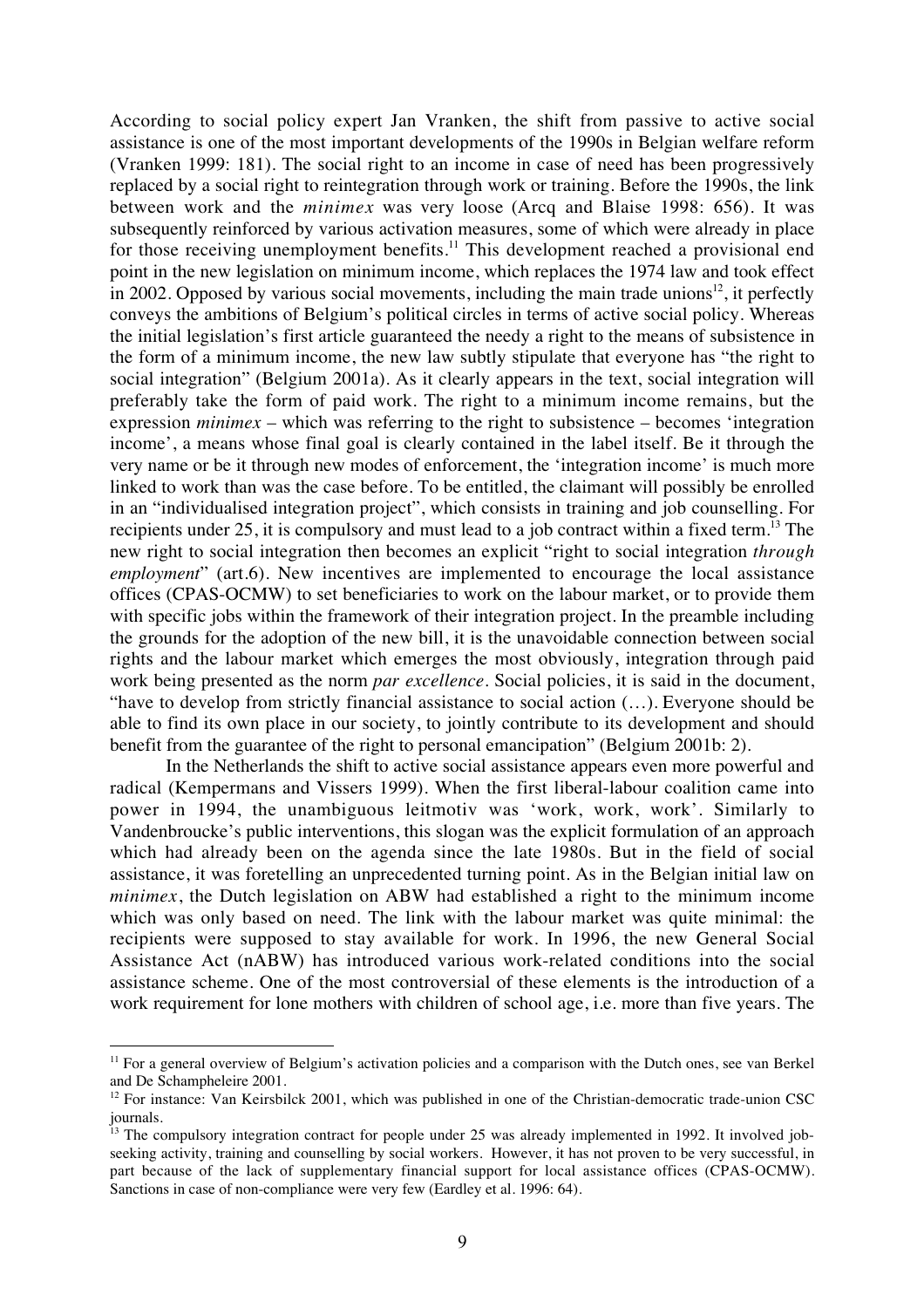employment rate of lone mothers is actually similar to the employment rate of mothers with partners (i.e. 40%) but, within the context of a new philosophy of welfare, being on social assistance imposes specific duties. According to Knijn and van Well (2001), this particular reform constitutes an "enormous ideological shift", rather than a useful tool for helping single parents to get off welfare. In fact, they argue, due to various obstacles which were not taken into account by the Dutch parliament, the new law appears to be totally ineffective with respect to the activation of lone mothers. In 1998 a number of training and employment programmes for the young and long-term unemployed were merged into the Job-seeker's Employment Act (*Wet Inschakeling Werkzoekenden* – WIW). It includes three main schemes, each designed as a single pathway to the regular labour market: subsidised jobs with a regular employer, with local employment organisations, and training or 'social activation' through unpaid work (Spies and van Berkel 2000). For the young unemployed, if no subsidised job is available participation in training and social activation is compulsory. After various warnings, recipients who regularly drop out of one of the WIW schemes, or refuse to participate in training activities, can ultimately be sanctioned by withdrawal of the benefit. In October 2001, the Dutch Minister of Social Affairs Vermeend firmly stated in an official order that possible exemptions from the duty to work had to be granted very carefully: "the obligation to work is the rule" (Vermeend  $2001$ ).<sup>14</sup>

In Belgium and the Netherlands a new balance between rights and duties of social assistance recipients and the unemployed is incrementally built up, which is above all based on a thick conception of reciprocity. The emphasis is put on individual responsibility, and the right to a minimum income is increasingly linked to work requirements. This link, which rests on a moral, and not a logical, connection (Cox 1998: 12), was strikingly theorised by the Belgian social-democrat Minister Frank Vandenbroucke. It assigns a new role to the social security system, which has never been – to date – its central purpose. It is obviously not a coincidence that Bea Cantillon, one of the most prominent social policy experts in Belgium, has firmly reasserted that income security must remain "the first-rank goal of social security" (Cantillon 2001: 13). "With the extension of social security to other goals", she argued, "one take the risk of overloading the system with expectations it can not fulfil". In the Netherlands, the paradigm shift takes place in the context of a so-called 'miraculous' economic recovery. The very low rate of unemployment put pressure on the people on benefit, who are increasingly suspected of being 'undeserving' and 'calculating' poor. In Belgium, the shift has been less radical, partly because of the less favourable economic climate, but also because of the opposition of stronger trade unions. However, the Dutch conception of activation has spread among Belgian policy-makers, particularly in Flanders, whose economic situation is closer to the Dutch one.

In any case, in both countries these reforms are constructing a new ideological framework within which any chance of a promising and dispassionate debate on a universal basic income appears at first sight to be jeopardised. How could one imagine that the idea of an unconditional minimum income could be taken seriously, while conditionalities in social assistance and unemployment insurance are gradually tightened in both countries? Whereas in the 1980s and early 1990s the Dutch BI debate was comparatively broad and lively, the proposal now seems to have entirely dropped from the public attention. In Belgium, it has gained increasing visibility during the 1990s, but it still lacks any broad political support. It is on the Belgian and Dutch political history of the idea that I shall concentrate in the second section of this paper.

 $\overline{a}$ <sup>14</sup> A new assistance law, the *Wet werk en bijstand* (WWB) took effect on January 1<sup>st</sup>, 2004. It reinforces work requirements: for instance, people on benefit will have to accept a job even if it does not match their qualifications.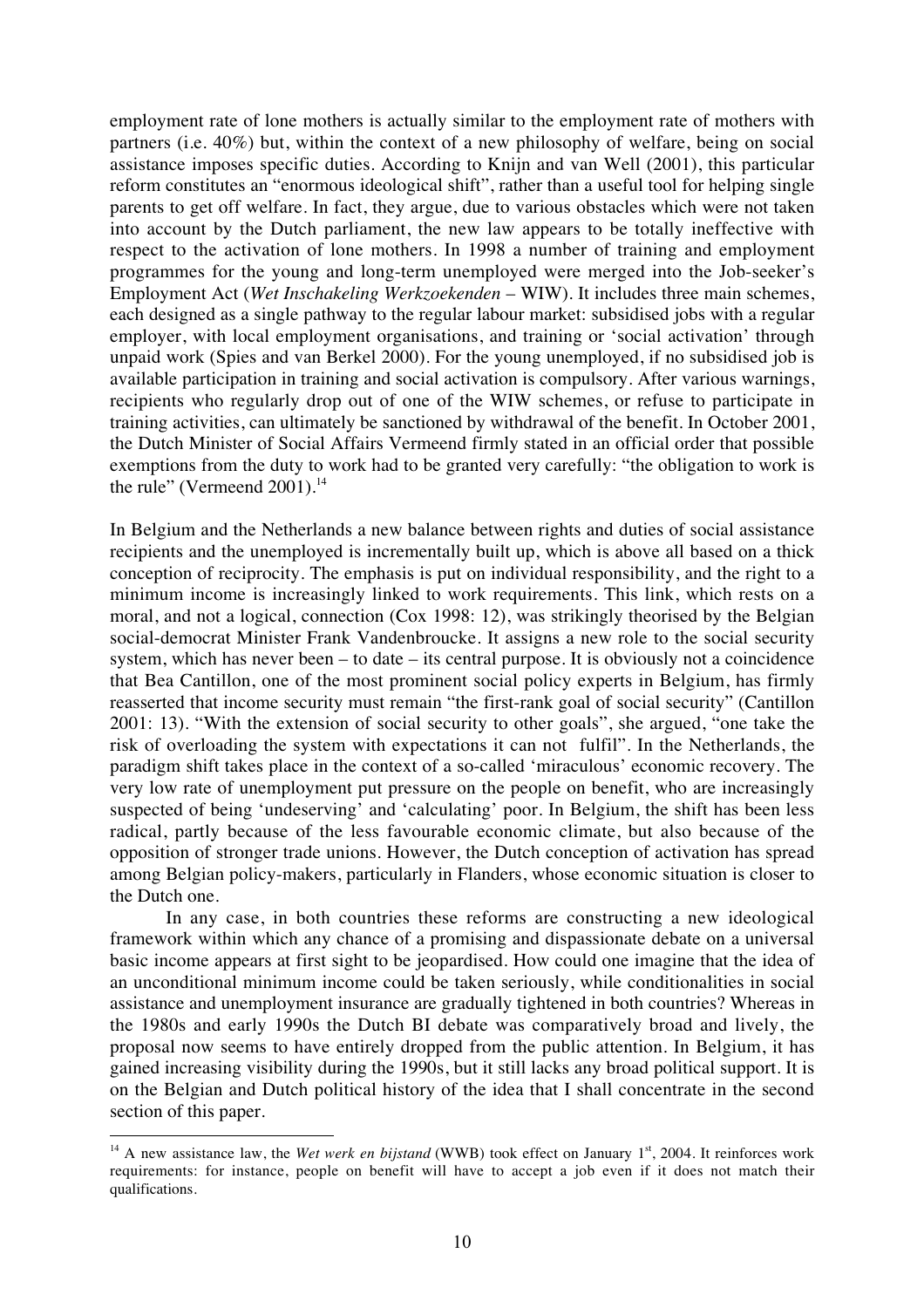# **2. The Universal Basic Income Debate**

#### *Belgium : from green parties to high-tech businessman*

If in Belgium the idea of a comprehensive negative income tax system was discussed during the 1970s, the concept of a universal basic income (BI) only arose in the mid-1980s, almost ten years later than in the Netherlands. From the very beginning, it has always been in some way related to the green movement. In January 1983, Philippe Van Parijs, a philosopher from the Catholic University of Louvain and member of the Francophone green party Ecolo, had suggested that the party should endorse the idea of an 'universal grant' (*allocation universelle* in French). In his view, this measure could help foster autonomous activities and make it easier to redistribute working-time. It would also have been more efficient in combating poverty than the existing battery of selective benefits (Van Parijs 1984). At the time he wrote the first versions of his proposal, Van Parijs did not know that the idea had already been discussed in many countries, including the nearby Netherlands under the label *basisinkomen*. In 1986 however, he organised in Louvain-la-Neuve the founding congress of the *Basic Income European Network* (BIEN), of which he is from the very beginning one on of the main organisers.<sup>15</sup>

# **1985 as a starting point.**

 $\overline{a}$ 

The Belgian debate, which had already been opened within *Ecolo* and the Flemish green party *Agalev*, broadened to the public sphere in October 1984. A prize of the renowned *King Baudouin Foundation* then rewarded an essay which was very similar to the one discussed by the Francophone greens. It had been submitted to the Foundation by the so-called *Collectif Charles Fourier*, a short-lived informal group based at the Francophone University of Louvain. The group included, among others, Philippe Van Parijs and the economist Philippe Defeyt, later to become a prominent figure of *Ecolo*. In April 1985, the collective edited a special issue of the Christian-democratic monthly *La Revue Nouvelle*, which had a considerable influence on the Belgian and, more broadly, French-speaking debates in subsequent years. For the first time, the expression 'allocation universelle' was launched in the public discussion. Van Parijs had coined it in reference to the notion of universal suffrage, suggesting that the social right to an unconditional income was the next revolution to come.<sup>16</sup> Nowadays, the expression is still commonly used to refer to BI, not only in the Frenchspeaking parts of Belgium but also in France, Québec or Francophone Switzerland. In Flanders, however, the Dutch term *basisinkomen* (basic income) remains the usual formulation.

The *King Baudouin Foundation* prize and the special issue of *La Revue Nouvelle* were not only crucial for semantic reasons. In fact, they gave rise to numerous reactions in social and political circles. Part of the space in the *Revue Nouvelle* issue itself was allocated to the critics, which were often very fierce. In the following months, many articles dealing with the proposal were published in newspapers and magazines, in all parts of Belgium. Part of the severity of many commentators was undoubtedly due to the provocative nature of the initial proposal. In the opening article of the *Revue Nouvelle*, the members of the *Collectif Charles*

<sup>15</sup> For an account of the first *Basic Income European Network* congress, see Van Parijs 1987.

<sup>&</sup>lt;sup>16</sup> In 1992, Van Parijs stated it very explicitely: "[BI] is a profound reform that belongs in the same league as the abolition of slavery or the introduction of universal suffrage" (Van Parijs 1992: 7).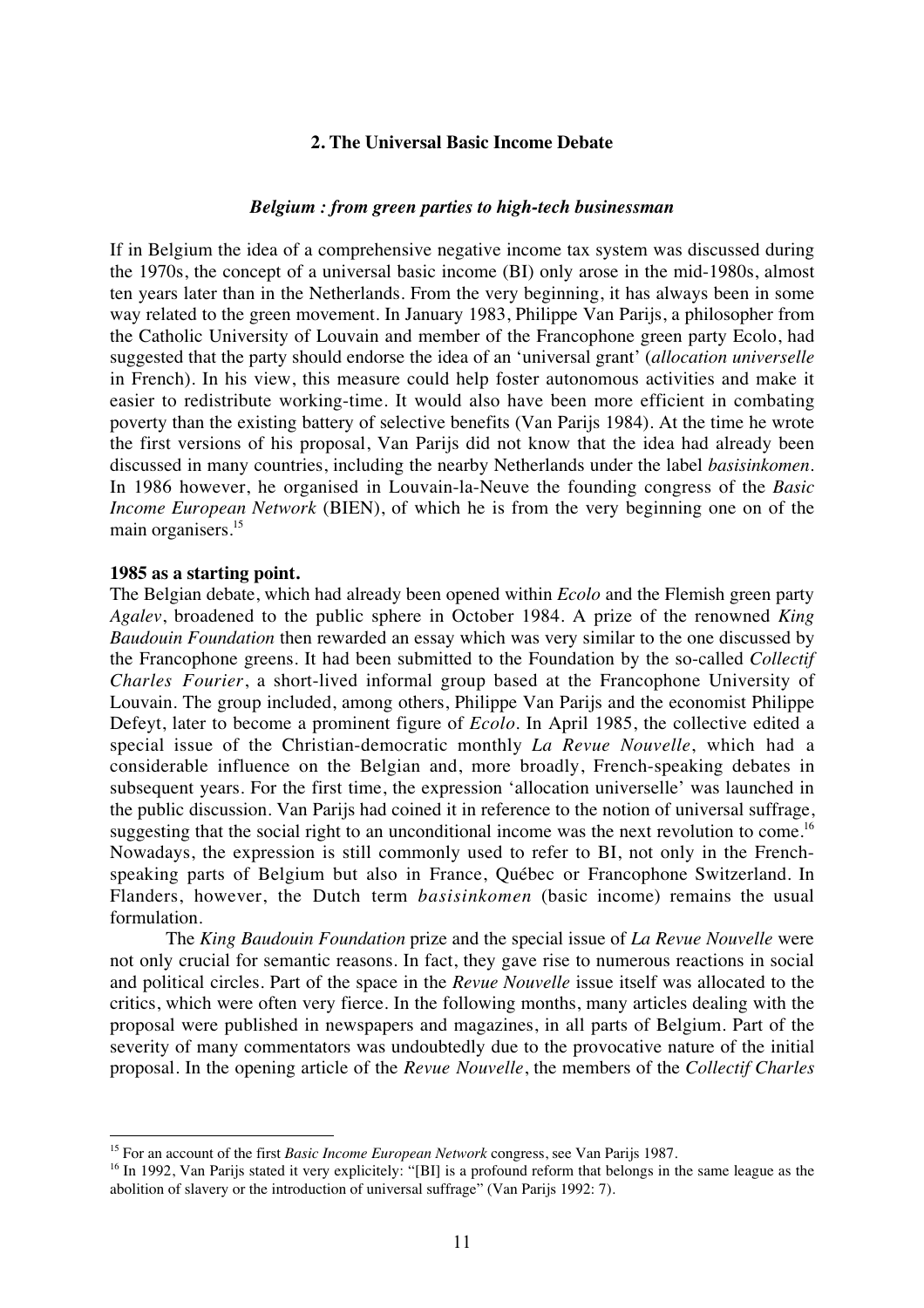*Fourier* had designed a radical implementation programme for their BI.<sup>17</sup> "Suppress" unemployment benefits, public pensions, the *minimex*, family allowances, tax exemptions and tax credits, student grants (…), public subsidies to restructuring companies. But grant every citizen a [unconditional] monthly allowance, sufficient to cover the basic needs of an individual living on his own (…). Simultaneously, deregulate the labour market. Abolish all the legislation imposing a minimum wage or a maximum working-time. Suppress all the administrative obstacles to part-time work. Lower the school age. Suppress the obligation to retire at a prescribed age. Just do it. And then, see what happens. (…)" (Collectif Charles Fourier 1985 : 345). Needless to say, this way of presenting the idea, despite the more sober arguments developed in the following pages of the journal, aroused considerable opposition from the left, to which the *Collectif Charles Fourier* claimed to belong. In a sense, it also negatively influenced the debate on a long-term basis, creating obstacles which have proven difficult to remove afterwards. On the other hand, the strong impact of the 'universal grant' proposal and the very success of the label were clearly due to this very innovative and radical way of tackling the issue of social policy reform.

Whether through the debate within *Ecolo*, in the *Revue Nouvelle* special issue or in subsequent articles published elsewhere, BI was mainly discussed on the left of the political spectrum. Therefore it is not surprising that most critics at the time focused on the liberal side of the proposal and argued that, if implemented, basic income would represent a "major social regression" (Lecleir 1985). If on the right side some lent a sympathetic ear to the idea, including among the employers (e.g. Roegiers 1985), they generally supported it for its unambiguous effects regarding the labour market deregulation. In any case, even if they were willing to discuss it, a vast majority of commentators unambiguously rejected the *Collectif Charles Fourier*'s proposal. One could say that this situation lasted during the whole period 1985-2002, independently of the new formulations of the idea, in Flanders as well as in the French-speaking parts of Belgium.

In Flanders, the debate had naturally been influenced by the Dutch discussion which was already launched since the mid-1970s. The right-liberal PVV was then in favour of a negative income tax system, which had also been discussed within the Flemish employer's organisation VEV. The Flemish green party *Agalev* endorsed the idea of a partial basic income in 1984, at the time the Francophone Greens were discussing it through the impetus given by Philippe Van Parijs. But it was the simultaneous publication of a Dutch official report on BI (see *infra*) and of the *Collectif Charles Fourier* proposal that contributed the most to boost, be it very briefly, the Flemish debate on the topic. A few months after the King Baudouin Foundation prize was given to the group, and at the time the *Revue Nouvelle* issued its special edition, the Flemish left-wing journal *Komma* published a comprehensive analysis of basic income as a way of "uncoupling work and income" (Abicht 1985). The issue included a review of Belgian and Dutch debates, as well as a discussion of pros and cons of the idea. However, apart from *Komma* and a few newspapers' articles referring to the 'universal grant',<sup>18</sup> the BI discussion remained quite marginal. This characteristic has actually always been an essential feature of the Belgian debate. From its very start in the mid-1980s to the late 1990s, it remained almost entirely confined to few academic circles and the two green parties.

# **Academics feeding the debate.**

 $\overline{a}$ 

Within Flemish universities, the BI debate has mainly been fostered by social scientists Jacques Vilrokx (Flemish University of Brussels) and Walter Van Trier (University of

<sup>&</sup>lt;sup>17</sup> This opening article had already been published by the *King Baudouin Foundation* in October 1984. See FRB-KBS (ed.) (1984), *Le Travail dans l'avenir*, Brussels: King Baudouin Foundation.

<sup>18</sup> See for instance 'Universele uitkering schaft werkloosheid af', *De Standaard*, 1 November 1984.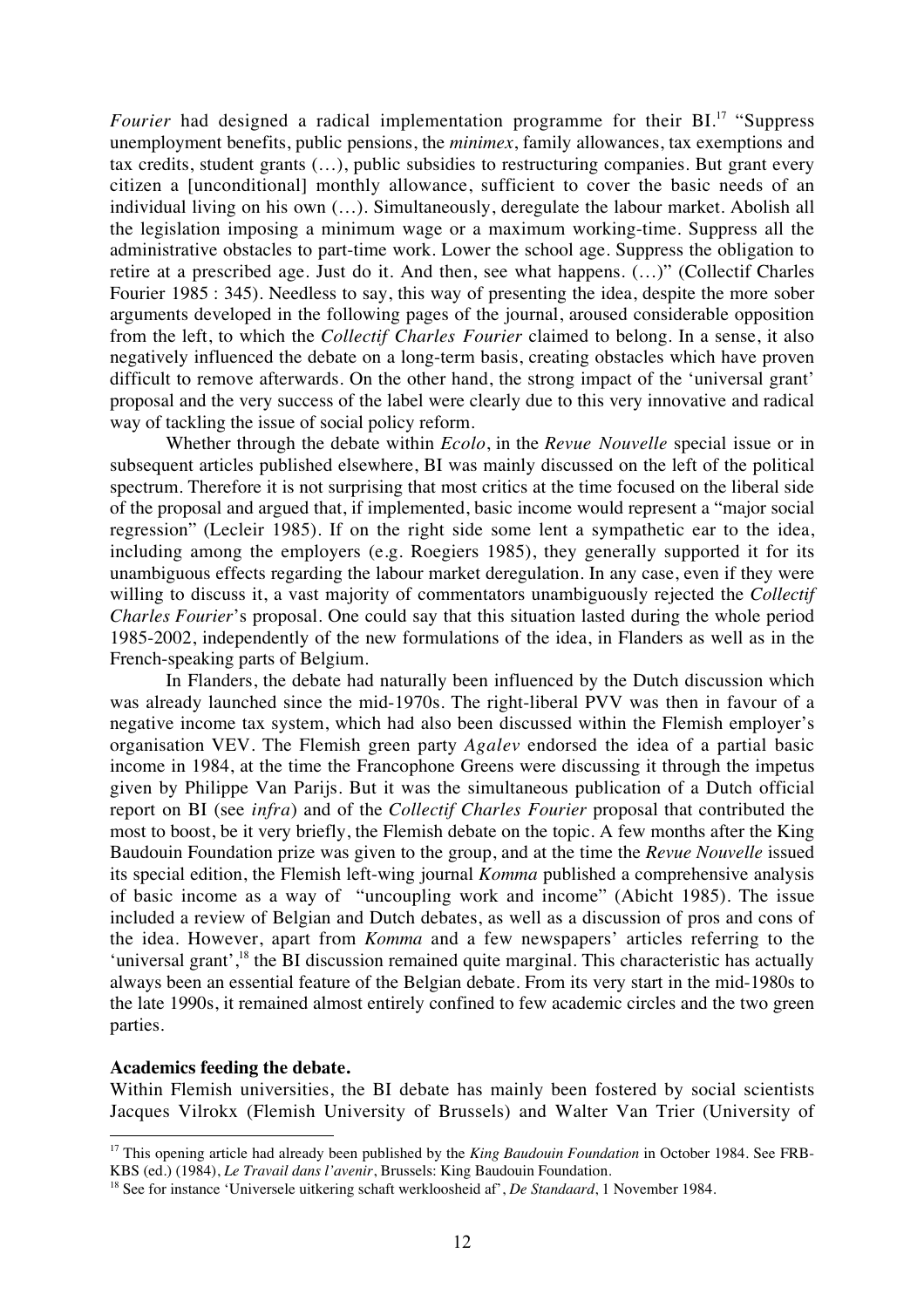Leuven). Vilrokx, a well-known specialist of Belgian industrial relations, has defended the idea in many articles and interviews. He argues that traditional employment policies are counterproductive in promoting social integration. In the context of jobless growth, full citizenship "is only possible provided the link with the labour market is not a condition" (Vilrokx 1993: 205). Van Trier wrote an impressive PhD thesis on the prehistory of the current discussion on BI, in which he scrutinised the British debates on the 'state bonus', 'social credit', and 'social dividend' (Van Trier 1995b). He is one of the founding members of *Basic Income European Network*. Interestingly, in 1995 he had a strained debate on the merits of basic income with Belgian Minister of Social Affairs (at the time) Vande Lanotte (SP), who is at the origin of the 'integration income' legislation that takes effect in 2002 (see *supra*). At that time, Vande Lanotte's position was already clear-cut as he was speaking of basic social rights: "we should eventually stop the discussion on basic income and opt for a discussion on the guarantee of a basic job. (…) A discussion on basic income is, fortunately in my view, all in the past now" (Vande Lanotte 1995). Vande Lanotte did not change his mind in spite of Van Trier's efforts in heated exchanges through newspaper articles.<sup>19</sup>

On the other side of the linguistic border, two philosophers are stimulating the debate. Philippe Van Parijs, who initiated the discussion in the 1980s, wrote numerous articles on BI and edited a collective volume on ethical justifications of the proposal (Van Parijs 1992).<sup>20</sup> His masterpiece, entitled *Real Freedom for All*, is largely devoted to a left-libertarian argument in favour of the highest sustainable BI (Van Parijs 1995), and has been said to be "the most sophisticated case on its behalf yet made" (Gough 2000:  $26$ ).<sup>21</sup> However, it obviously got more coverage in Anglo-Saxon academic circles than in Belgian political circles. Jean-Marc Ferry, a French philosopher teaching at the Francophone University of Brussels, is another tenacious proponent of a citizen's income. He considers it as a way of offering everyone the positive freedom of taking new initiatives outside of the labour market (Ferry 1995). In 2000, he published a plea for an European social constitution, which in his view should necessary include a right to a BI (Ferry 2000).<sup>22</sup>

#### **The green parties.**

 $\overline{a}$ 

In Belgium, the only genuine political forces which have explicitly and somewhat continuously supported BI are the two green parties *Agalev* and *Ecolo*. <sup>23</sup> Despite the many personal and institutional links existing between both parties, this support has nevertheless never been part of a common strategy or platform. According to Philippe Defeyt, former member of the *Collectif Charles Fourier* and *Ecolo*'s Federal Secretary (the party's three headed top position) from 1999 to 2003, it was never discussed in meetings gathering

<sup>&</sup>lt;sup>19</sup> Van Trier also wrote a chapter on BI in one of the most comprehensive books on the Belgian social security system (Van Trier 1995a).

<sup>20</sup> Van Parijs is since 1991 head of the *Hoover Chair in Economics and Social Ethics* of the University of Louvain, where scholars and researchers interested in the BI debate often meet, and where BIEN's archives are located.

<sup>&</sup>lt;sup>21</sup> See also Reeve & Williams 2003.

 $22$  Among these four main academic figures, only Van Trier and Van Parijs have worked on economic simulations of the cost and impact of a basic income in Belgium. Kesenne, Schatteman, and Van Trier (2000) show that, under certain conditions, a basic income could increase the Belgian employment rate. Van Parijs and Gilain (1996) have designed a static model exploring the impacts of a partial basic income fixed at  $\epsilon$ 200/month. Aside from these studies, contrary to the Netherlands, very few simulations have been made. Noteworthy exception is the work of Christophe Joyeux and Isabelle Terraz (Francophone University of Brussels). In a micro-simulation of the distributive effects of a BI of  $\in$ 300/month, implying adjustments in taxes and transfers, they showed that poor households could be made better off provided the progressiveness of the tax system was maintained (Joyeux and Terraz 1998).

<sup>&</sup>lt;sup>23</sup> In 1993, however, the left-liberal Flemish party *Volksunie* briefly supported the idea (see Anciaux 1993).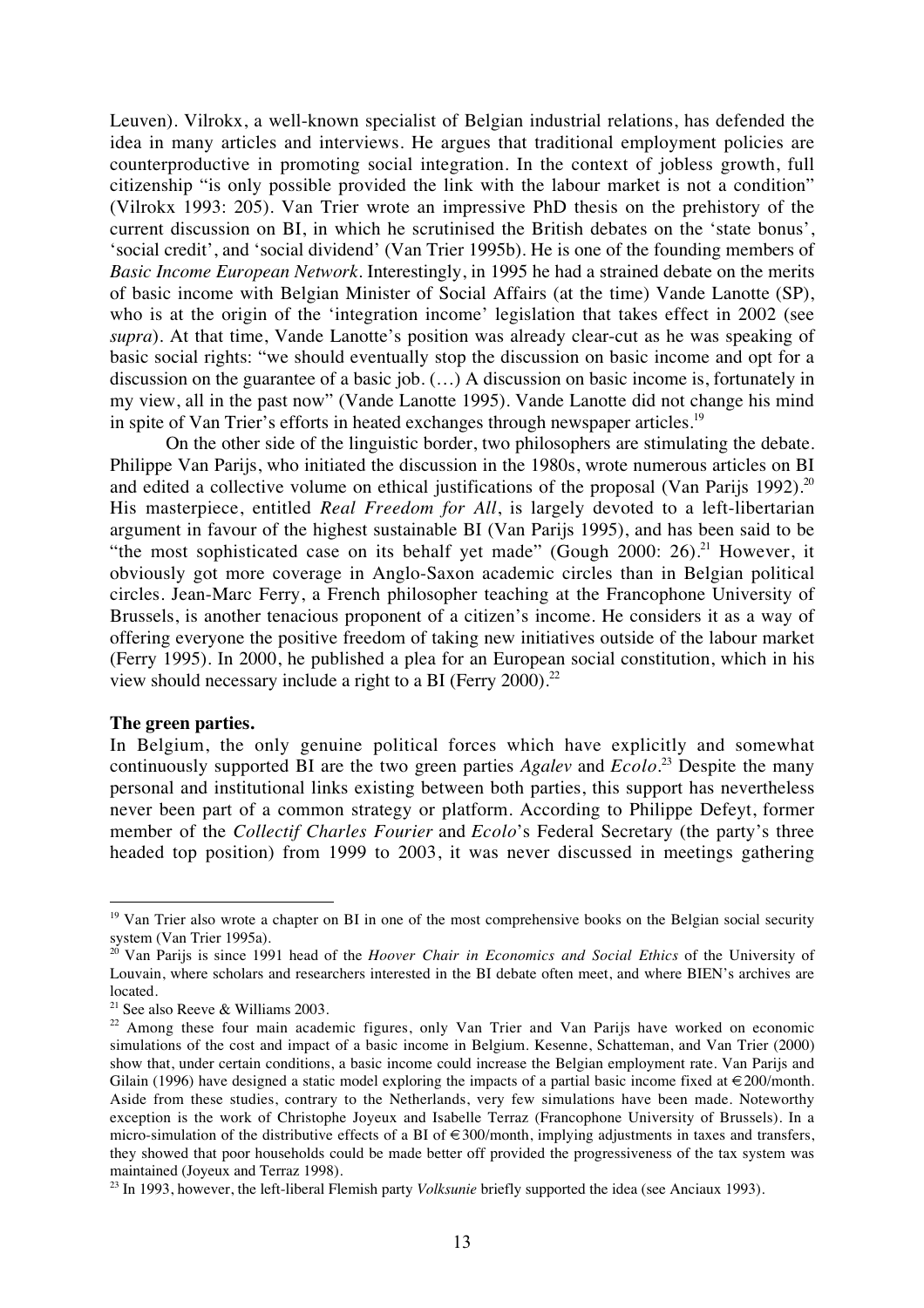members of both parties.<sup>24</sup> Created in the early 1980s, the two green parties were still very small political formations at the time the discussion on BI was launched by Van Parijs within *Ecolo*. However, they quickly became an integral part of the Belgian political landscape. Following a strong progress in votes during the 1990s, particularly at the June 1999 general elections, they took part in the first federal 'purple-green coalition' comprising socialists, right-liberals, and greens.<sup>25</sup> None of the portfolios they were given at the federal level included a direct link with social policies. However, Minister for Social Affairs of the Walloon region Thierry Detienne is a prominent figure of the party.

*Agalev* already officially adopted the idea of a modest negative income tax in 1984, as one of the components of the 'green economy'. Even if the initial amount considered was small – around  $\in 250$  at the time, it was nevertheless expected to rise with economic growth (Raes 1985). In following years, a comprehensive BI has tended to be firmly promoted as a medium-term objective, more explicitly than it was ever the case for *Ecolo*. As was the case for *Ecolo*, however, the idea was somewhat put aside in the late 1980s and early 1990s.<sup>26</sup> In 1995, it resurfaced in *Agalev*'s electoral platform which stated that BI had to be "the very basis of the social benefits of the future" (Agalev 1995). As in subsequent documents on the topic, BI appeared to be conceived as a long-term objective, as an analytical tool to be used in thinking about social security reforms. According to *Agalev*, many incremental or even more comprehensive adjustments can be seen as steps towards a true BI for all. Family allowances, for instance, should become an equal right for each child, and their amount fixed irrespective of birth-order or age. A universal basic pension should be established, as it exists in the Netherlands. While the notion of 'abnormally long period of unemployment' (see *supra*) should be scrapped, the right to a minimum income should be made unconditional for the needy (Agalev 2001).

This incremental approach has already been adopted by *Ecolo* from the very start of the Belgian discussion. It always considered BI to be more a guiding principle than an urgent claim. While the party officially but cautiously endorsed the idea at its first Socio-economic Congress in 1985, it hastened to stress that BI "could not been directly implemented".<sup>27</sup> The idea has long been a bone of contention between its members, but since the early 1990s there seems to be a consensus around this approach of BI as a long-term objective. For instance green Walloon Minister Detienne, who felt worried about the radical and unpredictable effects of the uncoupling of work and income, agrees that the BI idea is interesting because it can give "guiding principles". In his opinion, *Ecolo*'s priority should consists in acting so that those principles, including universality and individualisation of social rights, go forward.<sup>28</sup>

*Agalev* and *Ecolo* always failed to get the idea itself onto the social policy agenda. Or rather, given their hesitations on the timeliness of the reform, they never really tried. BI, be it as a long-term objective, was not mentioned in the federal government's agreement they cosigned in 1999. If both parties opposed the new legislation on minimum income, they have not yet managed to reverse the shift to more conditionality in social benefits. The implementation of the new *integration income* was clearly in tension with the green commitment to an unconditional minimum income, be it a very cautious one.

#### **A single-issue party focused on basic income:** *Vivant***.**

One could not round off this brief survey of the Belgian BI debate without mentioning the very special case of *Vivant*. For it is a unique case in Europe of a political party whose

<sup>&</sup>lt;sup>24</sup> Defeyt, Philippe, interview, Namur (B), December 2001. In 2003 Defeyt resigned as federal secretary.

<sup>&</sup>lt;sup>25</sup> Since the 2003 general elections, the green parties are not part of the federal coalition anymore.

<sup>&</sup>lt;sup>26</sup> BI was not discussed at *Agalev*'s second economic conference which was held in 1990 (Agalev 1990).

<sup>27 &#</sup>x27;Rester "purs" ou enfoncer un coin dans le système ? Le dilemme d'Ecolo', *Le Soir*, 2 September 1985.

 $28$  Detienne, Thierry, interview, Namur (B), December 2001.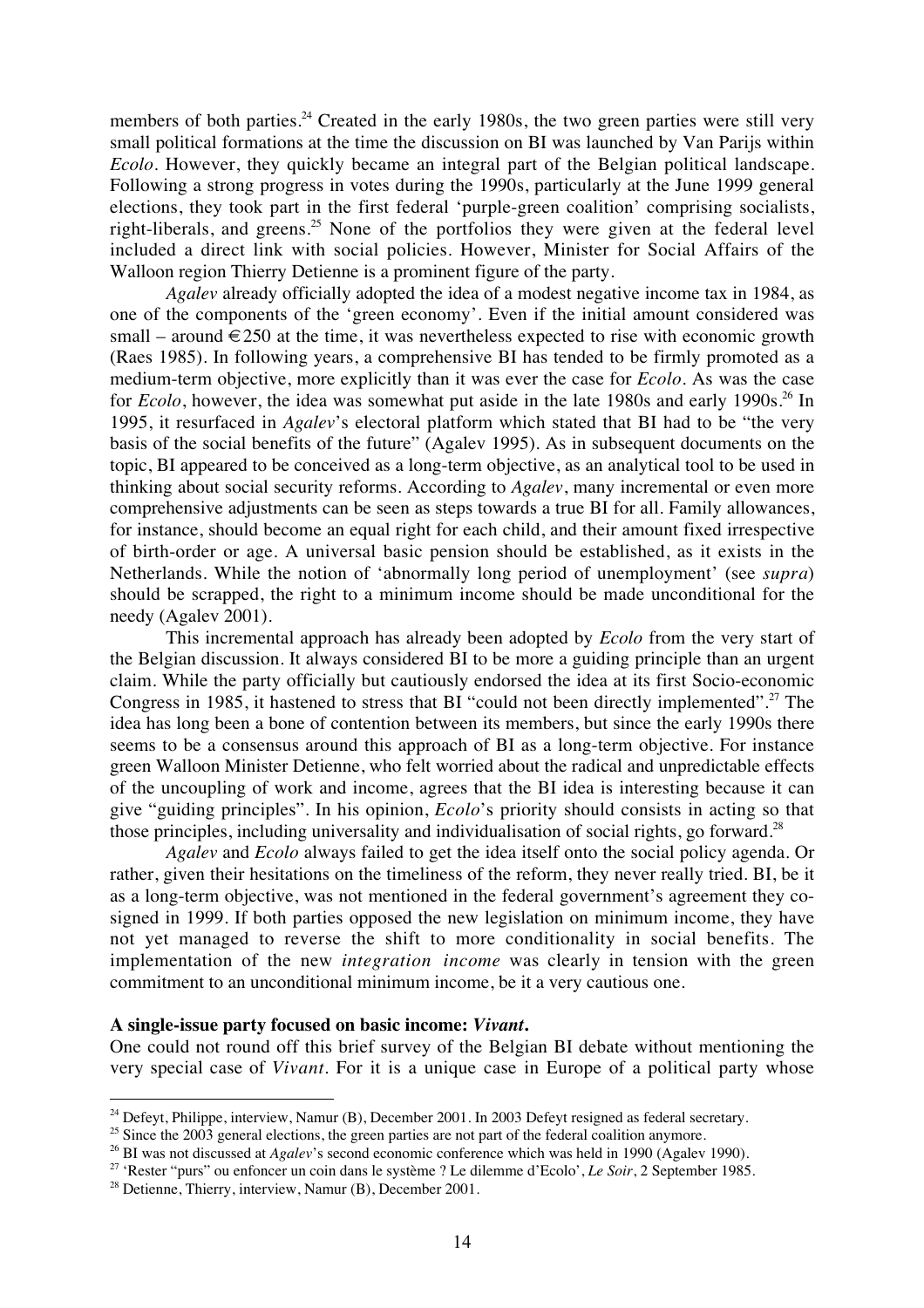platform is almost entirely focused on the claim of a full BI.<sup>29</sup> Even compared to the green parties, however, *Vivant* is a very tiny player in the Belgian electoral game. Founded in 1997 by high-tech businessman and life-member of the *Basic Income European Network* Roland Duchâtelet, the party took part at the general elections of June 1999 for the first time. On average, its results varied between 2 and 2.4 percent. Although these percentages were small, they made *Vivant* the most successful among the parties not represented in the Federal parliament. This experiment was particularly instructive because of the public visibility it gave to the idea of an unconditional income. With no public funding or elected representative, the party had made its name in 1999 by a large-scale electoral campaign, mainly financed with Duchâtelet personal means – his contribution reached the impressive amount of  $\epsilon$ 2,500,000. Through huge posters in the main Belgian cities and massive doses of leaflets, *Vivant* had been very successful in attracting attention on its central proposal: the introduction of a basic income for every citizen. 'You will receive an income at the age of eighteen', 'Free yourselves with the basic income', 'Choose your liberty with basic income', were some of the eye-catching slogans used by the party. With *Vivant*, BI was making a controversial entrance into Belgium's broad public debate, going well beyond the usual academic and green circles.<sup>30</sup>

Ever since the birth of the party, newspapers have been paying attention to the newcomer's proposals, although some were very critical. In many articles of the Francophone press, the BI-based programme was described as "simplistic" and "ultra-liberal", whereas Flemish newspapers were explaining to their readership that BI was a "complicated" message.<sup>31</sup> In general, the approach was more positive in Flanders than in the French-speaking parts of the country, where businessmen taking to politics arouse more suspicion. But the political world was filled with scorn for *Vivant*. The think tank of the Francophone *Christian-Democratic Party* (PSC), for instance, analysed its programme and concluded that it had to be quickly forgotten. In a way, the radical profile of *Vivant*'s platform could even have weakened the proponents of BI within other formations, in particular within the green parties. At the very start of *Vivant* Duchâtelet was in contact with *Agalev*, but the Flemish greens promptly broke off communications with him. In their new statement on BI edited in 2001, they unambiguously dismissed *Vivant*'s proposals, arguing that its platform was totally "unfeasible" (Agalev 2001). According to *Ecolo* Minister Detienne, *Vivant* was a very illustrative example of the danger BI can possibly represent if it is to be considered as a global alternative to the existing social security mechanisms. $32$ 

Thus, even if the emergence of *Vivant* on the political scene has contributed to the spreading of the idea, it cannot be said to have boosted Belgium's discussions. Since the 1999 elections, the party has dropped out of the public attention. In January 2002 however, it organised a big conference on BI with the participation of some prominent figures of the European debate. Francophone newspapers grabbed the opportunity to make fun of the party with paragraphs entitled "Vivant is not dead".<sup>33</sup>

<sup>&</sup>lt;sup>29</sup> For a more detailed account of the *Vivant* experiment, see Vanderborght 2000.

<sup>&</sup>lt;sup>30</sup> Vivant's programme, even if well-documented, appeared to be somewhat unrealistic on a short-term basis. It was structured around three main claims: (1) introduction of a Basic Income for every citizen, at a level varying with the recipient's age (the proposed amount for an adult aged between 25 and 64 was  $\epsilon$ 500/month); (2) abolition of the income tax on earnings lower than  $\epsilon$  1.250/month, and of social security contributions, both aimed at strongly reducing labour costs. A flat tax of 50% would apply to earnings above  $\in$  1,250; (3) compensatory increase of *Value Added Tax*, offsetting the decrease in labour cost so that retail prices remain the same on average.

<sup>31</sup> See for instance 'Le paysage politique s'enrichit d'une vieille utopie', *Le Soir*, 15 June 1998 and 'Vivant, met hulp van positieve boodschap en vele miljoenen', *De Morgen*, 31 May 1999.

<sup>&</sup>lt;sup>32</sup> Detienne, Thierry, interview, Namur (B), December 2001.

<sup>33</sup> In French, *Vivant* actually means 'Alive'. See 'Vivant n'est pas mort', *La Libre Belgique*, 7 janvier 2002.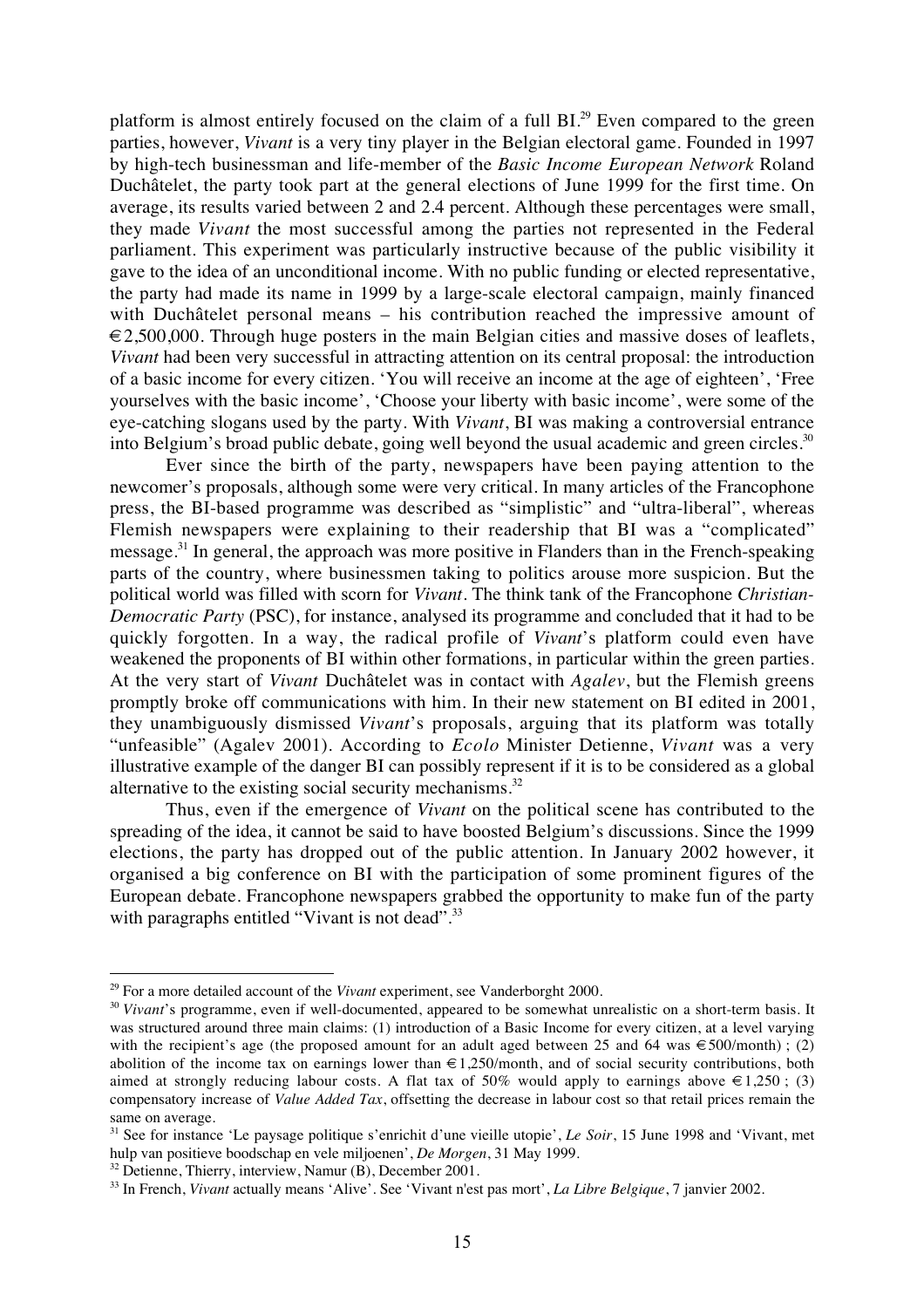# *The Netherlands: basic income (was) on the agenda*

As in the Belgian case, the understanding of the mechanisms and dynamics of the Dutch political discussions on BI requires to briefly look back at the political history of the idea. However, summarising the Dutch debate is a far more difficult challenge than giving an overview of the Belgian one. For there is no other country where, as in the Netherlands, so many actors were involved in the BI debate, to a greater or lesser extent. After having given a succinct account of more than twenty-five years of intense discussion,  $34$  I will focus on political forces in the stricter sense, including the government.

# **Welfare without work, but with a basic income?**

The Dutch discussion on BI has strongly varied with the ups and downs of the unemployment rate (Groot and van der Veen 2000: 197-200). It started in the mid-1970s, as the forewarnings of the economic crisis were emerging, and reached a summit of intensity in the mid-1980s, as 10% of the active population was unemployed. Between 1985 and 1993 – the unemployment rate was decreasing significantly – BI formed the subject of scientific studies. It came back in the forefront in 1992 owing to a new report published by a governmental agency. Partly due to unfavourable unemployment figures, the discussion was again more intense between 1992 and 1995. Since the mid-1990s and the surprising 'Dutch miracle' (see *supra*), BI remains essentially confined to academic and intellectual circles; on the political scene, it became at best an internal debate within some parties. In September 1998, the Seventh Congress of the *Basic Income European Network* was held in Amsterdam. In 2002, while the unemployment rate had dropped under the 3% the idea seemed, at first sight, far removed from the institutional agenda.

This parallel evolution of unemployment rate and BI discussion is partly due to the arguments used by the Dutch BI proponents. In particular during the 1980s, as the fatalistic approach to unemployment was spreading among observers, BI was often presented as an elegant way of giving up full employment while reforming the costly welfare system, without neglecting the preservation of a safety net. When more favourable times followed austerity periods, this fatalistic flavour may have harmed the proposal, explaining its relative discredit. On the other hand, one should not forget that the discussion was still alive in the periods 1985-1992 and 1996-2002. The existence of various groupings defending BI explains the fact that it remained present, be it in the background, in important debates on social security reforms. In other words, the economic crisis was only working as an impetus for an extension of the discussion. With the emergence of the so-called 'Dutch miracle', BI proponents have tended to promote it as a way of tackling social exclusion rather than uncoupling work and income.

The Dutch debate was launched in the mid-1970s, when professor of social medicine J.P. Kuiper (University of Amsterdam) wrote a few articles on the links between work and human life. In his view, a separation between work and income was made necessary by the de-humanising character of traditional labour. Even though Kuiper was not explicit as far as the implementation and financing of his proposal was concerned, he clearly pleaded for a guaranteed income covering basic needs (Kuiper 1976). He is the father of the Dutch debate. In 1977, the small *Radicals' Political Party* (PPR), then part of the ruling coalition, officially took up BI into its electoral platform. In doing so, the PPR actually launched the discussion in political circles. In the following years, while the unemployment rate was rapidly increasing, various organisations called for the introduction of a form of BI. This was the case of the

<sup>&</sup>lt;sup>34</sup> For a more detailed account, readers should refer to Groot and van der Veen 2000.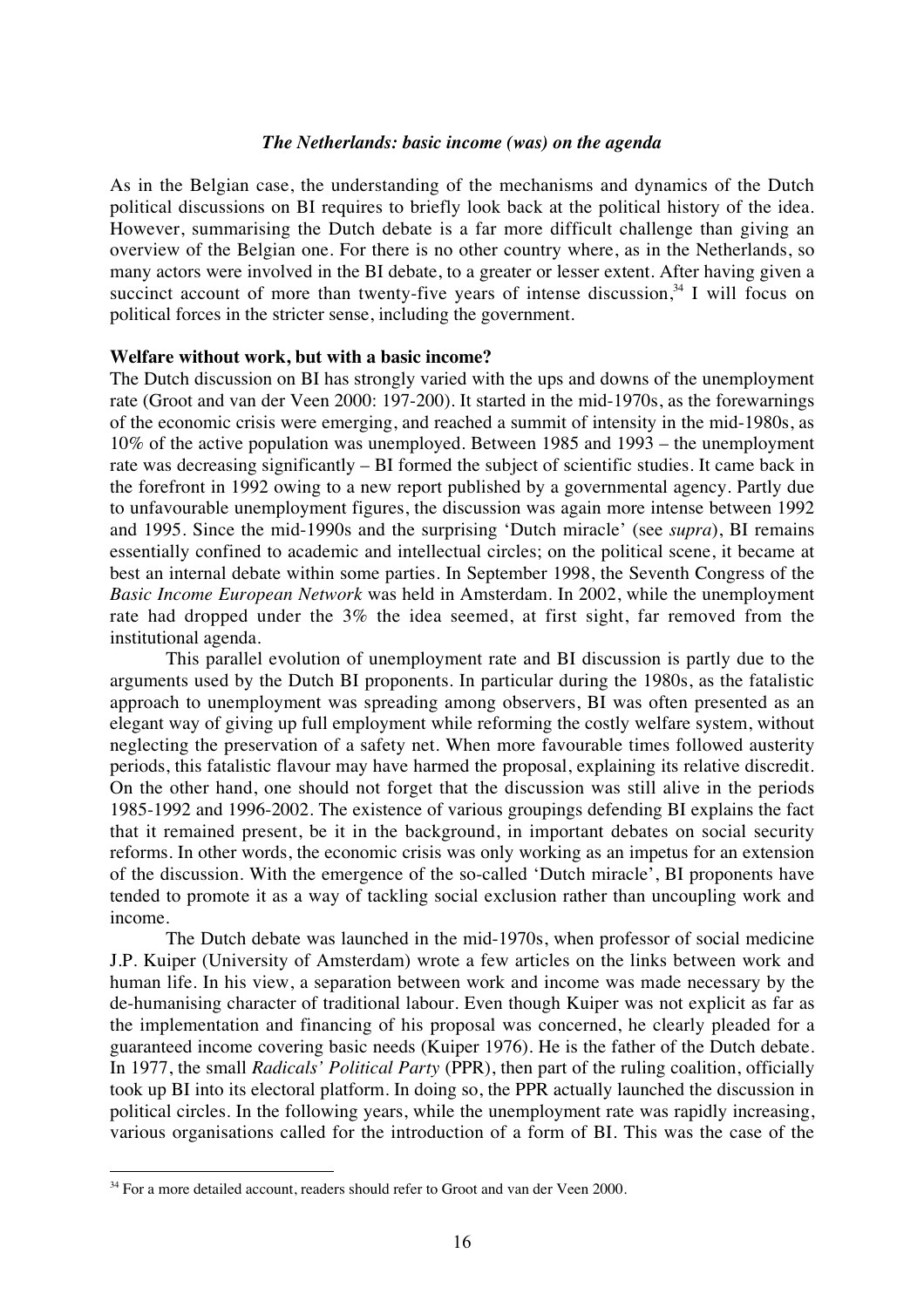*Union of Food Workers* (*Voedingsbond FNV*) affiliated to the powerful *Federation of Dutch Unions* (FNV). At the time, it was the main organised group officially in favour of the idea. It published various eye-catching leaflets explaining the ins and outs of BI (see for instance Voedingsbond 1981), and often restated its commitment during the 1980s. While in 1981 the PPR edited a new platform including BI again (PPR 1981), an heated debate took place within the *Labour Party* (PvdA) on the same topic, and different versions of the proposal were considered. However, the strong and structured minority in favour of the idea – which included the former president of the European Commission Sicco Mansholt and the Nobel laureate in economics Jan Tinbergen – did not manage to get it into an official programme. Similar developments affected other parties, such as the left-liberal *Democrats 66* (D66) and the *Pacifist Socialist Party* (PSP).<sup>35</sup> Finally, a few social movements were also interested in BI. The claim of a guaranteed income was seen as a unifying factor by some of the unemployed organisations which were emerging at the time. It was discussed at length within the *National Organisation of Social Beneficiaries* (LBU), which published in 1986 a vigorous plea in favour of BI (LBU 1986).<sup>36</sup>

But the most intense period of discussion was a direct consequence of the publication in October 1985, by the renowned and influential Scientific Council for Government Policy (WRR), of a bulky report significantly entitled *Guarantees for Security: Perspectives for a New Social Security System* (WRR 1985). This document was part of an ongoing reflection on the future and cost of the welfare state in the context of economic recession. The report insisted on the necessity to guarantee income security independently of the variations in economic circumstances: "the guarantee of minimum social benefits has to be the most important goal of social security" (p.7). While suggesting a profound reform of the Dutch welfare state, the suppression of the minimum wage and substantial reductions in employer's social contributions, the WRR called for the implementation of a partial BI of  $\in 200$ /month, "given without any work requirement" (pp.8-9). The reactions to the report were almost unanimously negative, which is hardly ever the case for a WRR publication. The traditional proponents of BI, such as the *Voedingsbond FNV* and the *Radicals' Political Party*, attacked the idea of a partial BI of which the amount was far below the poverty level. Unions and the Labour Party denounced the trend towards more flexibility on the labour market, and the government found the measures too radical, laying the report aside.

This failure had a considerable impact on the discussion. BI was almost dropped out of the political debate until 1992. Between 1986 and 1992, it mainly became a subject for academic research, whether in economics or sociology. In 1987 however, various groups committed to the idea launched the association 'Workshop on Basic Income', aimed at facilitating co-ordination of the BI proponents' activities.<sup>37</sup> At the 1989 elections, the Radicals' Political Party united with three other small political formations – including the PSP – to form the new party *GroenLinks* (which means 'Green Left'). The first electoral platform of *GroenLinks* included a plea for BI, inspired by prior documents published by the PPR.

In May 1990, the Minister for Social Affairs and Employment published a very detailed study of BI which it had commissioned from two academics. Having proposed an account of the Dutch debate, the authors insisted that the idea of an unconditional income was

<sup>&</sup>lt;sup>35</sup> See for instance: D66 1983.

<sup>&</sup>lt;sup>36</sup> In this document, it clearly appears that BI is considered to be a unifying factor for the social movements: "most of the time, the various groups representing the social benefits recipients have different views and act separately  $(...)$ . Therefore, a more general and unifying perspective is urgently needed. The idea of an universal basic income, set at the level of subsistence, is one of the key-components of this unifying perspective" (LBU 1986: 10-11).

<sup>&</sup>lt;sup>37</sup> In 1991, it became the *Association Basic Income*. At the end of 2000, it had almost 250 members, mainly coming from political parties – a majority of them being members of the PvdA (Boerlage, Saar, and Schäfer, Emiel, interview, Amsterdam (NL), May 2000). *Website*: http://www.basisinkomen.nl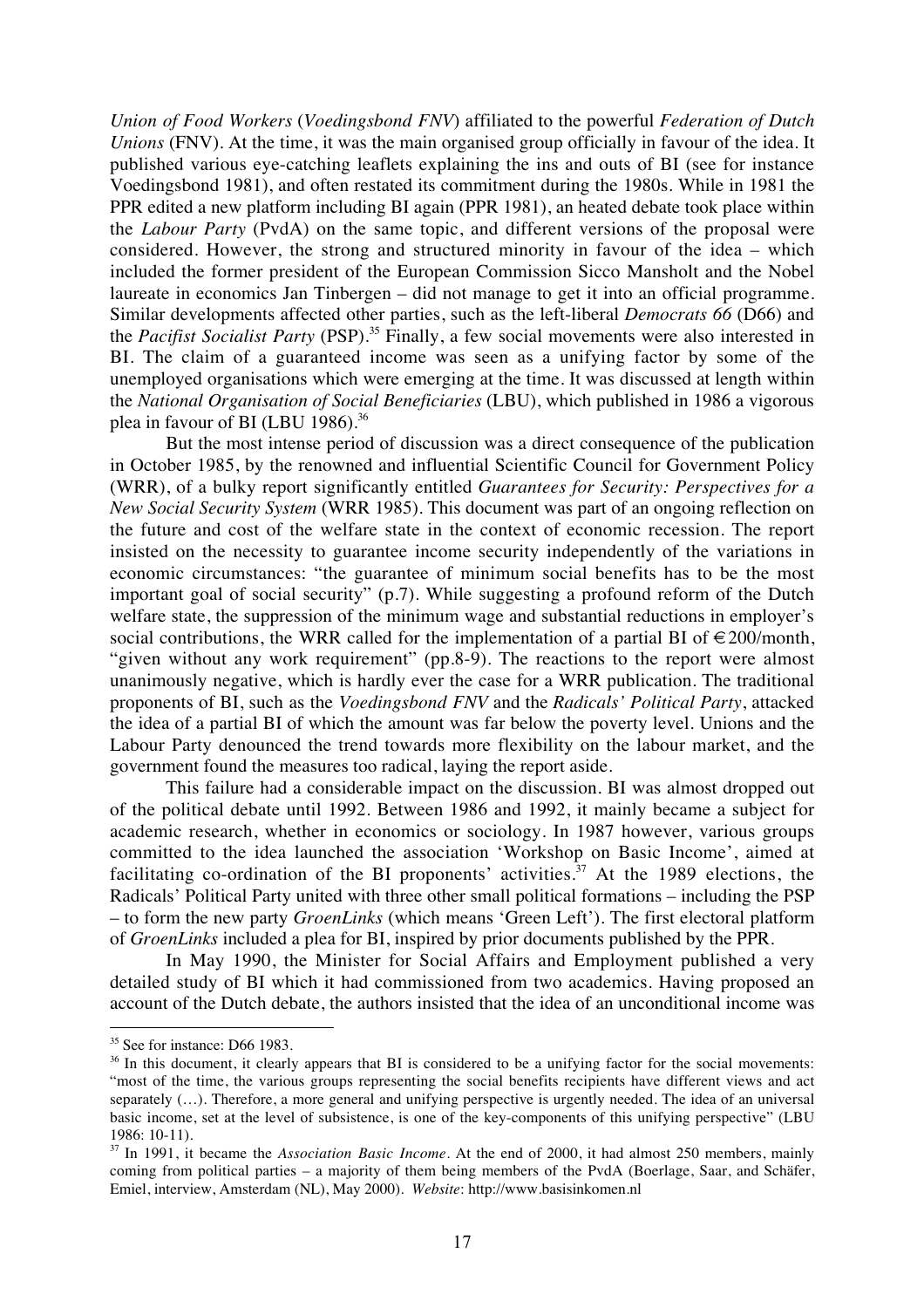less controversial than in the mid-1980s. They even asserted that "if there is one European country where BI makes a chance to be on the agenda, in the short or medium term, this country should be the Netherlands" (Roebroek and Hogenboom 1990: 195). The period 1992- 1996 proved they were at least partially right.

First, the *Netherlands Bureau for Economic Policy Analysis* (*Centraal Planbureau* – CPB), an important governmental forecasting institution, published at the end of 1992 a report including – among others – a BI scenario for the future of the Dutch economy. This scenario, called "Balanced Growth", involved the introduction of a partial BI in the form of a negative income tax, designed to deal with unemployment traps and high marginal tax rates for the low-paid (CPB 1992). In the long-term (twenty-five years), the objective was to implement "a negative income tax of which the level equals the minimum income for a single person" (CPB 1993: 55-56). This report undoubtedly lent new credibility to BI among economists close to the political circles.

Second, the formation in 1994 of an unprecedented liberal-labour government coalition raised "high hopes for basic income", though only for a short period (Groot and van der Veen 2000: 208). In December 1994, the left-liberal Minister for Economic Affairs Hans Wijers stated in a newspaper's interview that the Netherlands were "inevitably moving towards something resembling a basic income".<sup>38</sup> The liberal Minister of Finances Gerrit Zalm made similar remarks a few days later. These statements triggered off harsh reactions. The Minister of Social Affairs and Employment Ad Melkert (*Labour Party*) expressed his deep disagreement with his colleagues. In the House of Representatives, the leaders of the different groups were also very negative, and decided that the idea was fit "for the dustbin".<sup>39</sup> However, Wijers' party *Democrats 66* (D66), which had already advocated the idea in the past, seemed more inclined to welcome the idea. BI constituted the main item discussed at its February 1995 Congress. One year later, D66's research department published a leaflet on the topic, which was aimed at widening the debate launched by Wijers. But, mainly because of disagreements within the ruling coalition, BI was already far removed from the governmental agenda. D66's initiative proved to be short-lived.

As was mentioned in the first section of this paper, a shift towards the activation of people on benefit has occurred in the Netherlands. Consequently, since the mid-1990s the room left for a discussion on BI has gradually shrinked. The proposal has even been dropped out of *GroenLinks*' platform for the May 2002 general elections. Yet, as in Belgium, the greens were the only genuine political force still officially endorsing the idea, be it in a very modest form.<sup>40</sup>

# **A zoom on political parties.**

 $\overline{a}$ 

This brief chronological overview of the Dutch BI debate suffices to indicate how exceptionally broad and lively this debate has been, relative to other countries. I will now turn to a more systematic analysis of the political forces involved in this discussion.

The first official commitment of a political party to the idea goes back to 1977, when the small *Radicals' Political Party* (PPR) included BI into its electoral platform. The PPR kept defending the proposal during the 1980s, while scrutinising it more thoroughly in various publications (see Van Ojik 1985). When the green party *GroenLinks* was founded in 1989, the PPR's studies strongly inspired the new party's strategy on income security. Its first programme stated that "every human being has the right to a decent income, whether he works or not (…)". *GroenLinks* then called for "a large and carefully organised public debate on basic income" (GroenLinks 1989). In 1990, its research department published a booklet

<sup>38 &#</sup>x27;We moeten het ontstaan van een onderklasse voorkomen', *NRC Handelsblad*, 17 December 1994.

<sup>39 &#</sup>x27;Kamer wijst plan basisinkomen af', *De Telegraaf*, 19 December 1994.

<sup>&</sup>lt;sup>40</sup> A smaller green party, *De Groenen*, is also advocating the idea of an unconditional basic income.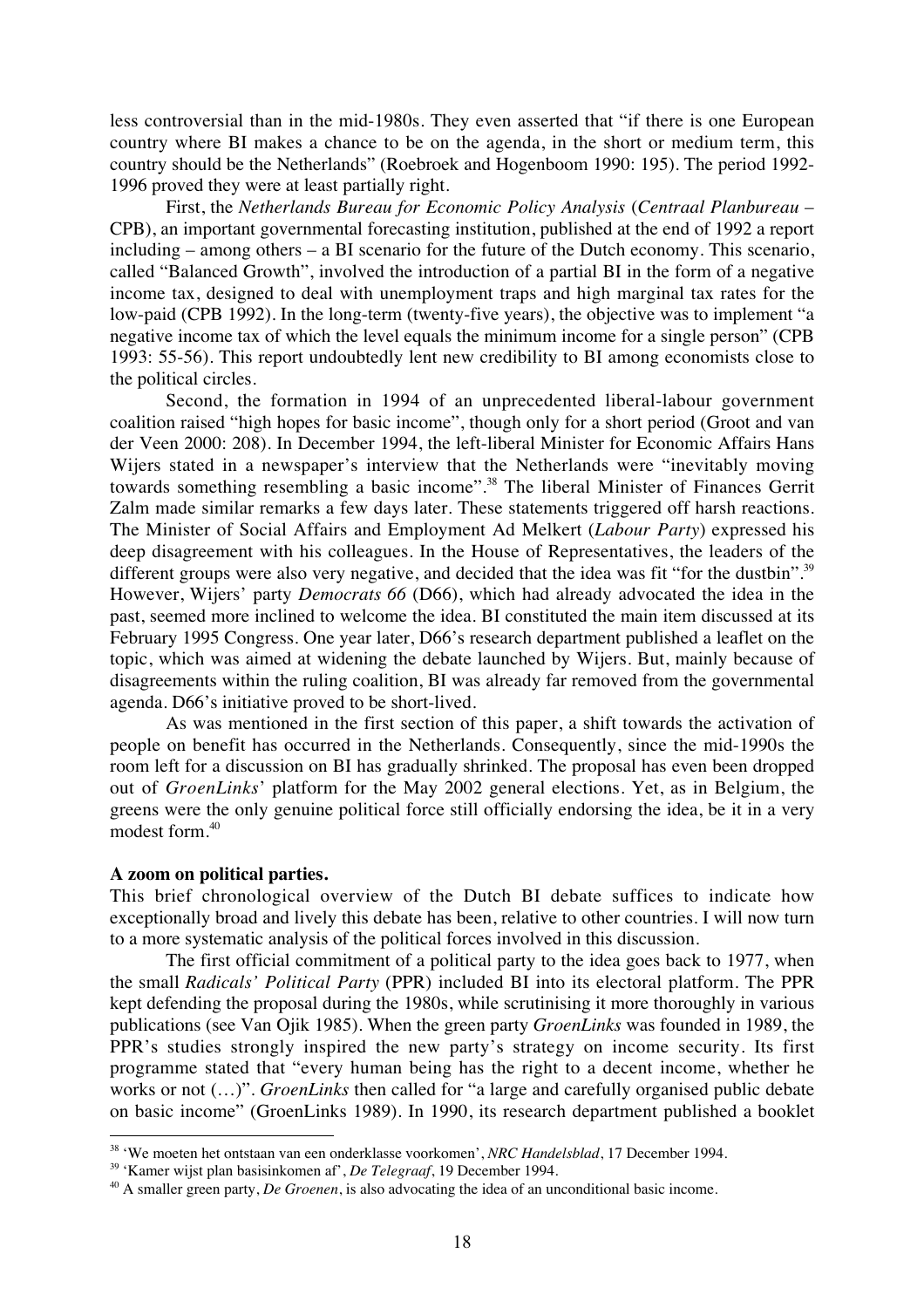specifically focused on the idea (GroenLinks 1990). In subsequent years, the party gradually adopted a more pragmatic approach, suggesting the introduction of a modest negative income tax which would be easier to merge into the existing welfare system. The maximal monthly amount of the proposed 'foot income' (*Voetinkomen*) was set between €225 and 275, i.e. two thirds of the minimum income for a single person at the time. This proposal was still part of the platform for the May 1998 elections, of which *GroenLinks* was one of the big winners since it almost doubled its seats at the House of Representatives. Although the following platform for the period 2002-2006 did not include any explicit reference to BI, in the section devoted to income redistribution *GroenLinks* suggested the transformation of the existing general tax credit into a negative income tax, without further explanations (GroenLinks 2002).

The *Radicals' Political Party* (PPR), followed by *GroenLinks* into which it merged, is the only Dutch political formation which maintained BI in its platforms during more than twenty years. However, the claim made by the PPR was comparatively more specific than *GroenLinks*'. Two reasons account for that difference. First, during the 1980s the high unemployment rate constituted a catalyst for the reflections on the uncoupling of work and income. It was at the time the main argument used by the PPR: "it becomes ever clearer that the current economic system can no longer provide a job to all the people who would like to carry on paid work for covering their basic needs" (Van Ojik 1985: 4). Secondly, the PPR was a relatively small and unified political formation, of which the members had been able to converge on a controversial proposal.

According to *GroenLinks* European deputy Alexander de Roo, "the 'foot income' proposal, which is actually a partial BI, [was] the result of a compromise" between the different components of the party.<sup>41</sup> Kees Vendrik, a *GroenLinks* MP, confirms that "divergences on the basic income question came to light at the very start of *GroenLinks*".42 In 1990, for instance, one of the four components had published a leaflet in which the arguments against BI were spelled out (Klappe 1990). Vendrik also points out that "each time [*GroenLinks*] has to write the electoral platform, proponents and opponents are bitterly discussing the advantages and disadvantages of BI". Taking side with the opponents, he insists that *GroenLinks* "is not officially in favour of BI, but rather of a modest negative income tax" in the framework of a general reform of the Dutch welfare system.<sup>43</sup> During the 2002 electoral campaign, tensions were high again within *GroenLinks*, and the absence of any firm statement on BI in the platform was considered by the party's BI proponents as a true capitulation (see Groot 2002).

This division is illustrative. It was an essential feature of the BI debates within other Dutch political parties, at least until the mid-1990s. In each case, individuals or groups in favour of the idea constituted an influential minority, which sometimes managed to launch an open debate on the topic. Most exemplary is the case of the left-liberal party *Democrats 66* (D66), which had decided to "carry out a basic inquiry" on the topic in the aftermath of its February 1995 Congress.<sup>44</sup> Already debated in the 1980s, the idea had gained in popularity within the party after Minister Wijers' declarations in 1994. However, despite its research department efforts to stimulate a thorough discussion of the pros and cons of BI ("an internal debate on basic income can be very positive for the party", wrote D66 research department's director Christiaan de Vries in the booklet he edited in 1996 (de Vries 1996: 33)), the idea was shelved. The main explanation lies in the fact that, as it was the case for *GroenLinks*, the

<sup>41</sup> de Roo, Alexander, interview, Amsterdam (NL), May 2000.

<sup>42</sup> Vendrik, Kees, interview, The Hague (NL), May 2000.

<sup>43</sup> However, one should notice that an investigation showed that 74% of the participants at *GroenLinks*' November 1995 congress agreed with the following statement: "a basic income should be introduced in the following ten years" (Lucardie et al. 1999: 168).

<sup>&</sup>lt;sup>44</sup> de Vries, Christiaan, interview, The Hague (NL), May 2000.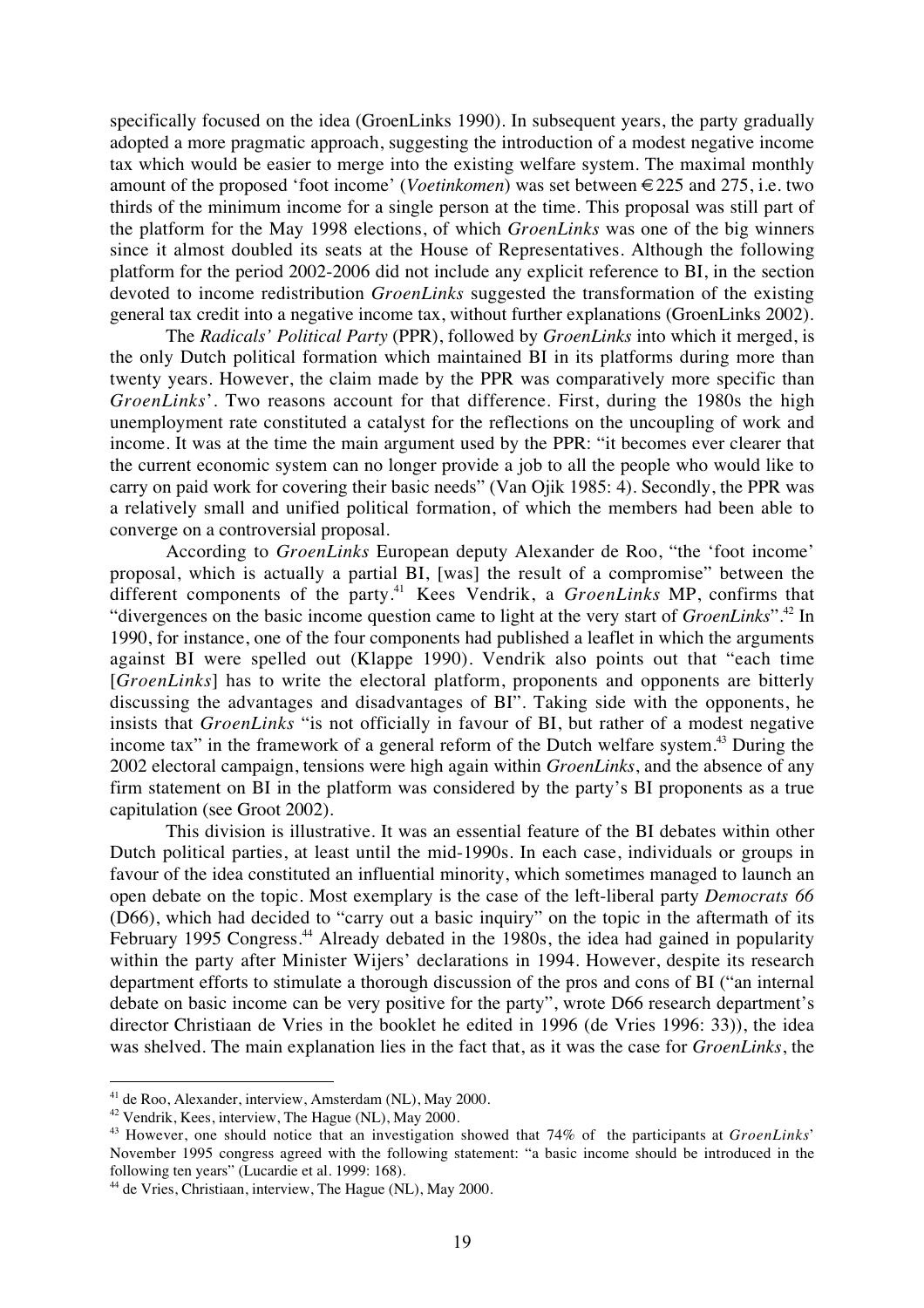party was sharply divided on the BI question. Facing Wijers and the BI proponents, some D66 deputies were strongly opposed to the prospect of a BI-based programme. They "refused to adopt the approach launched by the research department", and the internal debate died out.<sup>45</sup>

Similar developments also affected the *Labour Party* (PvdA) from the early 1980s onwards. According to Paul de Beer, who worked at the party's official think-tank and was one of the instigators of this reflection, at the time it was launched "the circumstances were such that many thought it was impossible to reach full-employment ever again".<sup>46</sup> This somewhat fatalistic observation was at the root of the PvdA Working Group on Basic Income, which was launched in June 1985. Its stated objective was unambiguous : "to talk the PvdA members into adopting a favourable view of BI, which will have to be part of the 1986-1990 electoral platform".<sup>47</sup> The group failed on the latter point – since no official stand was taken – but managed to feed a discussion which provoked serious tensions within the party. "The party leaders", Paul de Beer says, "were strongly opposing BI. They were asserting that it would be dangerous for the party's future to endorse such a proposal. 'We are a *labour* party', they said ; 'with BI we would be implying that we don't believe we are still able to find a job for all'"<sup>48</sup> Consequently, since the PvdA leaders did not want their party to look defeatist, the idea was rejected. However, it reappeared on several occasions during the 1990s. In 1992, a PvdA commission published a booklet in which the justifications and advantages of BI were detailed. Nonetheless the conclusion was cautious – to put it mildly: "the proposal of introducing a BI, though interesting and stimulating as a utopia, must be put aside" (Commissie Wolfson 1992). The 1994-1998 electoral platform qualified this somewhat, stating that "local experiments on basic income should not be excluded" (PvdA 1994: 42).

One could add the examples of the Liberals (VVD) and the Christian-Democrats (CDA) to show that the idea of an unconditional income has raised some tensions within all main political formations.<sup>49</sup> In each of the main Dutch parties, a significant minority has been openly advocating the idea. Hence, even if these minorities always failed to get BI into electoral platforms on a long-term basis, one can assert that the BI discussion has been far less marginal than in Belgium. Whereas in the Belgian case the idea has only been thoroughly discussed within the green parties *Ecolo* and *Agalev* – the small party *Vivant* being a very specific phenomenon – in the Netherlands it has been considered by each party as an alternative worthy of discussion. It was also seriously considered once at the governmental level, namely at the beginning of the first liberal-labour coalition elected in 1994, which probably represents a unique case in Europe.

<sup>45</sup> de Vries, Christiaan, interview, The Hague (NL), May 2000.

<sup>46</sup> de Beer, Paul, interview, Diemen (NL), May 2000.

<sup>47</sup> 'Manifest « Werkgroep *PvdA* Voor Basisinkomen »', June 1985, quoted in *Werkgroep PvdA Voor Basisinkomen*, 1, September 1985, p.2. See also 'De *PvdA* en het basisinkomen', *Intermediair*, 7 February 1986. 48 de Beer, Paul, interview, Diemen (NL), May 2000.

<sup>&</sup>lt;sup>49</sup> Within the VVD, a discussion on the negative income tax was already launched in the 1970s. In the early 1990s, a minority had explicitly suggested the introduction of a BI. One the other hand, the leader of the VVD group in the House of Representatives vigorously opposed the idea in 1994 (see 'Groep VVD'ers pleit voor basisinkomen', *De Volkskrant*, 28 July 1990, and 'Dit kabinet mist een gevoel van urgentie', *De Volkskrant*, 29 January 1994). At the end of the very same year, VVD Minister of Finance Gerrit Zalm made a strong plea in favour of the negative income tax. Similarly, some of the most prominent figures of the Dutch BI debate are members of the Christian-Democratic Party CDA. Nico Douben, for instance, directed the WRR commission which came out in favour of a partial BI in 1985; Herman Wijffels, an economist and former director of the CDA research department, was elected president of the Social and Economic Council – which gives advice to the government on social policies – in March 1999. He expressed on many occasions his positive feelings about BI (see 'Bankier bepleit gedeeltelijk basisinkomen', *De Volkskrant*, 16 November 1988). In the late 1980s, the CDA section of Rotterdam explicitly argued in favour of a full BI ('CDA Rotterdam bepleit basisinkomen voor iedereen', *Trouw*, 7 December 1988.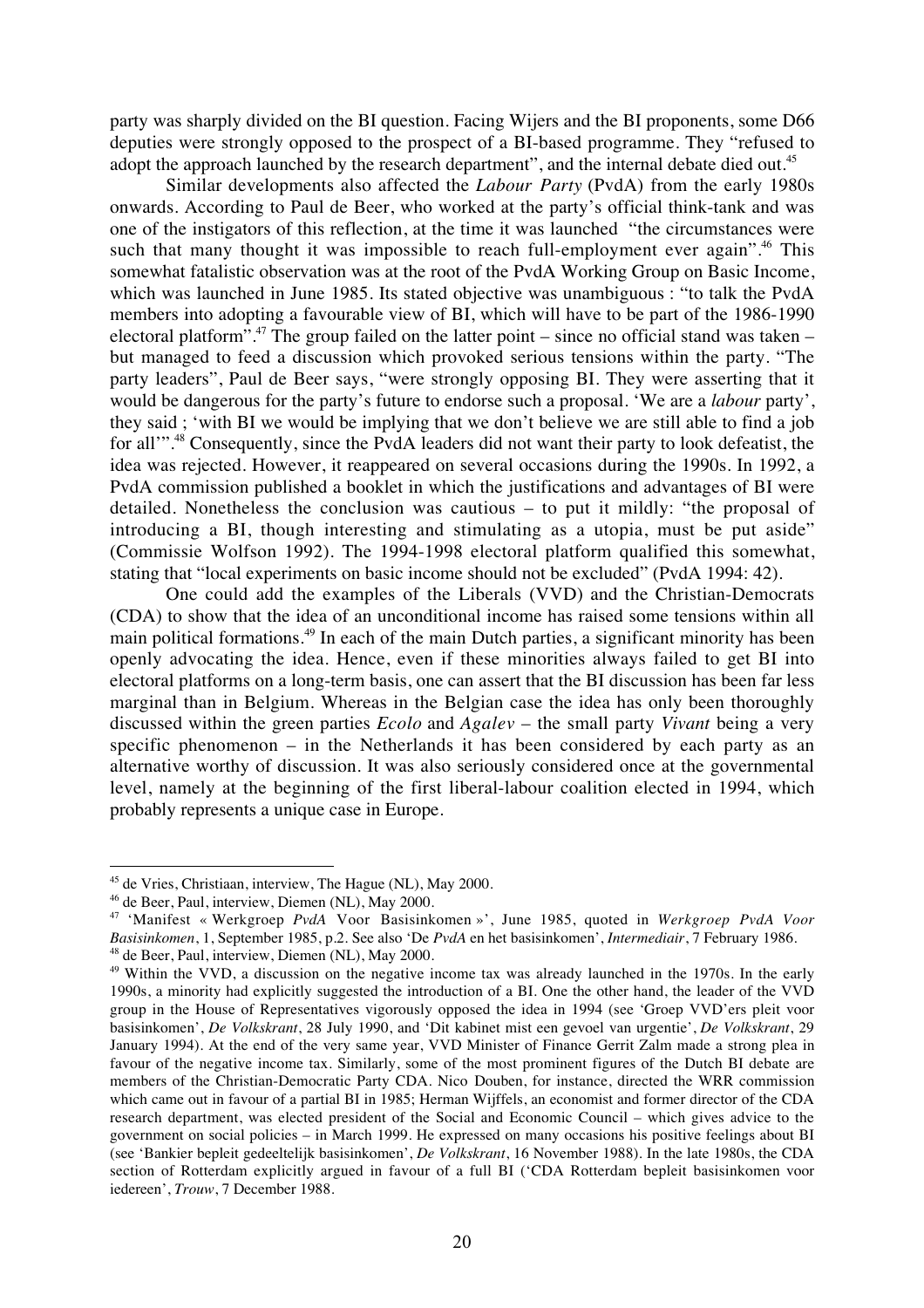# **Basic income on the governmental agenda.**

In the period 1994-1995, BI was taken into consideration as one credible element of the welfare reform package at the highest political level, i.e. the government. It firstly constituted "one of the serious alternatives to the existing social security system"50 that were scrutinised in the summer of 1994, during the formation of the coalition under the direction of *Labour Party* leader Wim Kok. Representatives of the three parties (PvdA-VVD-D66) "had agreed on the principle of a BI, but not yet on the amount".<sup>51</sup> Secondly, BI was again in the front-page news in December 1994, when two prominent ministers of the same coalition but from different parties, Hans Wijers and Gerrit Zalm, stated that a BI or a negative income tax were indeed alternatives to be investigated in detail.

This last episode provides a perfect illustration of the Dutch BI debate dynamics, this time led at a decisional level. In the December 1994 interview already mentioned, Minister of Economic Affairs Wijers actually showed himself quite cautious, asserting that "in so far as the coalition supports the [BI] plan, we can only move *very gradually* towards such a system". His colleague Minister of Finance Zalm also stressed that "the negative income tax, which is a form of basic income (…) is an alternative we will have to investigate *on a longterm basis*, when the time comes to talk about social security reform".<sup>52</sup> However, the impact of these careful declarations was considerable, partly because they were taken up by newspapers under catchy titles. The influential *NRC Handelsblad*, for instance, ran as a headline: "Wijers wants to implement a basic income".<sup>53</sup> The reactions were instantaneous and often harsh. BI proponents and opponents from all political parties confronted each other through repeated opinion columns and passionate interviews, reviving latent tensions within their own formations.

While Minister Zalm was trying hard to defend his views, he was attacked by a deputy of his own party who considered BI as an inherently "unfair" proposal.<sup>54</sup> A similar discussion involved members of the *Christian-Democratic Party* (CDA), a party which had just been relegated to the parliamentary opposition. Whereas a CDA MP argued that "basic income means the end of solidarity", another prominent figure of the party replied with an extensive inventory of the advantages of BI over other alternatives.55 The discussion within the *Labour Party* (PvdA) involved among others two of the party's most important figures. Minister of Social Affairs Ad Melkert rejected the idea, asserting that it was either unfair – if the benefit was set below the level of subsistence – or impossible to finance – BI would cost "billions" if it was implemented at the minimum income level. The Dutch Prime Minister and PvdA leader Wim Kok, on the contrary, declared that BI should not be dismissed in a long-term perspective, and asserted that he had been surprised by "such hasty negative reactions".56

Given the extreme caution to which a ruling Prime Minister is constrained, this latter element is particularly instructive. It indicates that BI was considered a worthwhile alternative by the Prime Minister himself. "I am not against carefully examining what we can do, on a long-term basis, with that idea", he said, while adding that he would advise "all the people who are passing judgements on Wijers and Zalm to consider the subject in a more balanced way".<sup>57</sup> As rightly noticed by one observer, the BI discussion which was before "in the

<sup>50 &#</sup>x27;Basisinkomen was serieus alternatief tijdens formatie', *NRC Handelsblad*, 19 December 1994.

<sup>51 &#</sup>x27;Basisinkomen was serieus alternatief tijdens formatie', *NRC Handelsblad*, 19 December 1994.

<sup>52 &#</sup>x27;Zalm : « Zo gaat werken weer lonen »', *NRC Handelsblad*, 20 December 1994.

<sup>53 &#</sup>x27;Wijers wil invoering van basisinkomen', *NRC Handelsblad*, 17 December 1994.

<sup>54 &#</sup>x27;De Korte : « Het is niet rechtvaardig »', *NRC Handelsblad*, 20 December 1994.

<sup>&</sup>lt;sup>55</sup> See respectively De Jong 1994, and Faber 1994.

<sup>56</sup> See respectively 'Kamer voelt niets voor invoering basisinkomen. Zalm en Wijers krijgen ook geen steun in kabinet', *De Volkskrant*, 19 December 1994, and 'Premier Kok sluit basisinkomen op lange termijn niet uit', *De Volkskrant*, 20 December 1994.

<sup>57 &#</sup>x27;Premier Kok : basisinkomen bespreekbaar', *NRC Handelsblad*, 20 December 1994.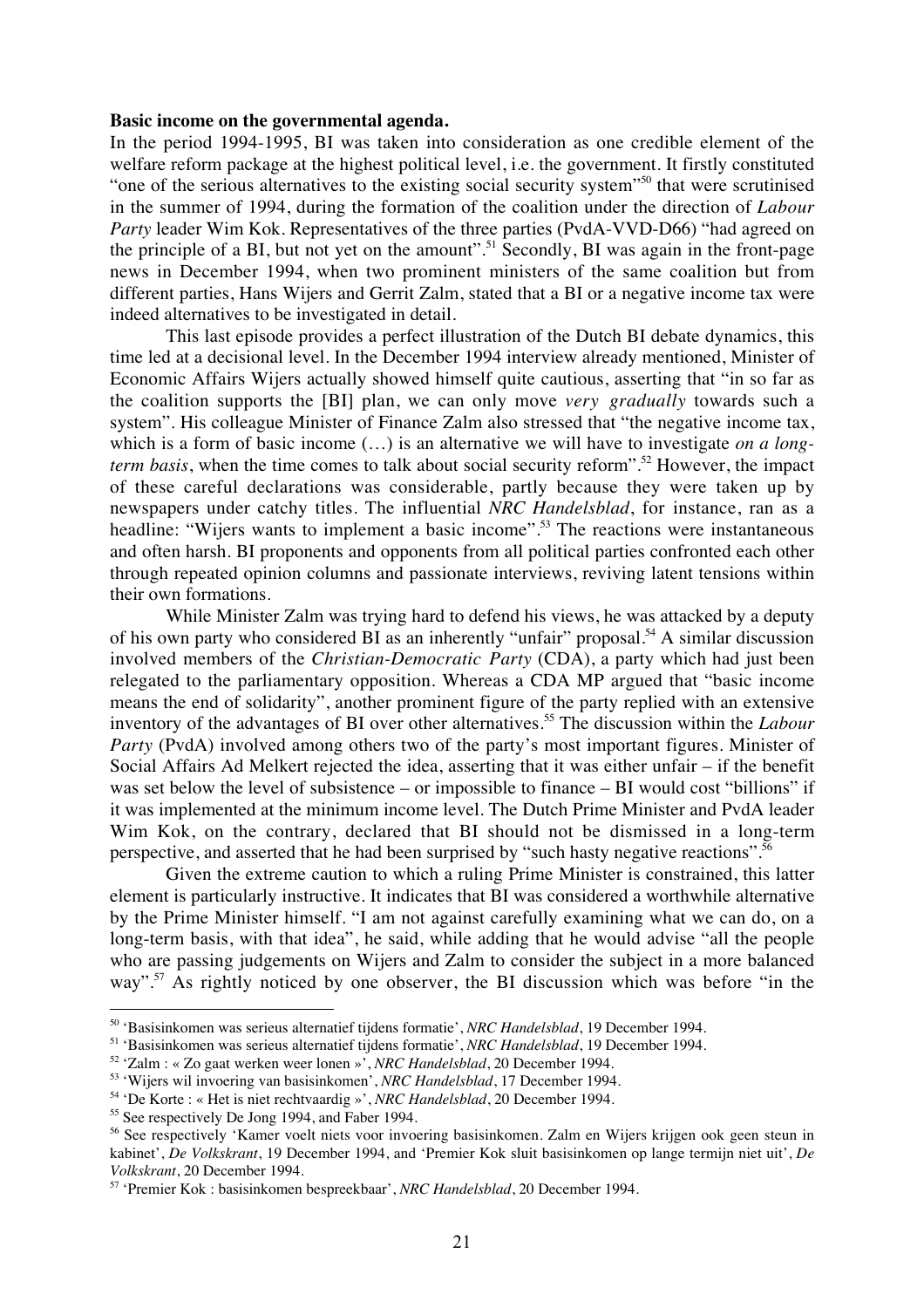margins of policy-making" suddenly became an item for "the ministerial level" (Van Gelder, 1994). However, BI quickly dropped out of the agenda onto which it had just been propelled. For it had not only proven to be at the source of internal party divisions, it also became a bone of contention within the recently formed government. Furthermore, Wijers and Zalm did not receive any official support from their own political sides. Consequently, the BI public debate faded away once again.

It is worth contrasting this episode with the preceding peak of the Dutch BI debate. The publication of the WRR (Scientific Council for Government Policy) report in 1985 also provoked a heated discussion. But at the time the BI plan had never really been considered as an alternative at the governmental level. The only member of the ruling coalition who reacted publicly to the report immediately after its publication was the Secretary of State for Social Affairs, who even called it "a disastrous and socially unacceptable plan".<sup>58</sup> A tough verdict which summarised most of the declarations that followed the report's publication, as well as the government's official position. Furthermore, whereas during the Wijers-Zalm controversy the BI proponents seized the opportunity to argue in its favour, they did not take advantage of the WRR publication. On the contrary, they split on the standpoint to be adopted. For some, a partial BI was not the right way forward: since it was not enough for a living, it had to be supplemented with conditional benefits whose all perverse effects would all be maintained. This was the stand taken by the *Radicals' Political Party* (PPR) and the *Union of Food Workers* (Voedingsbond FNV).<sup>59</sup> For others, such a reform was a necessary step towards a full BI, and the WRR plan was therefore a most welcome contribution. Paul de Beer, a prominent figure of the *Labour Party*'s Working Group on Basic Income, was already resolutely in favour of this incremental approach, but an exception on his own side. $60$ 

The WRR episode brought for the first time to light the crucial fact that Dutch BI proponents are not only spread over the whole political spectrum, but also divided along ideological lines. They have always had different conceptions of the role of the welfare state and, hence, of the optimal policy package in which BI should be integrated. In other words, it is not enough for them to unite and go beyond partisanship through groups like the Vereniging Basisinkomen (Association Basic Income) at the Dutch level, or the Basic Income European Network on a European scale. They still have different views on the best strategy and the desirable final outcome. This constitutes one of the possible obstacles to the progress of BI, on which I shall now focus in the third section.

<sup>58</sup> 'Kabinet acht voorstellen sociale zekerheid voorlopig onuitvoerbaar. Plan WRR voor basisinkomen "funest and onacceptabel"', *De Volkskrant*, 19 June 1985.

<sup>&</sup>lt;sup>9</sup> According to the Voedingsbond FNV, the WRR "is openly supporting right-wing political forces" ('Vakbeweging en werkgevers laten weinig heel van voorstel WRR', *De Volkskrant*, 19 June 1985.) The *PPR* stigmatize the *WRR*, which is said to favour "social splits" (*Radikalenkrant PPR*, September 1985).

 $60$  de Beer, Paul, interview, Diemen (NL), May 2000.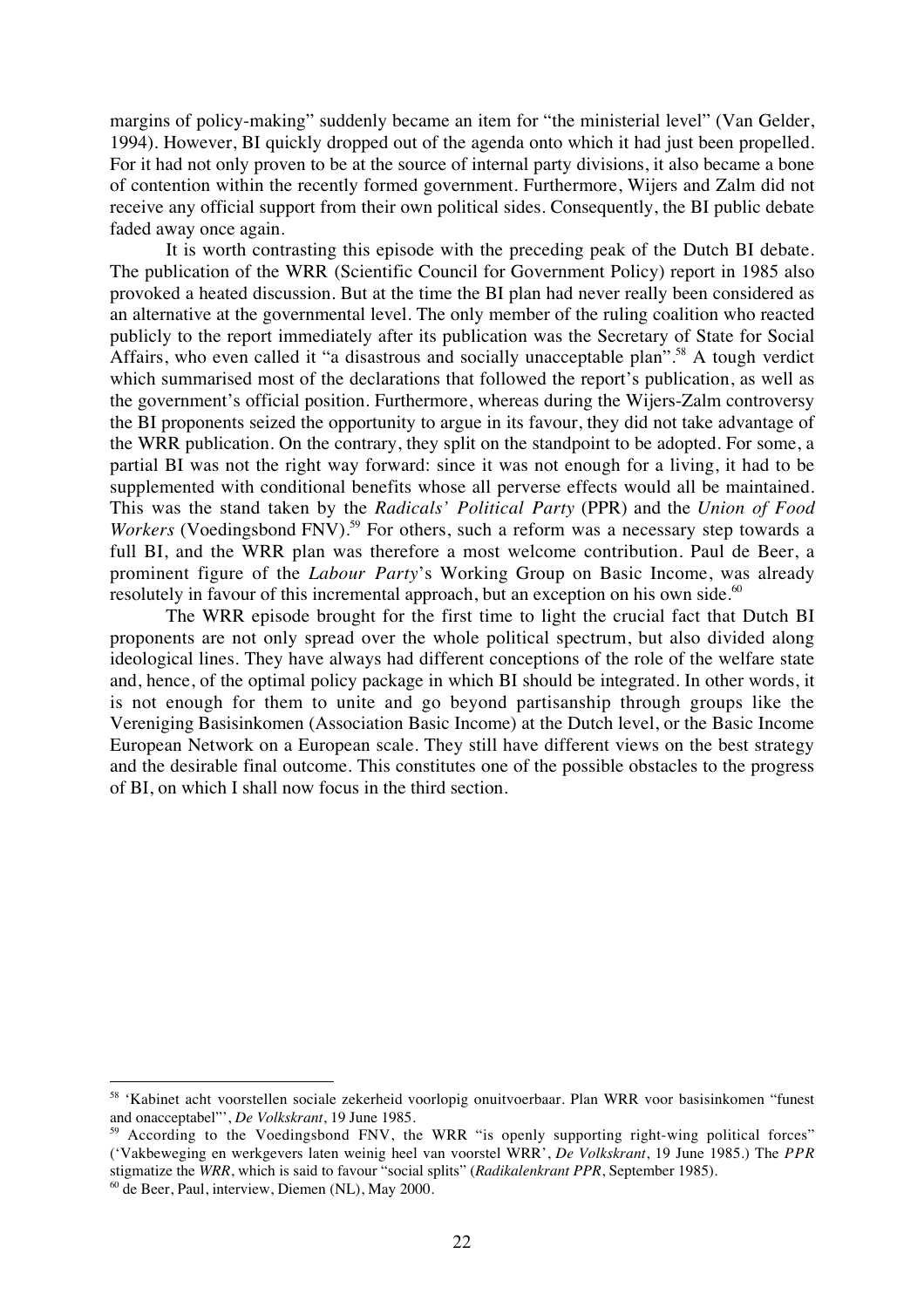## **3. Four Obstacles in the Way of a Universal Basic Income?**

The Dutch debate on a universal basic income (BI) has been very lively and intense over the period 1975-1995. The idea was discussed within all political parties of any importance, within several trade unions and social movements, and even at the governmental level. The arguments used in its favour were numerous, ranging from ethical justifications related to individual autonomy and social esteem to the call for a flexible and deregulated labour market. In Belgium, by contrast, the discussion has remained far more narrowly confined to academic circles. On the political scene, the green plea for BI made by *Agalev* and to a lesser extent by *Ecolo* has become, if anything, more timid with the passing of years. The emergence of the highly idiosyncratic party *Vivant*, and its huge posters on BI in Belgian cities, did not contribute to making BI a plausible alternative in established political circles – indeed, arguably made things worse in this respect.

It is not easy to account for this considerable difference between the two countries. A crucial explanation may lie in the role played by the trade unions. Belgian unions are far more powerful than their Dutch counterparts and they had, at least until the mid-1990s, closer links with governing political parties. More than 55% of the Belgian workers are affiliated to a union, a percentage which is similar to the Nordic countries, whereas less than 25% of the Dutch workforce is.<sup>61</sup> For various reasons, most European trade unions have strongly opposed the idea of uncoupling work and income.<sup>62</sup> In welfare states where they take part in the administration of social security they might see BI as a threat to their position, for in some scenarios the unconditional minimum income would replace a number of existing social insurance mechanisms – as in the scenario imagined by the *Collectif Charles Fourier*. Since Belgian unions, contrary to the Dutch ones, are handling individual cases of unemployed workers in the framework of a Ghent System,<sup>63</sup> they might even more suspiciously look at the implementation of such an automatic payment system. Furthermore, a BI would definitely make part-time and flexible work easier, a perspective which Belgian unions, again in contrast with the Dutch ones, have never really accepted. Arguably, a BI would also tend to give individual workers more power to negotiate on their working conditions. This, again, might be perceived as a threat to the traditional role of unions in collective agreements. From the very start of the discussion, Belgian unions have been very critical on BI. After the *Revue Nouvelle* special issue, the *Christian Unions Confederation* (CSC) – Belgium's main trade

<sup>61</sup> Unemployed and pensioners excluded. Union density rates in 1990 (unemployed and pensioners *excluded*): 56.5% in Belgium and 24.1% in the Netherlands. Van Ruysseveldt and Visser (1996: 230) stress that "unemployed and retired members account for a large and growing share of Belgian and Dutch union membership; 31.7% of all union members in Belgium in 1989, as against 17.4% in the Netherlands". The union coverage rates (i.e. the percentage workers covered under collective agreements) are much higher than the union density rates: 90% in Belgium and 81% in the Netherlands (figures for the 1990s, Esping-Andersen 1999).

<sup>62</sup> This view should probably be somewhat qualified. The case of the Dutch *Voedingsbond FNV* is a good counter-example, even its commitment to BI was related to the specific context of the 'welfare without work' period, as well as to the very composition of its membership. In any case, as van Berkel (1994) has pointed out, the *Voedingsbond*'s statement on BI was an "exception to the rule". In Ireland, the *SIPTU* (Services, Industrial, Professional and Technical Union) has also been a cautious proponent of BI. Nevertheless, examples of European trade unions in favour of BI remains very few. For a possible explanation, see the model designed by Groot (1999).

 $63$  "In Ghent systems, unions run voluntary (though heavily subsidized by the state) unemployment insurance programs, generally through the operation of local labor exchanges (…). Only four Western European countries – Sweden, Denmark, Finland, Iceland – have real Ghent systems. Belgium has a hybrid system ; though because unions do exercise a great deal of administrative control in fact, it is often considered a de facto Ghent system." (Scruggs 2002: 286).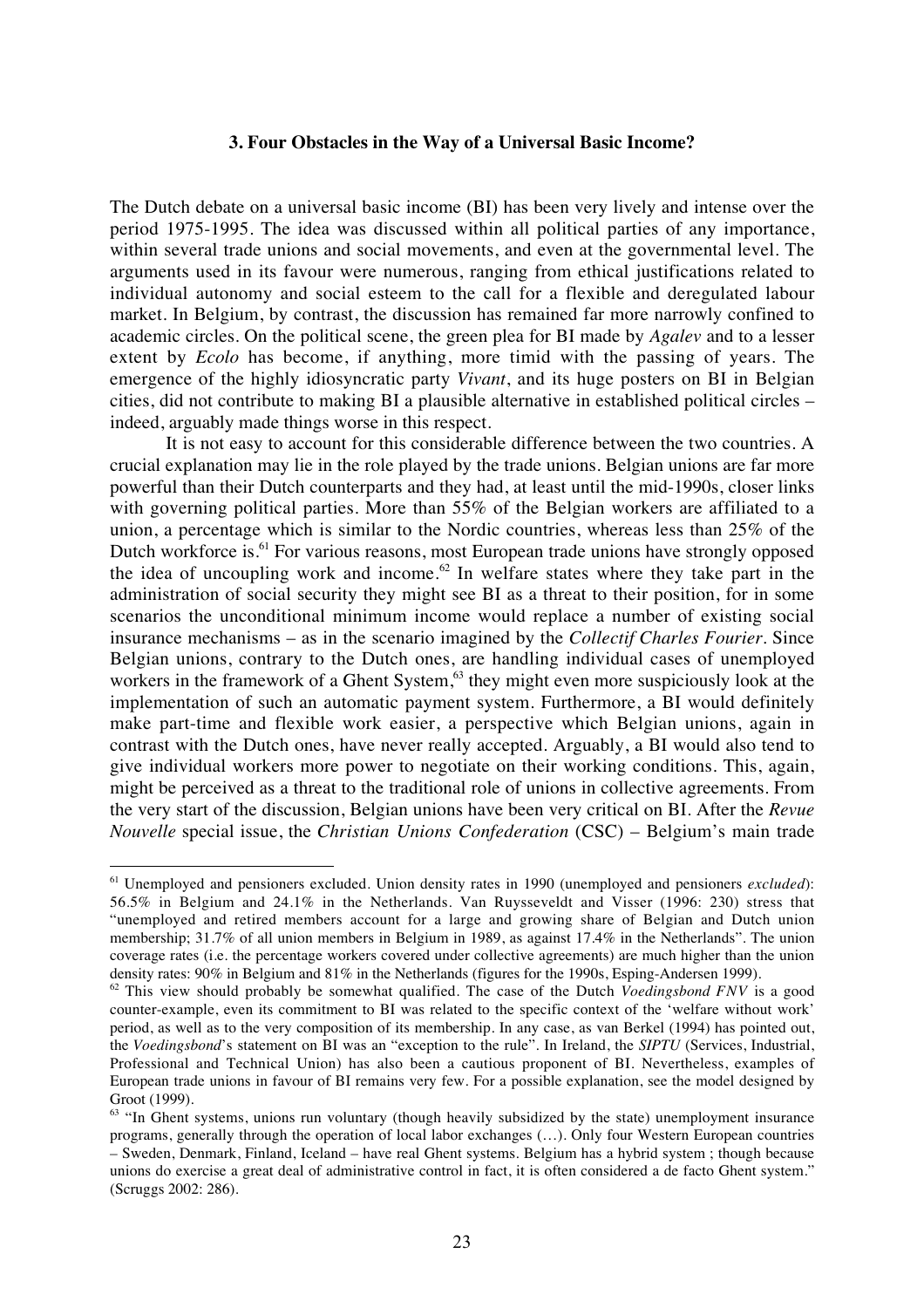union – attacked in its newsletter the "silly and worrying utopia" of the *Collectif Charles Fourier* (CSC 1985: 4). Some union officials are still among the most uncompromising opponents to BI.64 The preparatory report of the Christian Unions Confederation's Congress on 'The just income', which was published in January 2002, included a section entitled "No basic income".65

Aside from the question of the unions' influence on social policy debates, an alternative explanation has been suggested by the Belgian social scientist Walter Van Trier. In his view the difference between Belgium and the Netherlands, with regard to the receptivity of political circles to BI, is mainly due to the fact that a stronger link exists between Dutch policy intellectuals and politicians. In his opinion, "the debate on the welfare state, and more broadly on policy reform proposals, is much more professionalised in the Netherlands than in Belgium".<sup>66</sup> In both countries the BI discussion started from academic circles: the impetus was undoubtedly given by Kuiper in the Netherlands and Van Parijs in Belgium. Subsequently BI was thoroughly examined by many social scientists, economists, and philosophers. But only the Dutch academics were able to instil BI into political debates. With the exception of *Agalev* and *Ecolo*, it has not been the case in Belgium. It would be exaggerated to therefore conclude that Dutch intellectuals get a better hearing than their Belgian counterparts. But the existence of institutions like the *Scientific Council for Governmental Policy* (WRR) or the *Social and Cultural Planning Office* (SCP) give a stronger impact to long-term policy-relevant thinking, which may have facilitated the discussion of radical ideas like BI.

Several other Dutch characteristics are worth mentioning, which would need further exploration. The existence of a basic pension scheme, as well as the existence of non-meanstested student grants, has certainly constituted a favourable background for the discussion of a basic cash guarantee for all. Also, the fact that a greater proportion of the Dutch unemployed are social assistance beneficiaries, hence receiving non-earnings related benefits, may have enhanced the attractiveness of BI. Finally, one should not forget the role played during the 1980s by independent organizations of claimants, which never really emerged in Belgium where a much larger proportion of the unemployed are affiliated to a trade union.

In any case, even if the Dutch reached furthest in the public discussions on an unconditional minimum income guarantee, BI has never been implemented so far. Like in Belgium, BI advocates always failed to get long-lasting political support. How can one explain the setbacks they had to suffer in both countries? The vast majority of the key personalities I interviewed in Belgium and the Netherlands dismissed the most common explanation, i.e. the alleged prohibitive cost of such a scheme. Rather, they focused on institutional, sociological, and, above all, ideological factors. Some of them argued that the fact that BI had been advocated by numerous intellectuals in both countries has not enhanced its political chances. For it has given BI the reputation of being a radical utopian proposal, somewhat disconnected from the realities of social struggles. Others insisted on the damaging scattering of BI proponents over the whole political spectrum. Even if in this section I will scrutinize these objections in some detail, it seems that they were neither decisive nor particular to the BI debate. Indeed, the most important obstacle has been a moral one. Since BI would be paid regardless of willingness to work, some believe it would allow able-bodied to receive benefits without 'contributing' to the common wealth. It would, in other words,

<sup>64</sup> For an extreme example, see Palsterman 1996.

<sup>&</sup>lt;sup>65</sup> The BI proposal was rejected for two reasons. First, paid work is still the main source of self-development and social integration; second, if BI was implemented, the state and employers would feel exempted of keeping combating unemployment and fostering the improvement of working conditions, since everyone would be able to earn a living without working (ACV 2002).

<sup>66</sup> Van Trier, Walter, interview, Leuven (B), December 2001.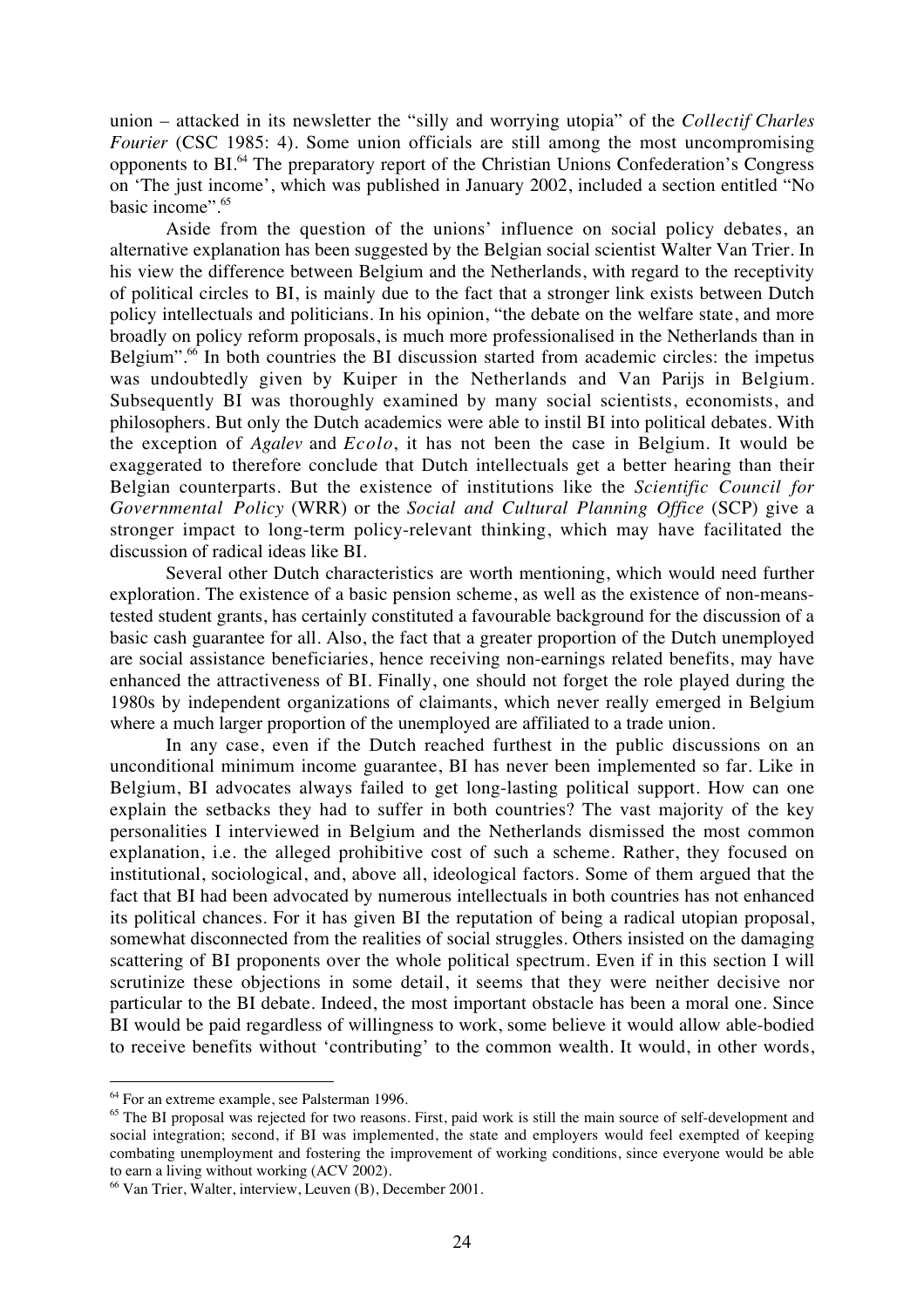contradict the reciprocity principle lying at the basis of social cooperation. Hence, according to many observers, it is highly unlikely that the Belgian and Dutch electorates will ever accept such a welfare reform.

# **Too radical !**

Be it in Kuiper's writings, in the *Collectif Charles Fourier*'s proposal, in the WRR report or in the *Netherlands Bureau for Economic Policy Analysis* (CPB) scenarios, BI has most of the time been presented as the core element of possible substantial reforms of the welfare state. Furthermore, during the 1980s most of the Belgian and Dutch BI proponents were claiming for the implementation of a full BI, set at the level of the existing minimum income schemes. These two factors have contributed to giving BI the reputation of being a very radical measure, which has obviously represented a considerable advantage for its success in stimulating academic discussions, but a damaging drawback for the sake of guiding the reform of highly resilient welfare states. Although at the end of the 1990s most proposals were structured round partial benefits, to be implemented gradually, this reputation still persists in both countries. According to Dutch MP Kees Vendrik (GroenLinks), who favours higher benefits targeted at the disadvantaged over an universal minimum income, BI would indeed be far too much of "large-scale solution, and therefore would not be suited to a welllocated problem [i.e. social exclusion]".<sup>67</sup>

The publication of the *Scientific Council for Governmental Policy* (WRR) report in 1985 – a report which subsequently remained a central point of reference in the Dutch discussion – had provoked many negative reactions going in the same direction as Vendrik's assertion. The *NRC Handelsblad* editorial called the WRR plan "a revolution in social security". And five years later, the lesson drawn by *De Volkskrant* was still that "the break suggested [by the 1985 WRR plan] was far too radical".<sup>68</sup> This argument was used by the government itself as a justification for the rejection of the whole WRR plan. In this respect, the official government's reply delivered to the WRR Commission in October 1985 was significantly unambiguous: "the council [WRR] has weakened his own position in suggesting, on the basis of its studies, a global project aimed at implementing a totally unprecedented system" (The Netherlands 1985: 28). *A fortiori*, similar comments were made by many observers after the *Revue Nouvelle* special issue on the 'universal grant', which launched the Belgian debate a few months before the publication of the WRR report. The fear that such a big-bang in social security would undermine the traditional welfare state's mechanisms, and thereby contribute to dismantling it, was widespread. $69$ 

The fact that an overwhelming majority of actors involved in social policies consider BI as being too radical, and therefore possibly burdened with unpredictable effects, may undermine its political chances as a medium-term alternative. At the time of the Wijers-Zalm controversy in December 1994, a Dutch BI proponent pointed this out very lucidly: "it is absolutely justified that nobody wants the introduction of a BI in the short term. For nobody can anticipate the social and economic consequences of such a radical change in the social security and tax system. This may be the most important disadvantage of the proposal" (Polk 1995). As noted by Paul de Beer, BI opponents from all political sides can easily and tirelessly argue that "there are other and less radical ways of reaching the same goal".<sup>70</sup> This

 $67$  Vendrik, Kees, interview, The Hague (NL), May 2000.

<sup>68</sup> Respectively: 'Revolutie in de sociale zekerheid', *NRC Handelsblad*, 18 June 1985, and 'De zoete wraak van Douben', *De Volkskrant*, 16 June 1990.

<sup>69</sup> See for instance the standpoint of the *Christian-democratic Party* (Lecleir 1985) which stated that the *Fourier Collective*'s radical proposals were going to give neo-liberals weapons against the welfare state. The same argument also lies at the core of CSC 1985.

<sup>70</sup> de Beer, Paul, interview, Diemen (NL), May 2000.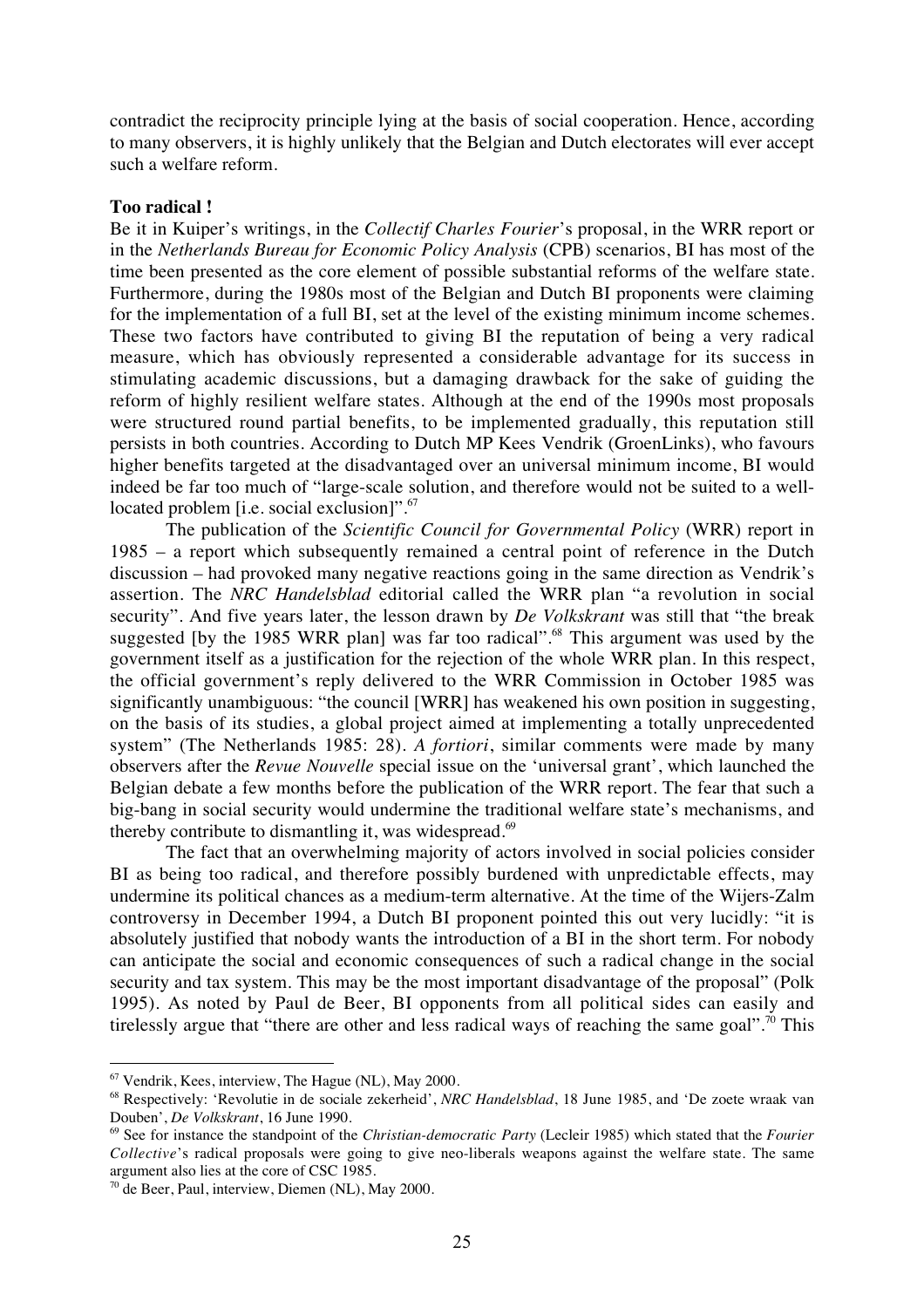observation has incited most of the Belgian or Dutch BI proponents to modify the strategy which was prevailing in the 1980s. Instead of calling for an unconditional right to the minimum income and claiming that redistributive mechanisms should be thoroughly transformed, they adopted a more pragmatic position. At the end of the 1990s, all green parties (Agalev, Ecolo and GroenLinks) were arguing for a very gradual implementation, in which BI was seen as a long-term objective. The small formation Vivant represents the only exception to the success of the incremental strategy among organised BI proponents.<sup>71</sup>

# **« It appeals to intellectuals »**<sup>72</sup>

The links between academics and political circles are obviously strong in both countries, as in any other advanced democracy. In Belgium and the Netherlands the BI debate, as was already mentioned, has been fostered by numerous intellectuals. But in this case the academic pedigree has proven to be a double-edged sword. In fact, BI has often been stigmatized as an alternative paradigm fabricated by intellectuals which were disconnected from social realities. Hence, even if Dutch intellectuals and academics interested in BI were more successful than Belgian in attracting political and media attention, they were almost even unsuccessful in getting BI on the governmental agenda.

To give substance to these general observations, one may first notice that scientific reports aimed at contributing to government decision in social policy were at the origin of major discussions on BI. This was for instance the case in 1985 with the *Scientific Council for Governmental Policy* (WRR) report on social security, as well as with the *Netherlands Bureau for Economic Policy Analysis* (CPB) report at the end of 1992. Secondly, within most of the Dutch parties in which BI was discussed, the debate had been launched by the research department. It was the case of the *Radicals' Political Party* (PPR), the *Labour Party* (PvdA), *GroenLinks* and *Democrats 66* (D66). In the latter case, it partly accounts for the quick ejection of the proposal: "the debate was far too dependent upon the research department", asserts its director Christiaan de Vries.<sup>73</sup> But the fact that academics were stimulating the debate appears with the utmost clarity in the Wijers-Zalm case. For, Paul de Beer argues, the two ministers were "intellectuals, academics, economists which were freely thinking of alternatives; they thought it was possible to think freely and in an innovative way of socially unacceptable proposals".<sup>74</sup> Zalm, for instance, was only conveying ideas which he developed when he was a professor in economics and – above all – a director of the *Netherlands Bureau for Economic Policy Analysis* (CPB). It was under his impetus that a BI scenario had been included in the 1992 CPB report. His 1994 statements as a Minister of Finance formed a sharp contrast with the negative feelings of most politicians with respect to BI, including his colleagues within the government.

Regarding the social movements, the Dutch *Union of Food Workers* (*Voedingsbond FNV*) represents the most illustrative example of the possible negative effects of that cleavage. During the 1980s, its strong support for BI was in some way related to the very composition of its membership. Most of the *Voedingsbond FNV* affiliated members were unemployed or low-paid workers, and they could therefore be seen as net beneficiaries from the possible implementation of an unconditional minimum income. However, a closer look at the history of BI within the *Voedingsbond FNV* learn that the influence of well-educated staff

<sup>71</sup> In 2000 the chairwoman of the Dutch *Association Basic Income* Saar Boerlage argued that she still was in favour of a full BI as a short-term objective. She nevertheless admitted that this view was not shared by most association's members (Boerlage, Saar, interview, Amsterdam (NL), May 2000).

<sup>72</sup> Besseling, Paul, interview, The Hague (NL), May 2000.

<sup>73</sup> de Vries, Christiaan, interview, The Hague (NL), May 2000.

<sup>74</sup> de Beer, Paul, interview, Diemen (NL), May 2000.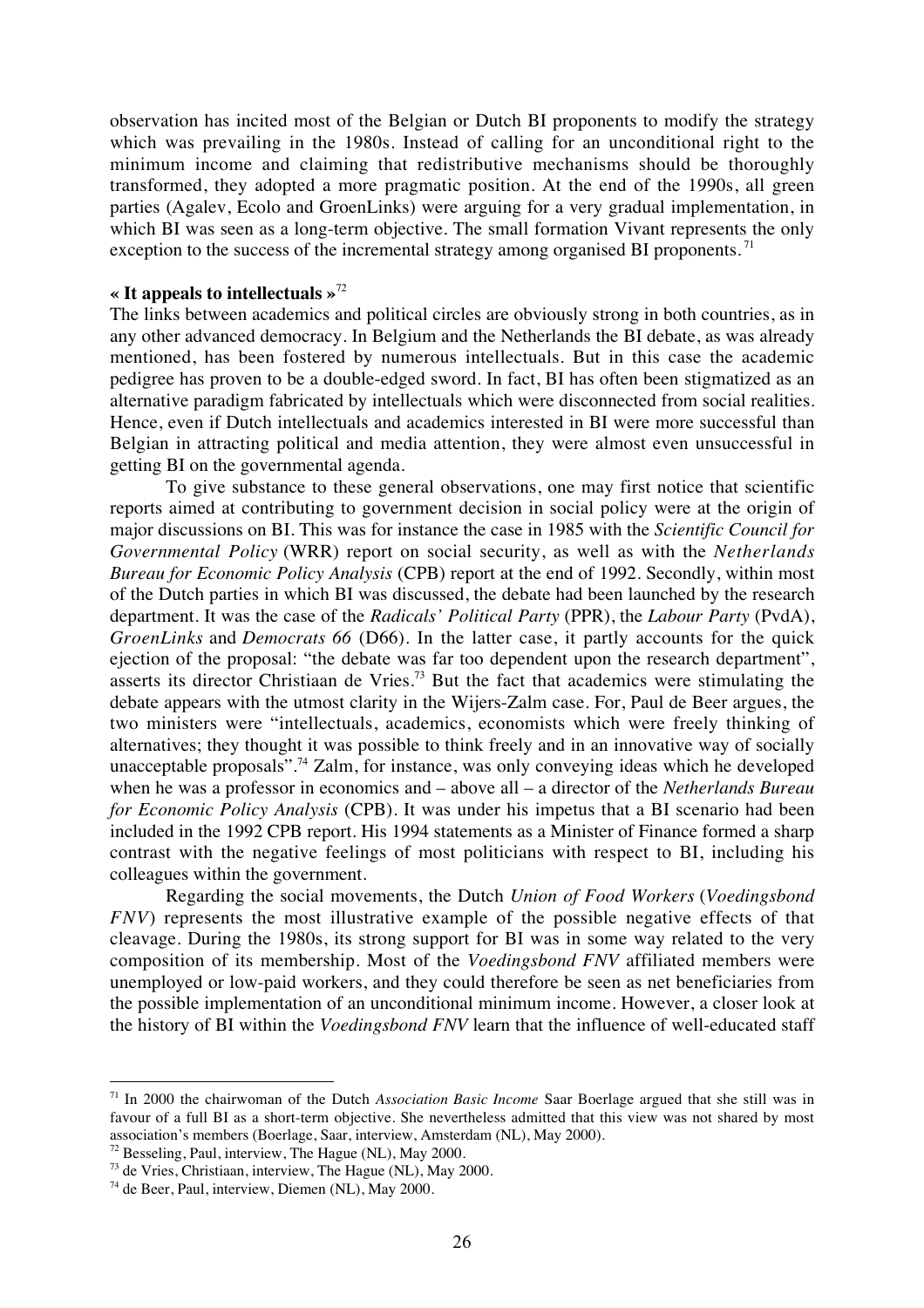members was decisive in the choice of the BI strategy.<sup>75</sup> Neither the very didactic leaflets on BI edited by the union, nor the workshops which were organised in some localities or the training projects aimed at the members were sufficient to maintain the interest in the idea. The debate got out of steam and stopped altogether in the early 1990s. According to van Berkel et al., who made an in-depth analysis of this episode of the Voedingsbond's history, one of the main reason lies in the fact that it was a "top-down" debate (van Berkel et al. 1993: 22). As the leaders themselves were conceding afterwards, "it proved difficult to mobilise members on such an abstract and long-term objective as BI"; this very abstract perspective, mainly supported by the executive, was contradicting "the more concrete members' interests that they were experiencing in the daily life" (van Berkel et al. 1993: 22-24).<sup>76</sup>

In Belgium too, academics have been at the origin of the BI debate which may not have been started without their initiative. But again the academic origin of the idea may at the same time have undermined its political chances. From the very beginning, the *Collectif Charles Fourier*'s 'universal grant' has been described by some of its critics as a dangerous utopia, disconnected from the social dimensions of politics.<sup>77</sup> Walter Van Trier thinks that widespread anti-intellectual feelings within Belgian unions partly accounts for the proposal's rejection. Within the green party *Ecolo*, BI was also often dismissed as an idea which was not sufficiently rooted in social movements. *Ecolo* Minister Thierry Detienne cautious approach to BI originates in the fact that it constitutes a proposal "which does not always take ongoing social debates and power struggles into account".<sup>78</sup>

# **The scattering of BI proponents**

In the Netherlands and, to a lesser extent, in Belgium, BI proponents were scattered over the whole political spectrum. Hence, they formed at best an active minority within their own formations, with all the consequences in terms of internal splits already mentioned. This scattering of small groups, some observers have argued, has not increased the political chances of the idea. For BI proponents were not only unable to get the proposal in their respective party's programme, they were also unable to create a strong trend in its favour across the partisan cleavages. Coming from different political persuasions, giving different justifications of BI, "they [had] no interest in working together".<sup>79</sup> According to MP Kees Vendrik, this constitutes a fundamental defect of BI, which only offers a very "weak electoral strategy". In his view, BI is like "a washing powder that can be used in any washing machine", from the left to the right. $80$ 

The scattering of BI proponents has often been stressed by Dutch observers. After the *Scientific Council for Governmental Policy* (WRR) report publication in 1985, the left-liberal weekly magazine *Groene Amsterdammer* questioned whether a coalition in favour of BI could ever be possible: "BI does not seem to be advocated by only one political side, but by many people coming from all political sides". In early 1993, soon after the *Netherlands Bureau for Economic Policy Analysis* (CPB) had published its scenarios for the Dutch economy, another commentator noted how since the early 1980s the idea "threw people into confusion, from the left to the right". In December 1994, at the time of the Wijers-Zalm controversy, a *NRC*

<sup>&</sup>lt;sup>75</sup> This fact was confirmed by Paul de Beer (de Beer, Paul, interview, Diemen (NL), May 2000).

<sup>76</sup> For an account in English, see van Berkel 1994.

<sup>77</sup> See for instance CSC 1983, and 'L'allocation universelle: du rêve à la réalité', *En Marche*, 20 June 1985.

<sup>78</sup> Detienne, Thierry, interview, Namur (B), December 2001.

<sup>79</sup> de Beer, Paul, interview, Diemen (NL), May 2000.

<sup>80</sup> Vendrik, Kees, interview, The Hague (NL), May 2000.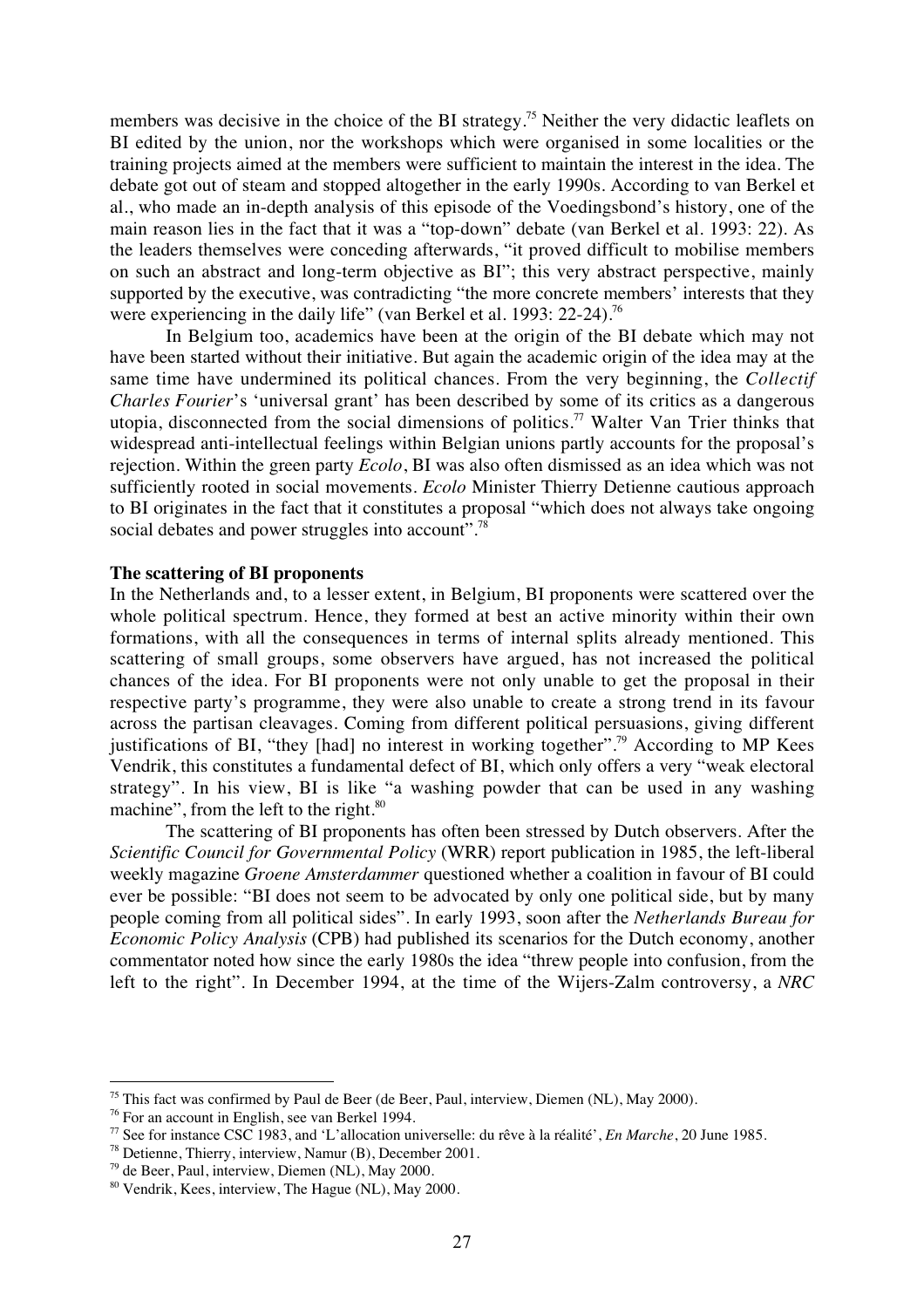*Handelsblad* journalist made similar remarks in his editorial entitled 'The debate crosses political cleavages'.81

However, one could argue that the fact that BI advocates are spread over the political spectrum constitutes a considerable *advantage* for the proposal's feasibility. In the case of Belgium and the Netherlands, BI could in fact become the unifying factor of many types of coalitions. Even if the scattering was described as an obstacle by many actors of the BI debate and the people I interviewed, it should therefore not be considered as decisive. This may be true for the two first obstacles too. The radical flavour of the idea was a more important obstacle when BI was presented as a short-term alternative. If it is considered to be a longterm objective, to be reached through gradual reforms, the obstacle can be circumvented. $82$  It is the strategy already adopted by most Belgian and Dutch BI proponents, with the noteworthy exception of the Belgian party *Vivant*. Perhaps some significant steps in the direction of BI have actually already been undertaken. The other critique which consists in dismissing BI as being disconnected from social realities should not be under-estimated. In both countries, it has negatively influenced the BI debate in a significant way. But again, this does not mean that it constitutes a decisive impediment. The question of the role intellectuals can play in the shaping of policy reforms, which is of course crucial in political science, will not be treated here. Let us simply assume that, in one way or another, many social policy reforms are related to scientific work, be it empirical or not. Academics can indirectly inspire reforms or even act as policy entrepreneurs, designing alternatives and pushing for them in governmental circles.<sup>83</sup> The fact that BI was not advocated by influential social movements or trade unions does not mean that it offers no answers to some of their specific claims, or to broader social problems such as exclusion and unemployment, which authorities have to deal with. Accordingly, the fact that BI as an alternative to existing patterns of social policy was designed and advocated by academics does not make a significant difference with many other reform proposals. It should therefore not be considered an insurmountable obstacle.

Hence, the major obstacle is probably of another type. It is a *moral* obstacle which clearly underlies other minor obstacles. It consists in the rejection of a *unconditional* right to the minimum income. It lies at the basis of many clashes within parties, as BI seems to appeal to a conception of justice distinct from the majority's views; and it would represent a radical break with centuries of conditional policies aimed at the needy.

# **The moral issue: 'Why pay the lazy?'**

 $\overline{a}$ 

Belgium and the Netherlands already have universal family allowances. Moreover, all Dutch citizens aged more than 65 have the right to a basic pension which is neither means-tested nor earnings-related. The basic pension is very popular among the Dutch population, and its calling into question by the Christian-Democrats was, at least partly, at the origin of an unprecedented defeat at the 1994 elections. This massive support and the existence of

<sup>81</sup> See respectively 'De triomfantelijke terugkeer van het basisinkomen', *De Groene Amsterdammer*, 19 June 1985; 'Het "Linkse" basisinkomen kan "Rechtse" problemen oplossen', *NRC Handelsblad*, 7 January 1993; 'Debat dwars door politieke lijnen', *NRC Handelsblad*, 19 December 1994. The scattering also partly accounts for the splits *within* parties. For instance, when the idea is suggested on the left, some argue that it is a right-wing idea, referring to the most liberal versions of BI and its 'Friedmanian' inspiration.

 $82$  Few politicians are interested in long-term objectives. But the point is that most of them could be interested in short-term steps.

<sup>83</sup> On the role of academics in the agenda-setting process, see for instance Kingdon (1995: 53-55): "After interest groups, the collection of academics, researchers, and consultants is the next most important set of nongovernmental actors". Kingdon rightly points out, however, that one should carefully distinguish between inventors and entrepreneurs (see p.183). In the case of the BI debate in Belgium and the Netherlands, many academics or researchers have been inventors *and* entrepreneurs; Van Parijs and de Beer are illustrative examples.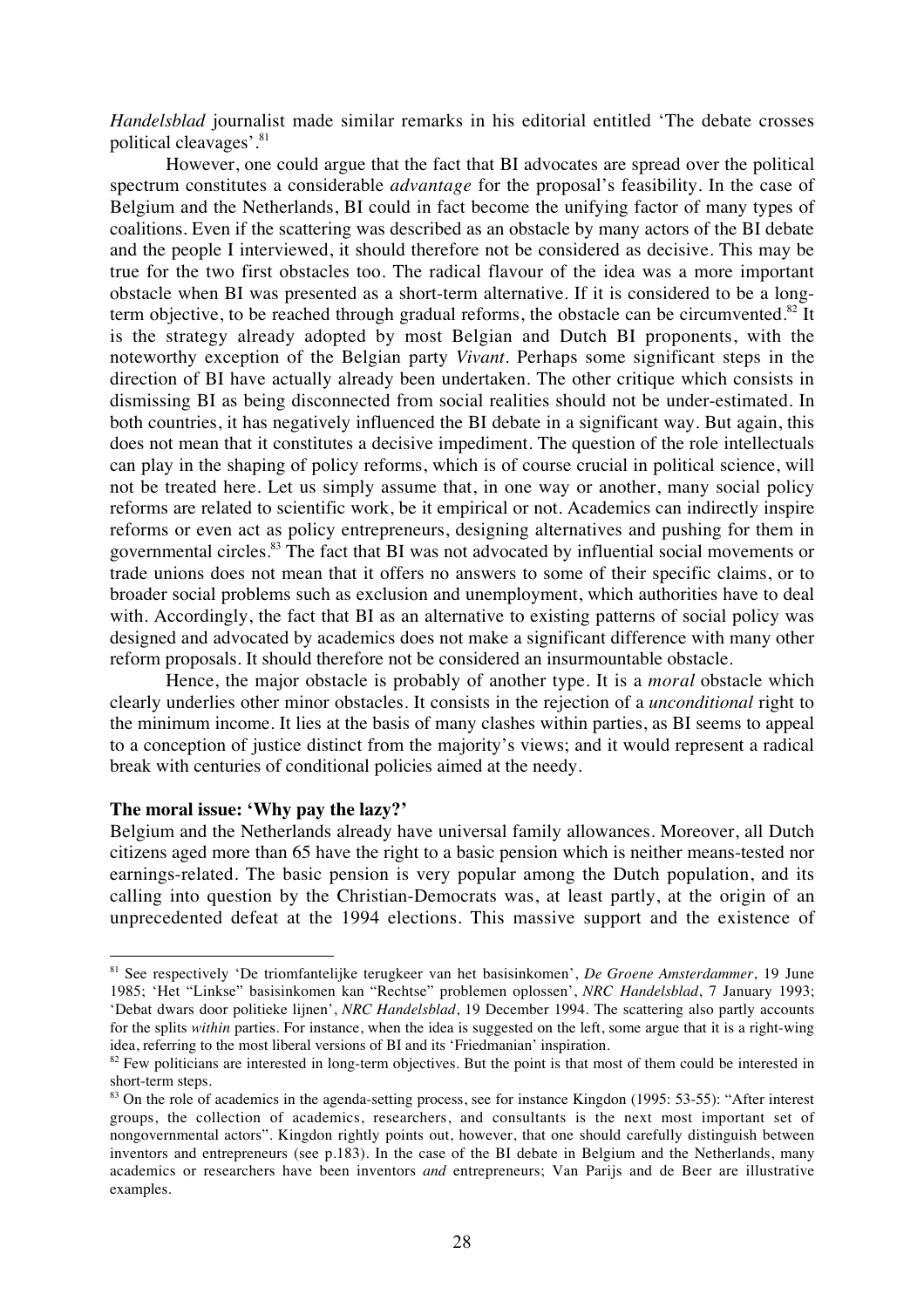universal and unconditional minimum incomes at both end of the life course could imply that a universal BI for all would easily gain popular support, in particular in the Netherlands. Dutch BI advocates often argued that, in this sense, a BI is already in place. However, a fundamental and obvious difference explains that the strong support for a basic pension is perfectly compatible with the unpopularity of  $BI<sup>84</sup>$ . As was stressed by several interviewees, "retirees are not required to work anymore", whereas the majority of possible BI recipients would be able-bodied, thus naturally required to contribute to the common wealth.<sup>85</sup> Consequently, the moral objection to BI arises from a largely shared conception of justice which states that every able-bodied person should work to cover her basic needs.

Unconditionality with respect to work is no doubt the most controversial feature of BI. It has been the subject of numerous discussions among philosophers. For a great deal, Van Parijs' philosophical enterprise is aimed at dealing with this objection. Whereas he argues that the introduction of the highest sustainable BI would reduce injustice (Van Parijs 1995), some critics have tried to show that it would increase it. Among them, the Dutch philosopher van Donselaar argues that BI would generate parasitism, since the lazy would be better off than in the absence of such a scheme (van Donselaar 1997). In the 1970s, Kuiper already came up against the very same objection, which he tried to defuse in restating that "everyone has the duty to work according to her capacities" (Kuiper 1976: 507). But he did not went into the details of practical consequences for his own BI plan. Moreover, he also acknowledged that it was probably impossible to find a "no nonsense way of sanctioning refusal to work" (Kuiper 1976: 510). Afterwards, this delicate question kept underlying all discussions on BI and welfare reform, be it in Belgium or in the Netherlands.

To take a single example, the moral objection was raised on several occasions in 1994-1995 after the statements of Ministers Wijers and Zalm on BI.<sup>86</sup> "BI is controversial, but not for financial or economic reasons", an editorial writer noted after days of heated debate; "it is an ideological debate, which relates to the fact that the link between work and income is broken: citizens have the right to an income without obligation to search for work. The majority of the Dutch population is repelled by the perspective of this 'money for nothing'" (Van Empel 1994). The work ethic is still strongly present in Dutch society. Empirical research has for instance demonstrated that in Europe the Dutch people are the most restrictive towards the unemployed. Friedberg and Ploug (2000) constructed an 'average score of restrictiveness', including among other indicators the extent to which people insist on the duty to work when one is unemployed, and endorse the obligation to accept jobs which do not match one's qualifications or experience. They concluded that in 1992 the Dutch reached the highest score of all seven European countries they analysed in their study.<sup>87</sup>

Within this context, suggesting the introduction of an unconditional minimum income in an electoral platform appears to be very risky, and activation policies or reinforcement of work requirements much more politically profitable.<sup>88</sup> For this very reason, Belgian green

<sup>&</sup>lt;sup>84</sup> A public opinion survey conducted in 1993 in the Netherlands shows that only 19% of the Dutch population would support a partial BI as suggested by the *WRR* in 1985 (Survey conducted by the Social and Cultural Planning Office, quoted in Groot and van der Veen 2000: 222).

<sup>&</sup>lt;sup>85</sup> Besseling, Paul, interview, The Hague (NL), May 2000.

<sup>86</sup> For good examples during the 1980s, see 'Inkomen los van arbeid roept hevige emoties op', *NRC Handelsblad*, 5 June 1980, and de Beer (1985).

<sup>&</sup>lt;sup>87</sup> Countries included in the survey: Denmark, Germany, France, Ireland, Italy, the Netherlands and United Kingdom. The average score of restrictiveness for all seven countries is 2.5, the Dutch score being 3 (Fridberg and Ploug 2000: 343). On the idea of reciprocity and the reluctance of Dutch policy-makers vis-à-vis BI, see Pioch 1999.

<sup>&</sup>lt;sup>88</sup> Needless to say, the relationship between public opinion and policy agenda is far from being straightforward. It has been at the core of numerous studies on public policy. It goes beyond the scope of this paper to give an overview of the existing frameworks. For a detailed presentation, see e.g. Parsons 1995: 110-125. The exact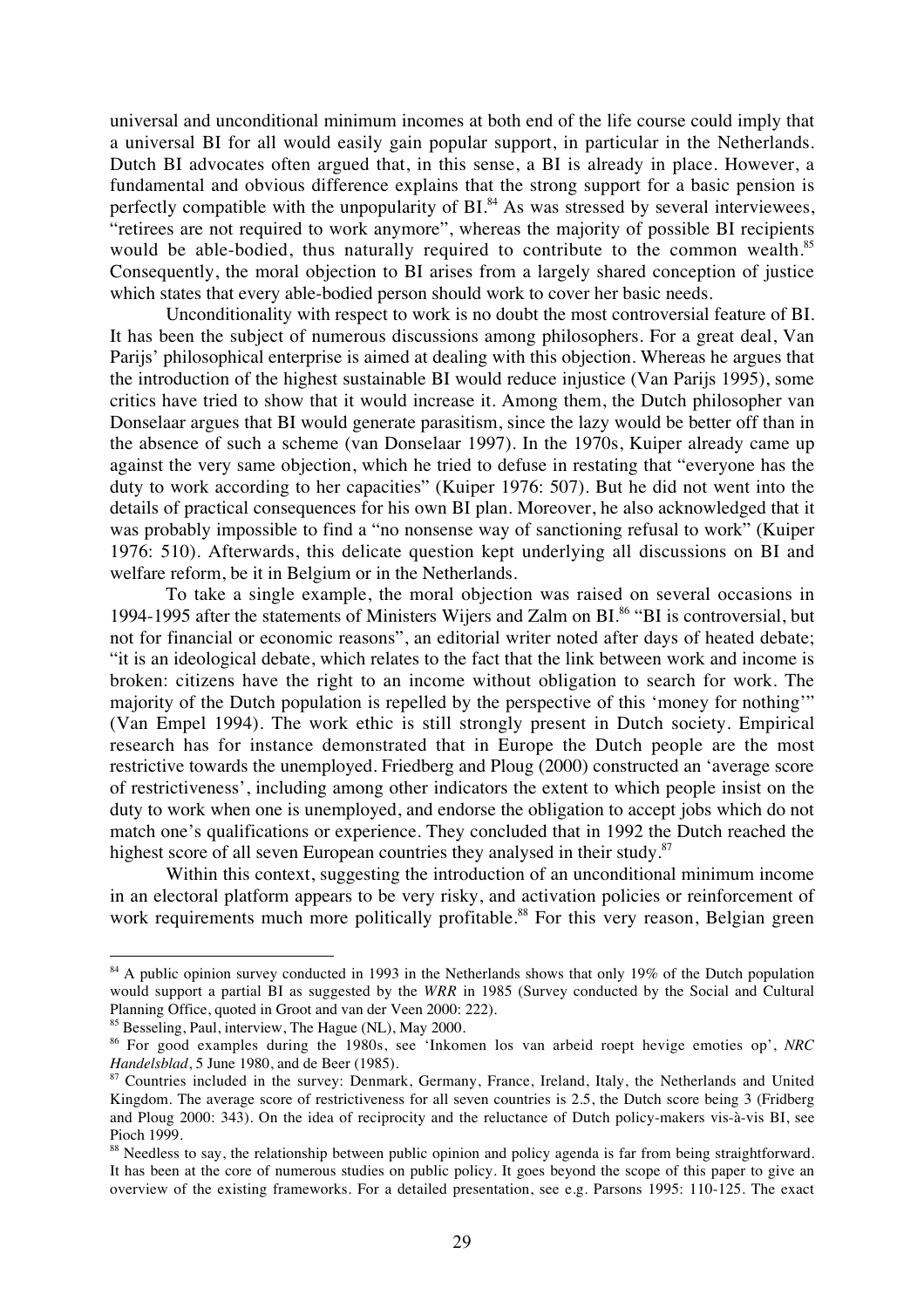leader Philippe Defeyt admits he would oppose any explicit reference to the radical unconditionality of BI in *Ecolo*'s programme.<sup>89</sup> In Belgium and in the Netherlands it seems that BI cannot be openly defended by politicians who want to bid for power. But might there not be a way of introducing a basic income without relying on such open advocacy, 'through the back door' as it were? This will be the subject of my concluding remarks.

<u>.</u>

nature of the link between the work ethic or the average 'score of restrictiveness' and the political discourse on BI will need further exploration.

<sup>89</sup> Defeyt, Philippe, interview, Namur (B), December 2001.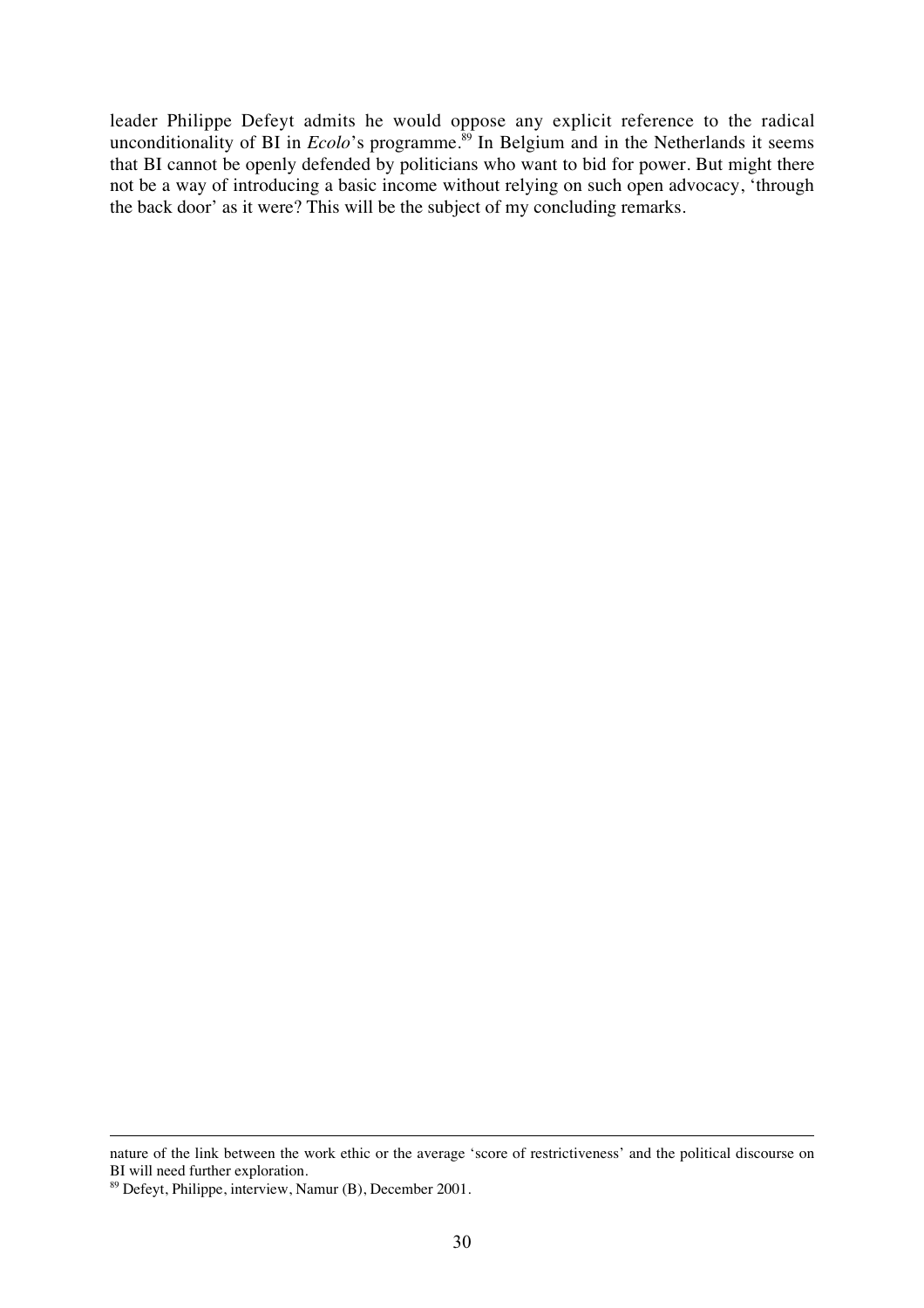#### **Conclusions: Two Possible Back Doors**

In the first section of this paper, the strong trend towards activation in social assistance was described as a 'paradigm shift' in Belgian and Dutch welfare. At first sight this transformation, which obviously represents a new political version of the work ethic just referred to in the Dutch case, offers few opportunities to basic income (BI) proponents. As the overview of Belgian and Dutch debates shows, the radical unconditionality of BI with regard to work requirements constitutes the feature that most contributes to making it impossible to sell. How could BI be openly defended within the framework of the new balance between rights and duties of social assistance recipients and the unemployed? How could it fit into the thick conception of reciprocity which lies at the basis of the emerging 'active welfare state'? Rather than being described as a highly advanced form of de-commodification, as Esping-Andersen once did (1990: 47), BI now tends to be negatively considered as the ultimate 'passive benefit'. It seems that if significant steps are to be undertaken in the move from targeted poverty alleviation programmes to a universal and individualised minimum income scheme, they will only be indirect and incremental. Hence, a possible implementation *through the back door* should not be excluded.

The new emphasis on the activation of benefits and beneficiaries is ambiguous. Admittedly, the very notion of 'activity' cannot be reduced to paid work in its stricter sense. Unpaid activities like caring, training or voluntary work should be included in its broad definition. For many people they also represent a way of contributing to the common wealth. In other words, "it is not hard to show that having a job and making a social contribution may or may not coincide" (Young 2000: 28). Consequently, if the purpose of the so-called 'active welfare state' is to foster active participation in social life, as it was stated by Belgian Minister of Social Affairs Frank Vandenbroucke, then it should to a certain extent also value activities *outside* of the labour market. Vandenbroucke himself challenged the assumption that paid work is the only valuable social contribution. In his 1999 *Den Uyl* lecture in Amsterdam (see section 1, *supra*), he called for a maximisation of the possibilities of active participation, while stressing that "one should *not* reduce this plea to participation in the labour market" (Vandenbroucke 1999: 11). In Belgium to date this view has not been translated into concrete social policies. In fact, as it appears in its preamble, the law on minimum income that takes effect in 2002 is quite restrictive: "participation in social life can take various forms; nevertheless the access to paid employment remains one of the most secure ways of achieving autonomy" (Belgium 2001b: 3). The newly created 'integration income' is not yet aimed at valuing unpaid activities, and recipients are still required to enter the labour market as quickly as possible. But, as Vandenbroucke's assertion shows, there seems to be some room left for a public discussion on the very meaning of 'activity'. In 2000, for instance, the *King Baudouin Foundation* published a report entitled "Work and Activity: Towards the Full Participation", which called for a relaxed conception of participation. According to the authors, the unemployment benefit should be transformed into a 'participation insurance', aimed at fostering unpaid activities (FRB-KBS 2000, Vanderborght & Van Parijs 2001). However, regarding the broadening of the scope of activities to be valued, the Netherlands seems comparatively ahead. For, despite the effective paradigm shift in welfare and the renewed emphasis on work requirements, the restructuring of the social assistance system allows for new experiments in social activation. Since 1996, municipalities have the possibility of implementing projects aimed at fostering the inclusion of the long-term unemployed through unpaid activities. Some already broadened the target group to people who refuse to enter the labour market. Recipients who take part in these non-compulsory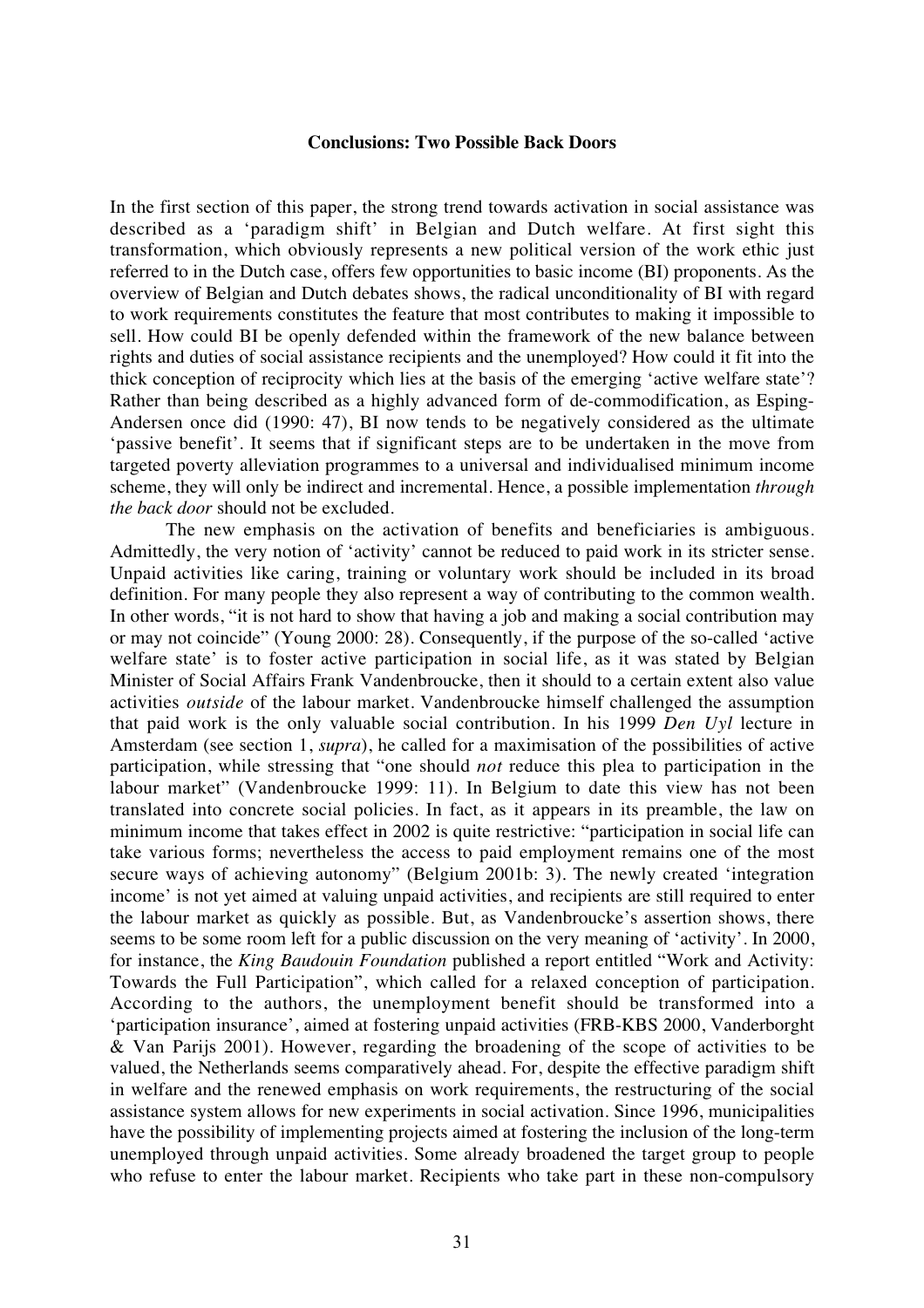programmes can be exempted from the work requirements. In Rotterdam, one of Netherlands' largest cities, "participation in social activation is voluntary, and the [social activation] project is not primarily aimed at re-inclusion within the labour market" (van Berkel et al. 1999: 103). Moreover, in 1999 the Dutch government introduced an innovative scheme aimed at helping the artists on benefit. Within the framework of the Income-Security Act for Artists (*Wet Inkomensvoorziening kunstenaars* – WIK), some of them can be exempted of all work requirements during a maximum of four years. Although the WIK benefits are inferior to the social assistance levels, they are similar to the Belgian minimum income.<sup>90</sup>

Thus, some contradictory trends are at work in both countries which could offer new opportunities to BI proponents. In fact, one common argument in favour of BI consists in asserting that an universal minimum income would help at valuing useful and non-market activities which are not yet recognised. Following the advice of the British economist and BI advocate Anthony Atkinson, BI supporters could therefore compromise and promote the idea of a 'participation income'. Atkinson believes that "a major reason for opposition to basic income lies in its lack of conditionality"; therefore, he argues that "in order to secure political support, it may be necessary for the proponents of basic income to compromise – not on the principle of no test of means, nor on the principle of independence, but on the unconditional payment". In his view, they should support a BI conditional on participation, in the broad sense. (Atkinson 1998: 147-148). Within the framework of Belgian and Dutch 'active welfare states', and given the strength of the moral objection to an unconditional income, the incremental transformation of the minimum income scheme into a modest participation income seems one of the only feasible steps towards a true BI. The Dutch experiments in social activation show that this option should not be excluded. A participation income would be a more coherent way of giving benefits than the existing programmes which implies numerous discretional exemptions. Even if this option seems less plausible in the Belgian case, it is worth mentioning that Belgian Minister Frank Vandenbroucke commented quite sympathetically Atkinson's proposal, which he called "perhaps the road of political wisdom" (Vandenbroucke 1997: 165)…91

In both countries the participation income could represent a significant step towards BI. It would not contradict the reciprocity rhetoric, while simultaneously giving BI a decisive boost. For in a further stage "one may well realise that paying controllers to try to catch the few really work-shy would cost more, and create more resentment all over than just giving this modest floor income to all, no questions asked" (Van Parijs 2000). A form of participation income is therefore one of the most plausible ways of implementing a BI through the back door in Belgium and the Netherlands.

However, a second type of incremental and indirect strategy could possibly lead to effective results too. The Belgian and Dutch governments are searching for new instruments to deal with the so-called 'welfare traps', i.e. the fact that benefits are withdrawn at a 100 per cent tax rate as the recipient enter the labour market. In both countries, refundable tax credits have already been implemented with the explicit aim of 'making work pay'. If in Belgium it

<sup>&</sup>lt;sup>90</sup> In the official presentation of WIK, the Dutch government significantly acknowledges that work requirements can make it extremely difficult to "create works of art and to gain a reputation in artistic circles". However, WIK benefits are not totally unconditional. As in the case of the minimum income, they are means-tested. Furthermore, to become entitled one must be a holder of an artistic diploma or be officially recognised as an artist by the independent organism *Kunstenaars&CO*. One of the criteria is the revenues from artistic activity, which must be superior to  $\epsilon$ 1,089/year. The monthly amount for a single person was  $\epsilon$ 538.91 for a single person and €758.87 for single parents in January 2002. (Ministerie van Sociale Zaken en Werkgelegenheid – URL: http://home.szw.nl, section 'uitkeringen').

<sup>&</sup>lt;sup>91</sup> On the relations between paid work, valuable contribution to the society's wealth and basic income, see Kildal 1998.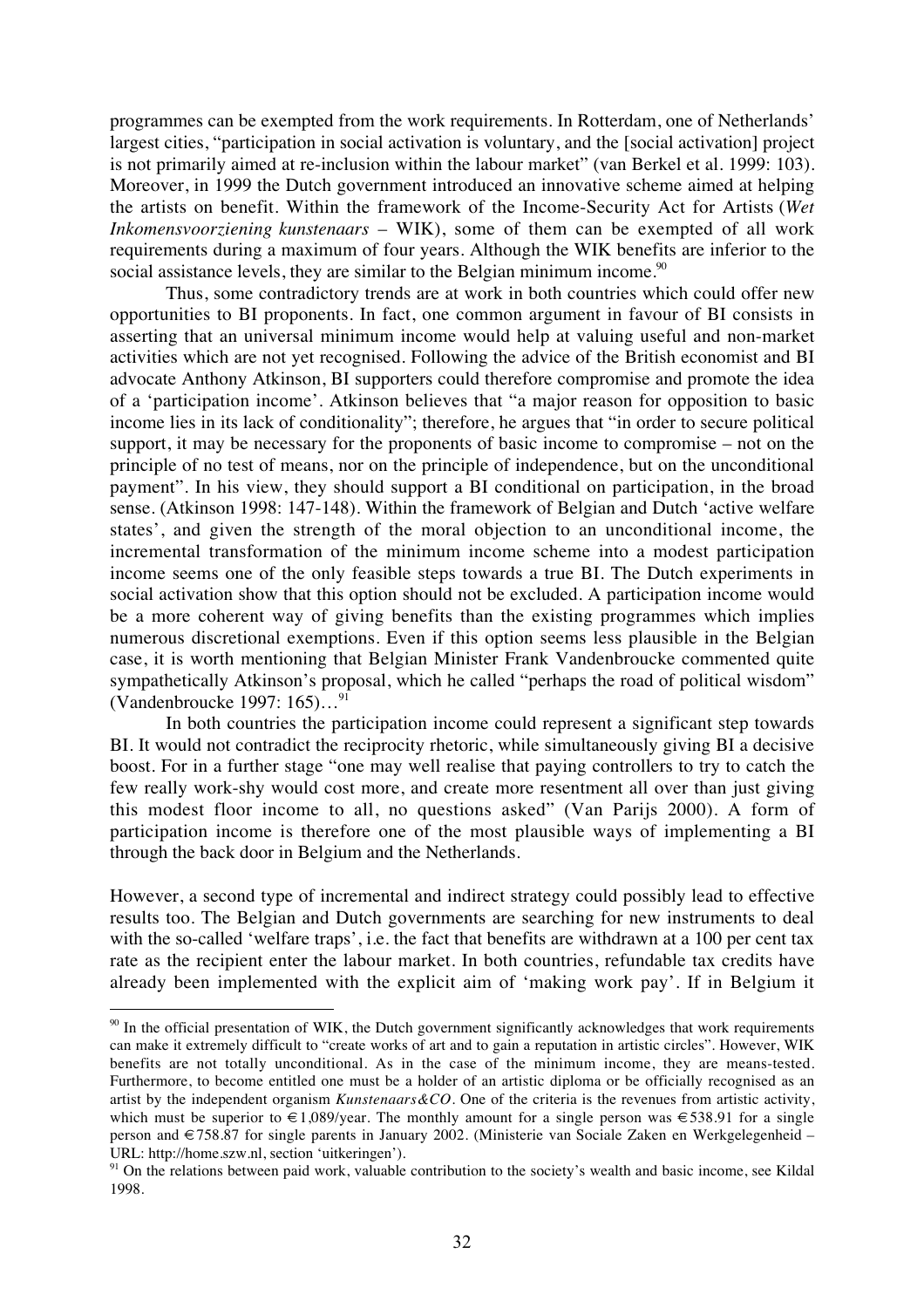remains modest and targeted at low-paid workers, the Dutch system clearly goes in the direction of a more universal benefit.<sup>92</sup> Before the 2001 comprehensive fiscal reform, all Dutch taxpayers benefited from a general tax exemption on part of their taxable income. The non-earning partner had to transfer this exemption to the working partner, which means that the former's financial incentive to enter the labour market was reduced. Due to the transferability mechanism, "the implicit marginal tax rate on income earned by the dependent partner [was equal] to the marginal tax rate of the breadwinner" (Groot and van der Veen 2000 : 216). Of course, this exemption scheme mainly benefited to well-off households subjected to higher marginal tax rates. Since January 2001, this tax allowance has disappeared and has been replaced by a new individual 'general tax credit', which is a discount *on the amount to pay*. Contrary to the previous scheme, the credit does not reduce the total taxable income and is therefore independent of the marginal tax rates. Consequently, it benefit all households equally. More important still for our purpose, the credit is made *refundable*. The worker's non-working partners are entitled to the full amount of the credit (about €1,500/year), *which can be directly paid onto their bank account*. They keep this entitlement as they enter the labour market, but it then takes the form of a discount on the income tax to pay, supplemented by an additional 'employment rebate' of about  $\in 800$ . As a consequence, non-working partners should "find it more attractive to seek paid employment" (The Netherlands 2000: 11).

In other words, since January 2001 Dutch citizens who are not doing paid work are entitled to a modest negative income tax, provided they have a working partner paying a positive income tax. If its level were gradually increased, and its payment not restricted to working families, this refundable tax credit would provide an unconditional and individual minimum income floor to all Dutch citizens. It would, in other words, provide the missing element between universal child benefits and the basic pension. Therefore, it can be said to represent a big step in the direction of a BI. However, it is not an explicit move, since the stated objective is to launch an active tax policy which gives incentives to enter the labour market. But this has also been one of the stated objectives of BI from the start. Again, like in the case of an hypothetical participation income, this possible implementation 'through the back door' would thus be made thanks to the 'active welfare state' rhetoric.

The transformation of the general tax exemption into a tax credit has long been proposed by Dutch BI advocates.<sup>93</sup> According to Euro-MP Alexander de Roo (GroenLinks), this has proven to be a successful strategy: "it will quickly become clear that the amount of the credit is not high enough to have positive effects on the labour market (…). One will then realize that a true universal and unconditional income is a better alternative". Interestingly, the Minister of Finance Gerrit Zalm, one of the instigators of the 2001 fiscal reform, expressly denied this. Answering the green group's questions during a parliamentary session, he

 $92$  Regarding tax credits, the Belgian tax reform was far less ambitious. A refundable tax credit targeted at low paid workers has been put in place, which constitutes a very modest version of the American *Earned Income Tax Credit.* Ecolo leader Philippe Defeyt acknowledged that the tax reform represents a wasted opportunity for Belgian BI proponents (Defeyt, Philippe, interview, Namur (B), December 2001). With a true refundable tax credit of the Dutch type, it was possible to make a step in the direction of a better integration of the tax and benefit system. While designed by people who had looked closely and sympathetically at BI proposals, the version that was eventually proposed and approved was much more watered-down.

 $^{93}$  For instance, the PPR stated in its 1981 electoral platform that « it is technically possible to get closer from a basic income by means of the integration and individualisation of the tax exemption » (PPR 1981: 22). In 1994, as it was again thinking of basic income as a long-term alternative, the PvdA argued for the « replacement of the tax exemption by a tax credit », which would subsequently become a « negative income tax » (PvdA 1994: 42). In 1999, *GroenLinks* also asserted that « the first step towards a basic income consists in the transformation of the existing tax exemption into a general tax credit » (Van Gent et al. 1999).

 $94$  de Roo, Alexander, interview, Amsterdam (NL), May 2000.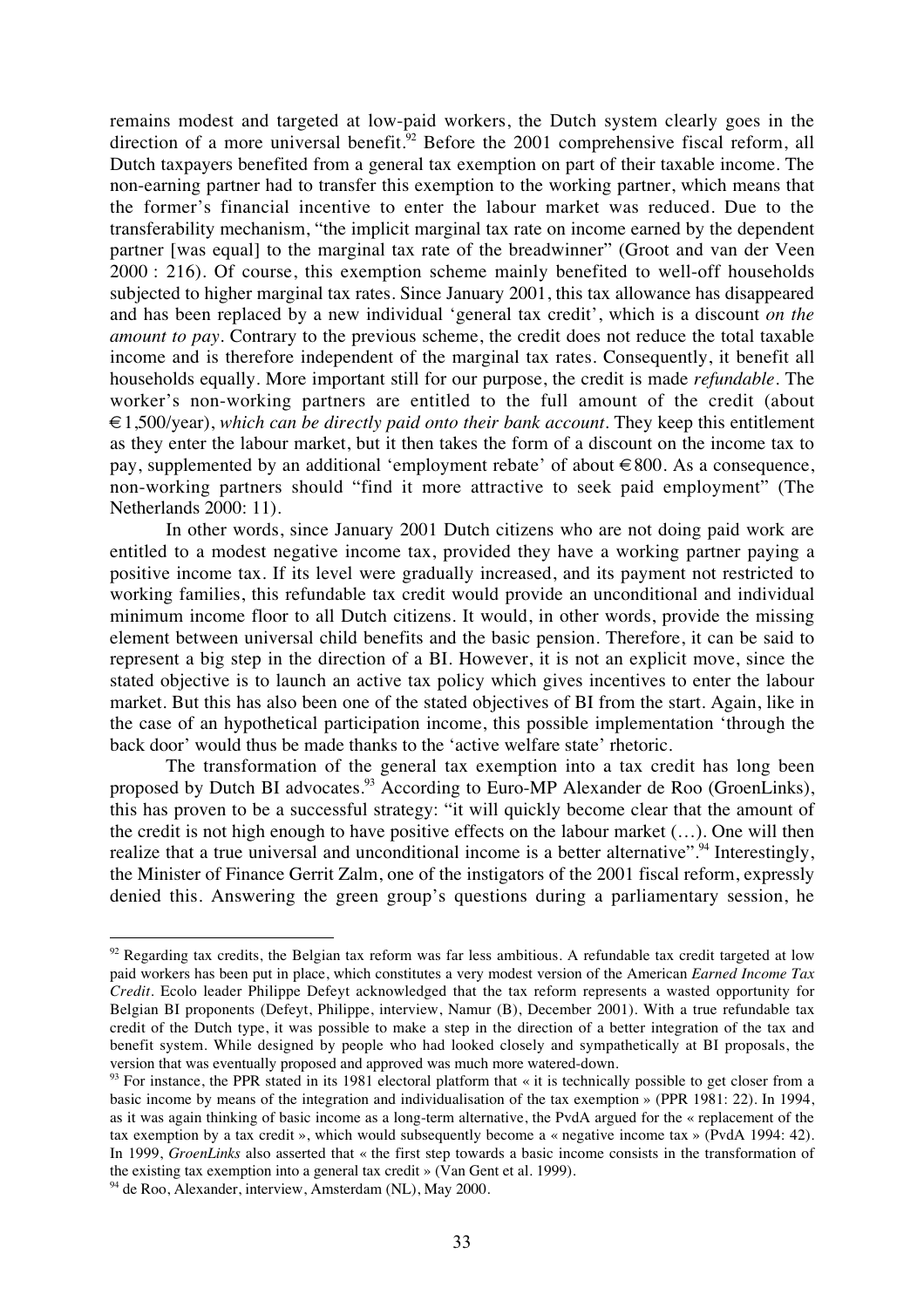asserted that "the individual and refundable tax credit can *not* be considered to constitute a small step towards the implementation of a basic income" (Zalm and Vermeend 2000). Of course, this is a matter of interpretation. But the very fact that Minister Zalm took the trouble to make such a statement could paradoxically reveal that BI remains a possible option. This cautious statement would then only have been a way of defusing a renewed discussion on the subject, in order to avoid splits within the ruling coalition. In fact at the time he was a director of the Netherlands Bureau for Economic Policy Analysis (CPB), Zalm himself argued for a gradual implementation of BI and clearly described the very first step: "one should start with the suppression of the general tax exemption's transferability mechanism"...<sup>95</sup> Political effectiveness does not always sit easily with intellectual consistency.

Despite numerous obstacles and a strong moral objection to BI, the idea of an unconditional minimum income is not totally out of the picture in Belgium and the Netherlands. The activation rhetoric which underlies current welfare state reforms paradoxically offers new opportunities for advocating a (partial) uncoupling of work and income. New incremental developments in Dutch fiscal and social policies tend to prove it. In a working paper they wrote some years ago on the BI debate in the Netherlands, Roebroek and Berben were righlty speaking of an 'incremental paradox' (Roebroek and Berben 1988). Having analysed years of heated discussions on Dutch income security programmes, they concluded that a radical reform such as BI could not be explicitly implemented, but that no major social or political force would oppose an incremental process in the same direction.

The back door strategy lacks the grandness of the front gate. For sure, if there are good reasons to believe that the front gate will remain tightly locked, it might make some sense for BI supporters to keep knocking – but not at the expense of the careful exploration of less pretentious accesses to the mansion, starting, perhaps, with the two I have identified.

<sup>95</sup> 'CPB – directeur Prof. G. Zalm verwacht veel van het geleidelijk invoeren van het basisinkomen', *NRC Handelsblad*, 7 January 1993.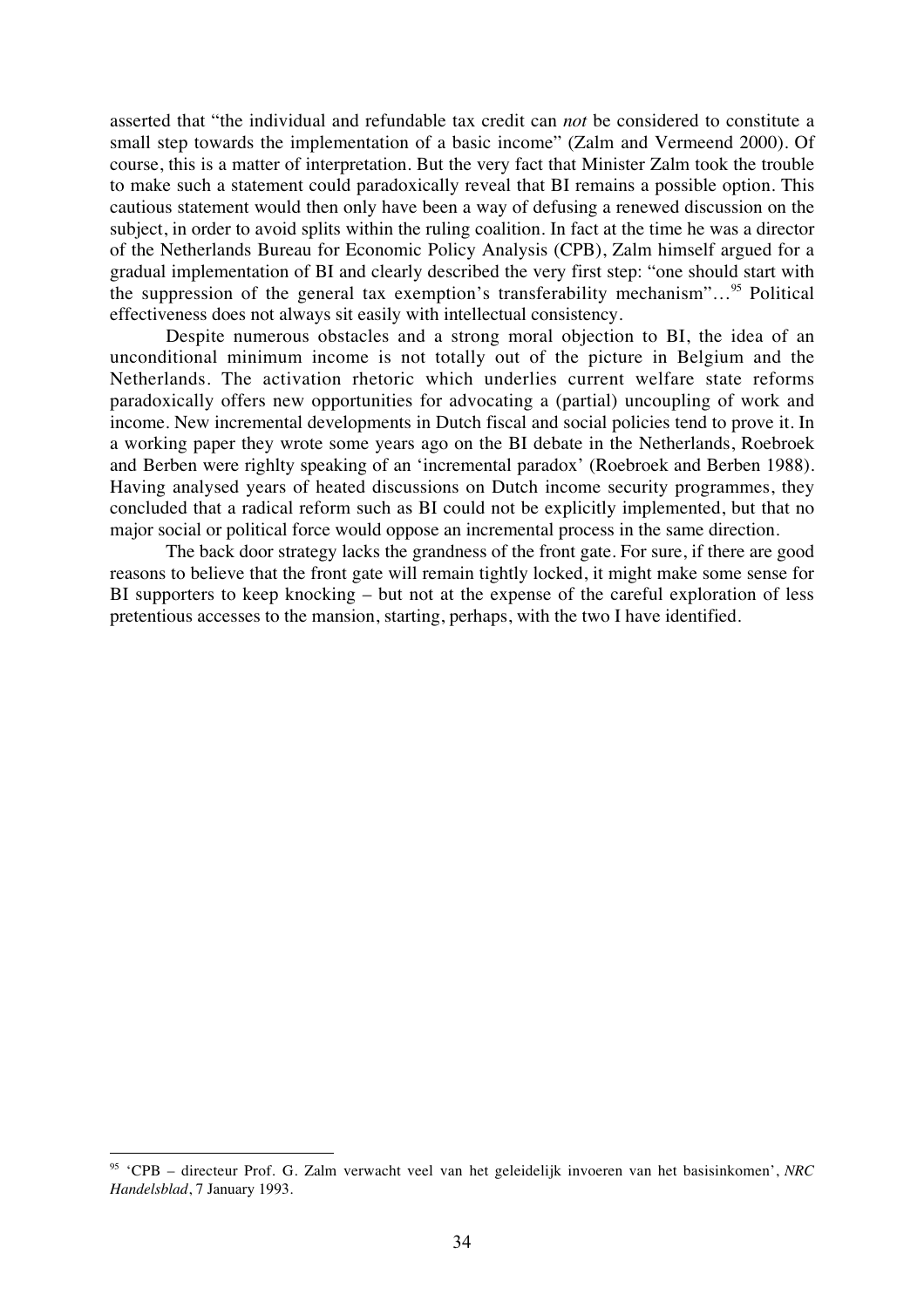# **List of abbreviations**

- ABW General Assistance Act (the Netherlands)
- Agalev Flemish Green Party (Belgium)
- BI Basic Income
- BIEN Basic Income European Network
- CDA Christian-Democratic Party (the Netherlands)
- CPAS Public Centre for Social Assistance (Belgium)
- CPB Netherlands Bureau for Economic Policy Analysis
- Christian Unions Confederation (Belgium)
- D66 Liberal Democrats' Party (the Netherlands)
- Ecolo Francophone Green Party (Belgium)<br>FNV Federation of Dutch Unions
- Federation of Dutch Unions
- LBU National Organization of Social Beneficiaries (the Netherlands)
- OECD Organisation for Economic Co-operation and Development
- PPR Radicals' Political Party (the Netherlands)
- PSC Francophone Christian-Democratic Party (Belgium)
- PSP Pacifist Socialist Party (the Netherlands)
- PvdA Labour Party (the Netherlands)
- PVV Flemish Liberal Party (Belgium)
- RWW Social Assistance for the Unemployed (the Netherlands)
- SP Flemish Socialist Party (Belgium)
- VEV Flemish Employer's Organization (Belgium)
- VVD Liberal Party (the Netherlands)
- WIK Income-Security Act for Artists (the Netherlands)
- WIW Job-Seekers Employment Act (the Netherlands)<br>WML Minimum Wage Legislation (the Netherlands)
- Minimum Wage Legislation (the Netherlands)
- WRR Scientific Council for Government Policy (the Netherlands)

#### **List of interviewees**

*Belgium (official position at the time of the interviews, i.e. December 2001):*

DEFEYT, Philippe, Federal Secretary of the Francophone Green Party Ecolo, Namur;

DETIENNE, Thierry, Minister for Social Affairs and Health, Walloon Region, Namur;

VAN TRIER, Walter, Researcher at the *WAV - Steunpunt Werkgelegenheid Arbeid Vorming*, Leuven.

*The Netherlands (official position at the time of the interviews, i.e. May 2000):*

BESSELING, Paul, Head of the 'Social Security Unit' at the *Centraal Planbureau* ('Netherlands Bureau for Economic Policy Analysis'), The Hague;

BOERLAGE, Saar, Chairwoman of the *Vereniging Basisinkomen* ('Association Basic Income'), Amsterdam; DE BEER, Paul, Senior Researcher at the *Sociaal en Cultureel Planbureau* ('Social and Cultural Planning Office'), The Hague;

DE ROO, Alexander, Member of the European Parliament (*GroenLinks*), Vice-chairman of the Committee on the Environment, Public Health and Consumer Policy at the European Parliament, Brussels;

DE VRIES, Christiaan, Director of the Research Department of *Democraten 66*, The Hague;

SCHÄFER, Emiel, Secretary of the *Vereniging Basisinkomen* ('Association Basic Income'), Amsterdam; VENDRIK, Kees, Member of the Dutch Parliament (*GroenLinks)*, House of Representatives, The Hague.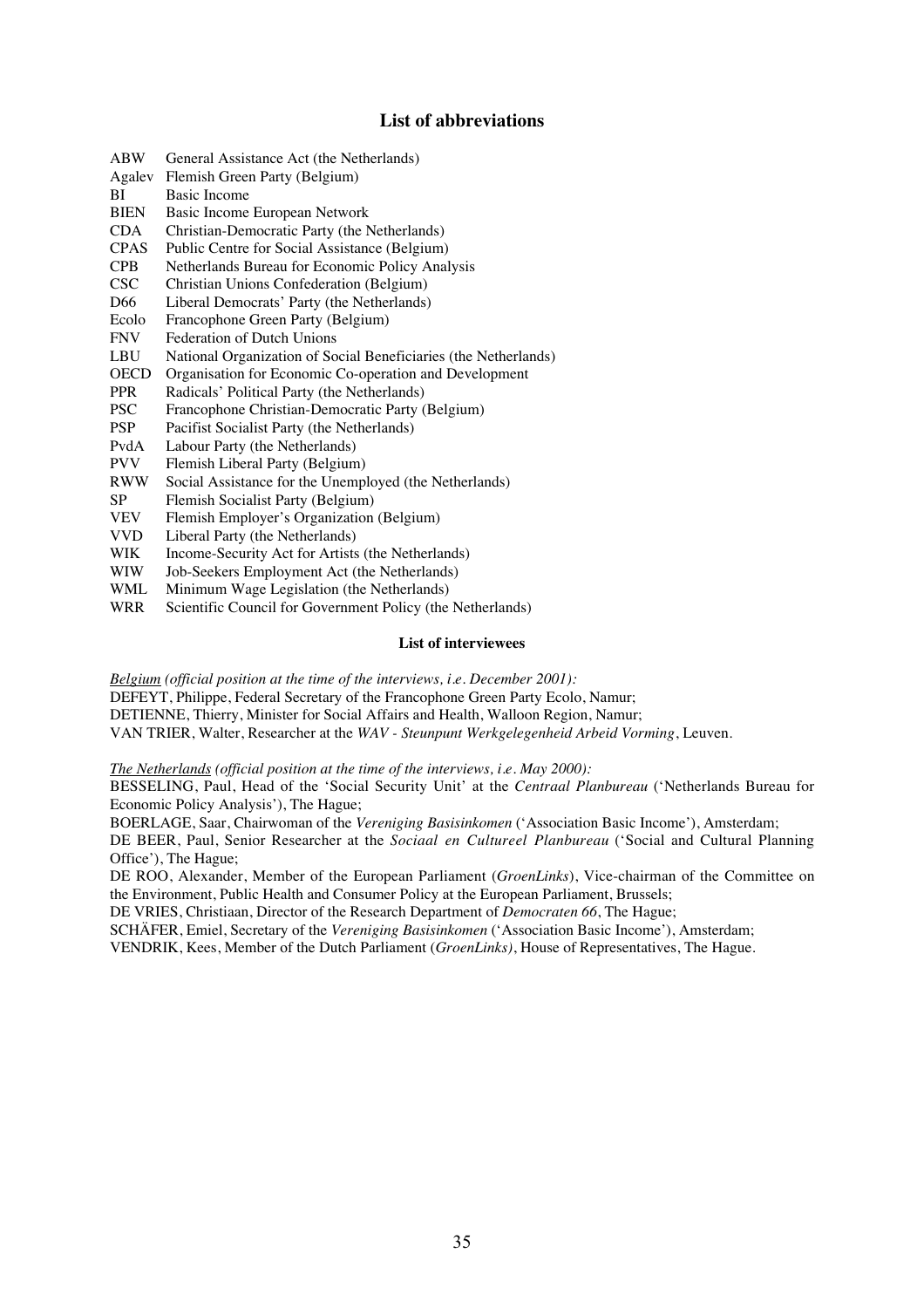#### **References**

- ABICHT, Ludo (ed.) (1985), *Naar een scheiding van arbeid en inkomen ?*, Special issue of *Komma. Werkgroep Arbeid & Milieu*, 3 (22), April 1985.
- ACV (2002), *Hoe eerlijk is mijn inkomen? ACV-congres 'het juiste inkomen'*, ACV-Vakbeweging, 560, 25 January 2002.
- Agalev (1990), *Ekonomie = Ekologie*, Brussels: Agalev, October 1990.
- Agalev (1995), *De losgeslagen tijger bedwingen. Vernieuwd denken over natuur, arbeid en produktiviteit*, Brussels: Agalev, March 1995.
- Agalev (2001), *Een groene visie op basisinkomen*, Brussels: Agalev, 2001.
- ANCIAUX, Bert (1993), 'Sur le nouveau projet politique de la Volksunie', *Le Soir*, 9 July 1993.
- ARCQ, Etienne, and BLAISE, Pierre (1998), 'Histoire politique de la sécurité sociale en Belgique', *Revue belge de sécurité sociale*, 40 (3): 481-714.
- ATKINSON, Anthony B. (1998), *Poverty in Europe*, Oxford: Blackwell.
- BECKER, Uwe (2000), 'Welfare state development and employment in the Netherlands in comparative perspective', *Journal of European Social Policy*, 10 (3): 219-239.
- BELGIUM (2001a), *Projet de loi concernant le droit à l'intégration sociale*, Brussels: Ministère des Affaires sociales, de la santé publique et de l'environnement.
- BELGIUM (2001b), *Projet de loi concernant le droit à l'intégration sociale: exposé des motifs*, Brussels: Ministère des Affaires sociales, de la santé publique et de l'environnement.
- CAMERON, David (2001), 'Unemployment, Job Creation, and Economic and Monetary Union', in Nancy Bermeo (ed.), *Unemployment in the New Europe*, Cambridge: Cambridge University Press, 7-51.
- CANTILLON, Bea (2001), 'De sociale minima in de actieve welvaartstaat. Over de eerste en tweede doelstellingen van de sociale zekerheid', *CSB Berichten*, December 2001.
- CANTILLON, Bea, DE MAESSCHALCK, Veerle, and VAN DAM, Rudy (2001), 'Welvaartsvastheid en adequaatheid van de sociale minima 1970-2001', *CSB Berichten*, November 2001.
- Collectif Charles Fourier (1985), 'L'allocation universelle', *La Revue Nouvelle*, 41 (4): 345-351.
- Commissie Wolfson (1992), *Niemand aan de kant. Om de toekomst van de verzorgingsstaat*, Amsterdam: PvdA, January.
- COX, Robert Henry (1998), 'The Consequences of Welfare Reform: How Conceptions of Social Rights are Changing', *Journal of Social Policy*, 27 (1): 1-16.
- CPB (Centraal Planbureau) (1992), *Nederland in drievoud. Een scenariostudie van de Nederlandse economie 1990-2015*, The Hague: CPB.
- CPB (Centraal Planbureau) (1993), *Overheid en verzorgingsstaat in drie scenario's tot 2015*, The Hague: CPB.
- CSC (Confédération des syndicats chrétiens), *Info CSC*, 19 avril 1985.
- D66 (1983), *Basisinkomen Ja of Neen ?*, The Hague: Stichting Wetenschappelijk Bureau D66, March 1983.
- DE BEER, Paul (1985), 'Bezwaren tegen basisinkomen zijn niet onoverkomelijk', *De Volkskrant*, 10 June 1985.
- DE JONG, Gerrit (1994), 'Het basisinkomen betekent het einde van de solidariteit', *NRC Handelsblad*, 24 December 1994.
- DE VRIES, Christiaan (1996), 'Een nieuw paternalisme. Hoe kritisch is het voorstel voor een basisinkomen?', in Allan Varkevisser (ed.) (1996), *In de basis voorzien. Kanttekeningen bij en stellingen voor het debat over het basisinkomen*, The Hague: Stichting Wetenschappelijk Bureau D66, 30-33.
- DELSEN, Lei (2000), *Exit Poldermodel? Sociaal-economische ontwikkelingen in Nederland*, Aassen: Van Gorcum.
- EARDLEY, Tony, BRADSHAW, Jonathan, DITCH, John, GOUGH, Ian, and WHITEFORD, Peter (1996), *Social Assistance in OECD Countries : Country Reports*, London: HMSO.
- ESPING-ANDERSEN, Gøsta (1990), *The Three Worlds of Welfare Capitalism*, Princeton (NJ): Princeton University Press.
- ESPING-ANDERSEN, Gøsta (1999), *Social Foundations of Postindustrial Economies*, Oxford: Oxford University Press.
- Eurostat (2002a), *Statistics in Focus: Minimum Wages in the European Union*, Luxembourg: Office for Official Publications of the European Communities.
- Eurostat (2002b), *Statistics in Focus: Social Protection in Europe*, Luxembourg: Office for Official Publications of the European Communities.
- FABER, Sytze (1994), 'Basisinkomen sluit aan bij CDA', *NRC Handelsblad*, 29 December 1994.
- FERRY, Jean-Marc (1995), *L'allocation universelle. Pour un revenu de citoyenneté*, Paris: Cerf.
- FERRY, Jean-Marc (2000), *La Question de l'Etat européen*, Paris: Gallimard.
- FRB-KBS (Fondation Roi Baudouin Koning Boudewijn Stichting) (2000), *Travail et non-travail. Vers la pleine participation*, Brussels: De Boeck & Larcier.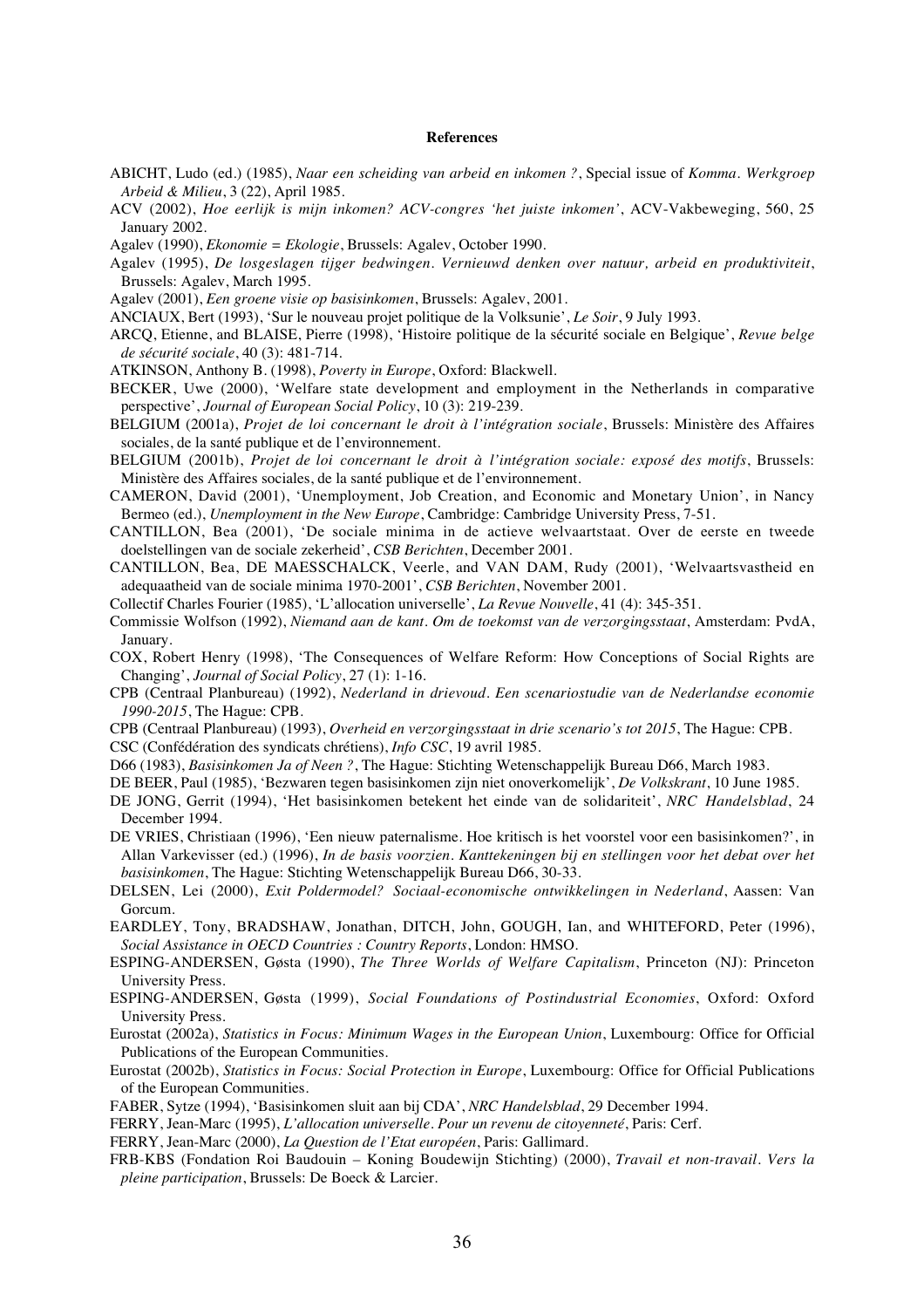- FRIDBERG, Torben, and PLOUG, Niels (2000), 'Public Attitudes to Unemployment in Different European Welfare Regimes', in Duncan Gallie, and Serge Paugam (eds.), *Welfare Regimes and the Experience of Unemployment in Europe*, Oxford: Oxford University Press, 334-348.
- GAUTHIER, Anne H. (1996), *The State and the Family. A Comparative Analysis of Family Policies in Industrialized Countries*, Oxford: Clarendon Press.
- GILAIN, Bruno, and VAN PARIJS, Philippe (1996), 'L'allocation universelle : un scénario de court terme et son impact distributif', *Revue belge de Sécurité Sociale*, 1st Semester 1996, 5-80.
- GOODIN, Robert E., and SMITSMAN, Anneloes (2000), 'Placing Welfare States: The Netherlands as a Crucial Test Case', *Journal of Comparative Policy Analysis: Research and Practice*, 2: 39-64.
- GOUGH, Ian (2000) [1996], 'Basic Income : Real Freedom for All ?', in Ian Gough, *Global Capital, Human Needs and Social Policies. Selected Essays*, *1994-99*, Houndmills: Palgrave, 203-217.
- GOUGH, Ian (2000), 'From Welfare to Workfare : Social Integration or Forced Labour ?', in EUROPEAN UNION, *Policies and instruments to fight poverty in the european union : the guarantee of a minimum income*, Lisbon: IDS – Instituto para o Desenvolvimento Social, 49-59.
- GroenLinks (1989), *Verder kijken. Verkiezingsprogramma*, Amsterdam: GroenLinks.
- GroenLinks (1990), *De band tussen arbeid en inkomen : losser of vaster?*, Amsterdam: Wetenschappelijk bureau GroenLinks.
- GroenLinks (1998), *Verkiezingsprogramma 1998-2002*, Amsterdam: GroenLinks.
- GroenLinks (2002), *Overvloed en onbehagen. Verkiezingsprogramma 2002-2006*, Amsterdam: GroenLinks.
- GROOT Loek, and VAN DER VEEN, Robert (2000), 'Clues and Leads in the Debate on Basic Income in the Netherlands', in Robert van der Veen, and Loek Groot (eds.) (2000), *Basic Income on the Agenda. Policy Objectives and Political Chances*, Amsterdam: Amsterdam University Press, 197-223.
- GROOT, Loek (1999), *Basic Income and Unemployment*, Amsterdam: Netherlands School for Social and Economic Policy Research.
- GROOT, Loek (2002), 'Gedeeltelijk Basisinkomen sneuvelt op partijcongres van GroenLinks', *Nieuwsbrief van de Vereniging Basisinkomen*, 36: 21-23.
- HEMERIJCK, Anton, and VAN KERSBERGEN, Kees (1997), 'A Miraculous Model? Explaining the New Politics of the Welfare State in the Netherlands', *Acta Politica. International Journal of Political Science*, 32 (3): 258-280.
- HEMERIJCK, Anton, and VISSER, Jelle (2000), 'Change and Immobility: Three Decades of Policy Adjustment in the Netherlands and Belgium', in Maurizio Ferrera, and Martin Rhodes (eds.), *Recasting European Welfare States*, London : Frank Cass, 229-256.
- JESUIT, David, and SMEEDING, Timothy (2002), 'Poverty and Income Distribution', *Luxembourg Income Study Working Paper*, 293, January 2002.
- JOYEUX, Christophe, and TERRAZ, Isabelle, 'Un système d'allocation universelle en Belgique ?', *Cahiers Economiques de Bruxelles*, 160: 353-387.
- KEMPERMAN, Monique, and VISSERS, Ad (1999), 'De l'assistance passive à l'assistance active aux Pays-Bas', in Serge Paugam (ed.)*, L'Europe face à la pauvreté. Les expériences nationales de revenu minimum*, Paris: La Documentation française, 133-168.
- KESENNE, Stefan, SCHATTEMAN, Tom, and VAN TRIER, Walter (2000), 'Les effets sur le marché de l'emploi d'une allocation universelle: une analyse théorique', *Revue belge de sécurité sociale*, 42 (3): 747-768.
- KILDAL, Nanna (1998), 'The Social Basis of Self-Respect: A Normative Discussion of Politics Against Unemployment', *Thesis Eleven*, 54: 63-77.
- KINGDON, John W. (1995)[1984], *Agendas, Alternatives and Public Policies,* New-York: HarperCollins.
- KLAPPE, J. (1990), *Het basisinkomen werkt niet: stellingen tegen het basisinkomen*, Amsterdam: Wetenschappelijk Bureau PSP.
- KNIJN, Trudie, and VAN WEL, Frits (2001), 'Careful or lenient: welfare reform for lone mothers in the Netherlands', *Journal of European Social Policy*, 11 (3): 235-251.
- KUIPER, J.P. (1976), 'Arbeid en inkomen: twee plichten en twee rechten', *Sociaal Maandblad Arbeid*, 501-512.
- LBU (Landelijk Beraad Uitkeringsgerechtigden) (1986), *Een Basisinkomen van FL.1500,- per maand*, Nijmegen: LBU.
- LECLEIR, Danielle (1985), 'L'allocation universelle : une régression sociale majeure ?', *La Revue Politique CEPESS*, July-August 1985, 33-40.
- LIJPHART, Arend (1968), *The Politics of Accommodation: Pluralism and Democracy in the Netherlands*, Berkeley: University of California Press.
- LØDEMEL, Ivar, and TRICKEY, Heather (2000), 'A new contract for social assistance', in Ivar Lødemel, and Heather Trickey (eds.), *'An offer you can't refuse': Workfare in International Perspective*, Bristol: Policy Press, 1-39.
- LUCARDIE, Paul, VAN SCHUUR, Wijbrandt, and VOERMAN, Gerrit (1999), *Verloren illusie, geslaagde fusie? GroenLinks in historisch en politicologisch perspectief*, Leiden: DSWO.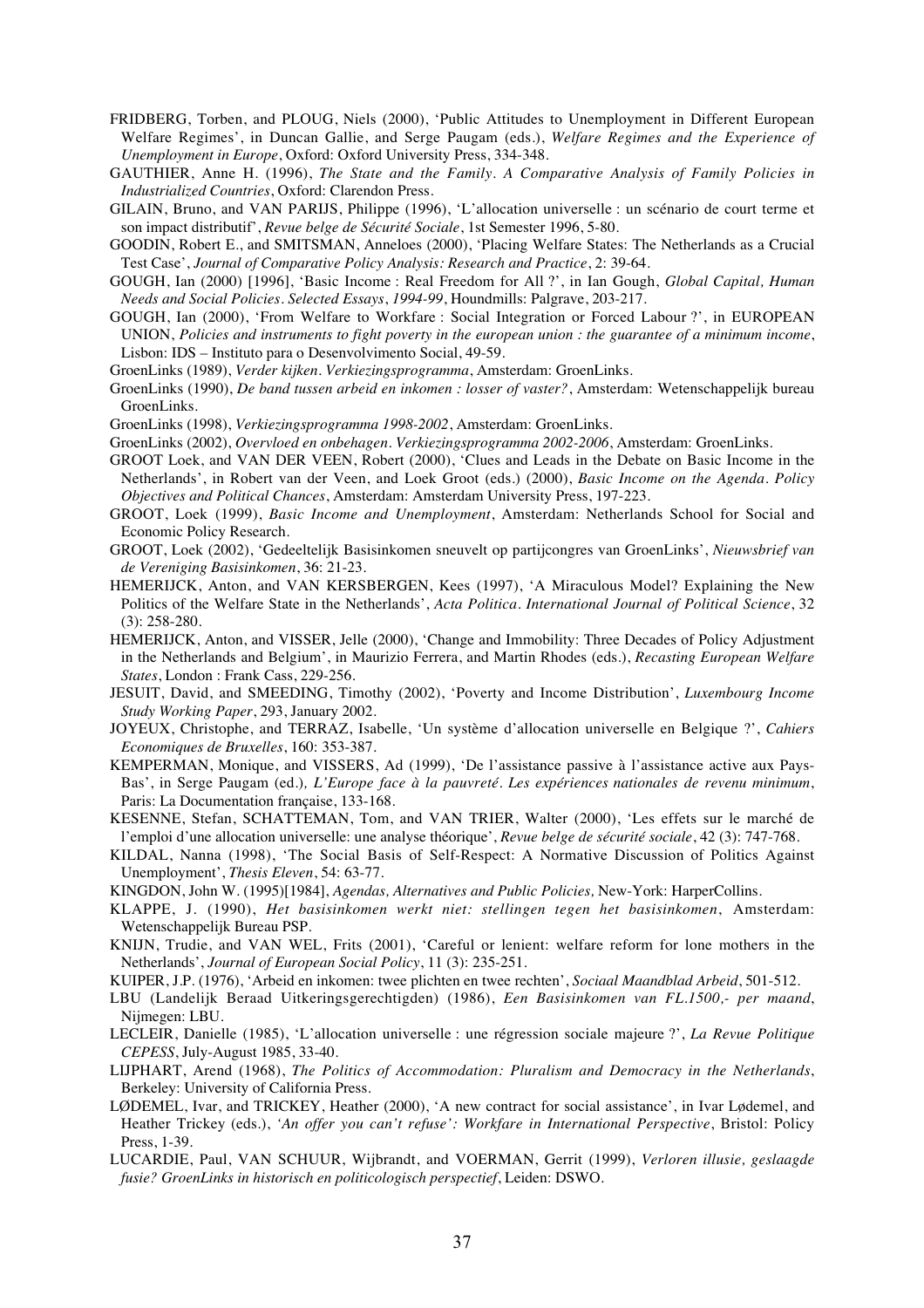- MEAD, Lawrence M. (1992), *The New Politics of Poverty: The Non-working Poor in America*, New York: Basic books.
- OECD (Organisation for Economic Co-operation and Development) (1998), *The Battle Against Exclusion. Vol.2: Social Assistance in Belgium, the Czech Republic, the Netherlands and Norway*, Paris: OECD.
- OECD (Organisation for Economic Co-operation and Development) (2001), *OECD Economic Survey: Belgium*, Paris: OECD.
- OECD (Organisation for Economic Co-operation and Development) (2002a), *OECD Economic Survey: The Netherlands*, Paris: OECD.
- OECD (Organisation for Economic Co-operation and Development) (2002b), *OECD Main Economic Indicators*, Paris: OECD, May 2002.
- PALSTERMAN, Paul (1996), 'Du paradis perdu à Dehaene II'*, La Revue Nouvelle*, 1-2: 100-107.
- PARSONS, Wayne (1995)*, Public Policy. An Introduction to the Theory and Practice of Policy Analysis*, Aldershot: Edward Elgar.
- PAUGAM, Serge (1999), 'Représentations de la pauvreté et modes d'assistance dans les sociétés européennes', in Serge Paugam (ed.)*, L'Europe face à la pauvreté. Les expériences nationales de revenu minimum*, Paris: La Documentation française, 13-42.
- PIOCH, Roswitha (1999), 'Ideas of Social Justice in the Welfare State in Germany and the Netherlands', in Paul Littlewood (ed.), *Social Exclusion in Europe. Problems and Paradigms*, Aldershot: Ashgate, 135-155.
- POLK, Steffen (1995), 'Basisinkomen roept onredelijke angsten op', *De Volkskrant*, 2 January 1995.
- PPR (Politieke Partij Radikalen) (1981), *Programma 1981-1985*, Amsterdam: PPR, 1981.
- PvdA (Partij van de Arbeid) (1994), *Wat mensen bindt. Verkiezingsprogramma 1994-1998*, Amsterdam: PvdA.
- RAES, Koen (1985), 'Variaties op een tema', in Ludo Abicht (ed.) (1985), *Naar een scheiding van arbeid en inkomen?*, Special issue of *Komma. Werkgroep Arbeid & Milieu*, 3 (22), April 1985, 21-32.
- REEVE, Andrew & WILLIAMS, Andrew (éds.) (2003), *Real Libertarianism Assessed: Political Theory after Van Parijs*, Houndmills: Palgrave Macmillan.
- RHODES, Martin (2001), 'The Political Economy of Social Pacts: 'Competitive Corporatism' and European Welfare Reform', in Paul Pierson (ed.) (2001), *The New Politics of the Welfare State*, Oxford: Oxford University Press, 165-194.
- RHODES, Martin (2002), 'Why EMU Is or May Be Good for European Welfare States', in Kenneth Dyson (ed.), *European States and the Euro. Europeanization, Variation, and Convergence*, Oxford: Oxford University Press, 305-366.
- ROEBROEK, Joop M., and BERBEN, Theo (1988), *The "incrementalist" paradox. Securing a subsistence minimum and the introduction of a basic income in the Netherlands*, Tilburg: Katholieke Universiteit Brabant, Studierichting Sociale Zekerheidswetenschap.
- ROEBROEK, Joop M., and HOGENBOOM, Erik (1990), *Basisinkomen: alternatieve uitkering of nieuwe paradigma?*, The Hague: Ministerie van Sociale Zaken en Werkgelegenheid.
- ROEGIERS, L. (1985), 'De werkloosheid een ongeneeslijke kwaal?', *Kamer van koophandel en nijverheid van het gewest Gent*, 6.
- SCRUGGS Lyle (2002), 'The Ghent System and Union Membership in Europe, 1970-1996', *Political Research Quarterly*, 55 (2), 275-297.
- SMEEDING, Timothy M. (2000), 'Changing Income Inequality in OECD Countries: Updated Results from the Luxembourg Income Study (LIS)', *Luxembourg Income Study Working Paper*, 252, March 2000.
- SPIES, Kenk, and VAN BERKEL, Rik (2000), 'Workfare in the Netherlands young unemployed people and the Jobseeker's Employment Act', in Ivar Lødemel, and Heather Trickey (eds.), *'An offer you can't refuse': Workfare in International Perspective*, Bristol: Policy Press, 105-132.
- STANDING, Guy (1999), *Global Labour Flexibility. Seeking Distributive Justice*, London: Macmillan.
- THE NETHERLANDS (1985), *Standpunt van het kabinet met betrekking tot het rapport 'Waarborgen voor zekerheid*', The Hague: Kabinet van de Minister-President, Ministerie van Algemene Zaken, October 1985.
- THE NETHERLANDS (2000), *Revision of Taxation 2001, updated version*, The Hague: Ministry of Finance.
- THE NETHERLANDS (2001), *Dutch National Action Plan Against Poverty and Social Exclusion*, Brussels: European Commission, 2001.
- UNIOPSS (Union nationale interfédérale des œuvres et organismes privés sanitaires et sociaux) (2001), *Exclusion sociale et pauvreté en Europe*, Paris: La Documentation française – UNIOPSS, Ministère de l'Emploi et de la Solidarité.
- VAN BERKEL, Rik (1994), 'Basic Income as trade union policy', *Citizens Income Bulletin* (London), 17, January 1994, 18-21.
- VAN BERKEL, Rik, and DE SCHAMPELEIRE, Jan (2001), 'The Activation Approach in Dutch and Belgian Social Policies', *Journal of European Area Studies*, 9 (1): 27-43.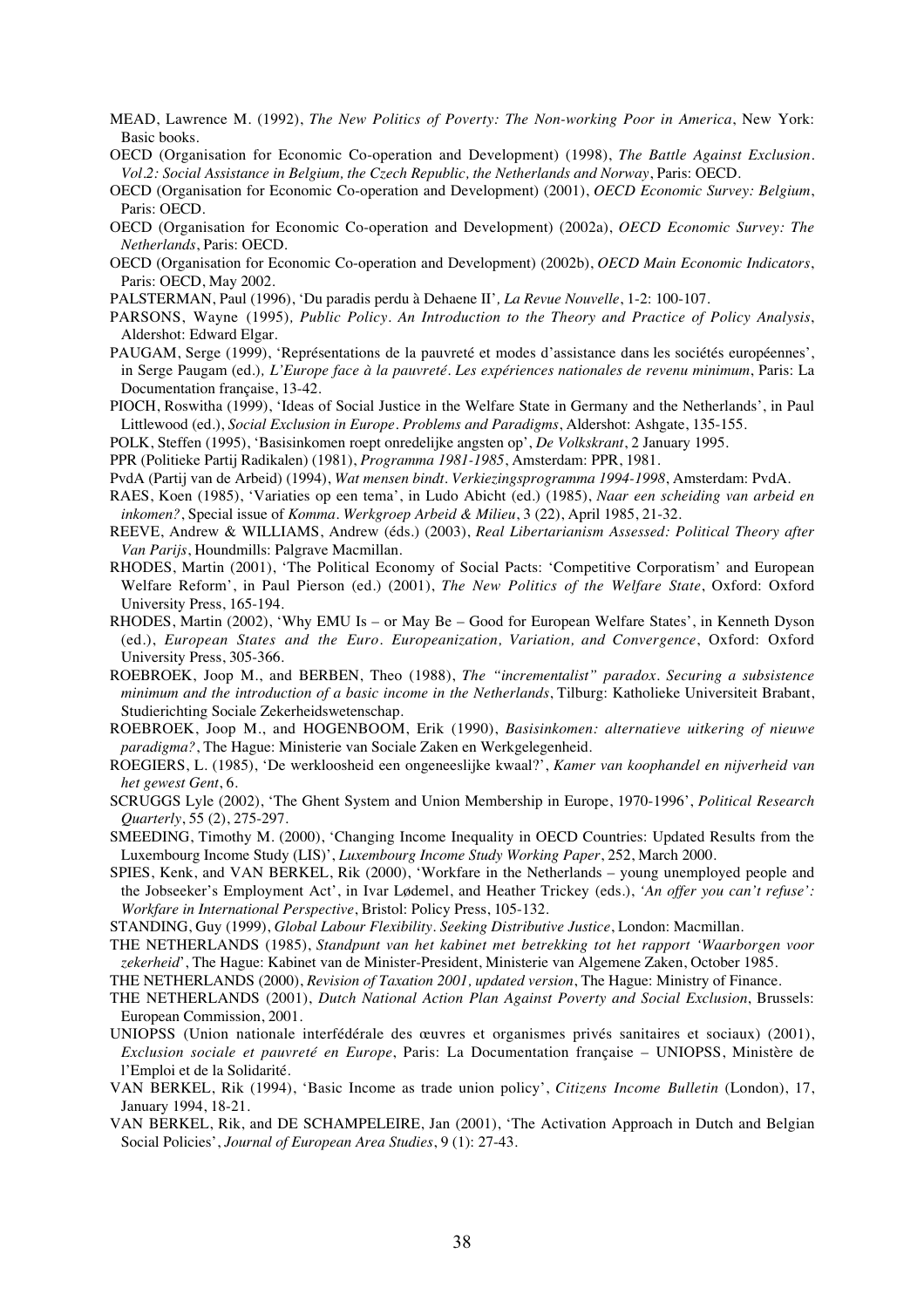- VAN BERKEL, Rik, COENEN, Harry, and DEKKER, Arjen (1999), 'Regulating the unemployed: from protection to participation', in Jens Lind, and Iver Hornemman Moller (eds.), *Inclusion and Exclusion: Unemployment and Non-standard Employment in Europe*, Aldershot: Ashgate, 89-109.
- VAN BERKEL, Rik, VAN HEEREVELD, Ellen, VAN KLAVEREN, Inge-Marie, and MINNAARD, Herma (1993), *Met z'n allen zwijgen in de woestijn. Een onderzoek naar het basisinkomen binnen de Voedingsbond FNV* , Utrecht: University of Utrecht, Vakgroep Algemene Sociale Wetenschappen.
- VAN DONSELAAR, Gijs (1997), *The Benefit of Another's Pains: Parasitism, Scarcity, Basic Income*, Amsterdam: University of Amsterdam, Department of Philosophy.
- VAN EMPEL, Frank (1994), 'Basisinkomen in veel soorten. Invoering stuit vooral op ideologische problemen', *NRC Handelsblad*, 23 December 1994.
- VAN GELDER, Harry (1994), 'Praten over basisinkomen is voorschot op toekomst', *De Volkskrant*, 19 December 1994.
- VAN GENT, Ineke et al. (1999), *GroenLinks Tweede-Kamerfractie: Fisale Notitie #3*, The Hague: Tweede Kamer.
- VAN KEIRSBILCK, Felipe (2001), 'Pauvres, oisifs, dangereux… Les sombres dessous du projet de réforme du minimex', *Le Droit de l'employé*, 11 (1), November 2001: 8-9.
- VAN OJIK, Bram (1985), *Basisinkomen. Over arbeidsethos, inkomen en emancipatie*, Amsterdam: PPR Studiestichting.
- VAN OORSCHOT, Wim, and ENGELFRIET, Richard (1999), 'Work, Work, Work: Labour Market Participation Policies in The Netherlands (1970-2000)', Paper presented to the conference *The Modernisation of Social Protection and Employment*, European University Institute, Florence, 15-16 April 1999.
- VAN PARIJS, Philippe (1984), 'L'allocation universelle', paper presented at the Socio-Economic Commission of Ecolo, 25 February 1984.

VAN PARIJS, Philippe (1987), 'Quel destin pour l'allocation universelle?', *Futuribles*, January 1987: 17-31.

- VAN PARIJS, Philippe (1995), *Real Freedom for All. What (if anything) Can Justify Capitalism?* Oxford: Clarendon Press.
- VAN PARIJS, Philippe (2000), *Basic Income: Guaranteed Income for the 21st Century?*, Barcelona: Fundació Rafael Campalans.
- VAN PARIJS, Philippe (ed.) (1992). *Arguing for Basic Income: Ethical Foundations for a Radical Reform*. London: Verso.
- VAN RUYSSEVELDT, Joris, VISSER, Jelle (1996), 'Weak corporatism going different ways ? Indutrial relations in the Netherlands and Belgium', in Joris Van Ruysseveldt, and Jelle Visser (eds.), *Industrial Relations in Europe: Traditions and Transitions*, London: Sage, 205-264.
- VAN TRIER, Walter (1995a), 'Basisinkomen', in Marc Despontin, and Marc Jegers (eds.), *De Sociale Zekerheid verzekerd ?*, Brussels: VUB Press, 587-618.
- VAN TRIER, Walter (1995b), *Everyone a King*, Leuven: Katholieke Universiteit Leuven, PhD thesis.
- VANDE LANOTTE, Johan (1995), 'Eindelijk kan diskussie over basisjob beginnen', *De Morgen*, 4 November 1995.
- VANDENBROUCKE, Frank (1997), 'A propos de l'instauration pragmatique d'une allocation universelle', *La Revue nouvelle*, 105 (5-6): 161-166.
- VANDENBROUCKE, Frank (1999), 'L'Etat social actif: une ambition européenne', *Exposé Den Uyl*, 13 December 1999, Amsterdam.
- VANDENBROUCKE, Frank, and VAN PUYENBROECK, Tom (2000), 'Activation and the Burden of Working. On Instrument Choice by a Responsibility-Sensitive Egalitarian Government', in Robert van der Veen, and Loek Groot (eds.) (2000), *Basic Income on the Agenda. Policy Objectives and Political Chances*, Amsterdam: Amsterdam University Press, 85-106.
- VANDERBORGHT, Yannick (2000), 'The VIVANT Experiment in Belgium', in Robert van der Veen, and Loek Groot (eds.) (2000), *Basic Income on the Agenda. Policy Objectives and Political Chances*, Amsterdam: Amsterdam University Press, 276-284.
- VANDERBORGHT, Yannick, and VAN PARIJS, Philippe (2001), 'Assurance participation et revenu de participation. Deux manières d'infléchir l'état social actif', *Reflets et perspectives de la vie économique*, 40 (1- 2): 183-196.
- VERMEEND, W.A. (2001), *Circulaire activering en uitstroom bijstandgerechtigden*, The Hague: Ministerie van Sociale Zaken en Werkgelegenheid, October 2001.
- VILROKX, Jacques (1993), 'Basic Income, Citizenship and Solidarity : Towards a Dynamic for Social Renewal', in Harry Coenen, and Peter Leisink (eds.), *Work and Citizenship in the New Europe*, Aldershot: Edward Elgar, 205-214.
- VILROKX, Jacques, VAN LEEMPUT, Jim (1998), 'Belgium : The Great Transformation', in Anthony Ferner, and Richard Hyman (eds.), *Changing Industrial Relations in Europe*, Oxford: Blackwell, 315-347.